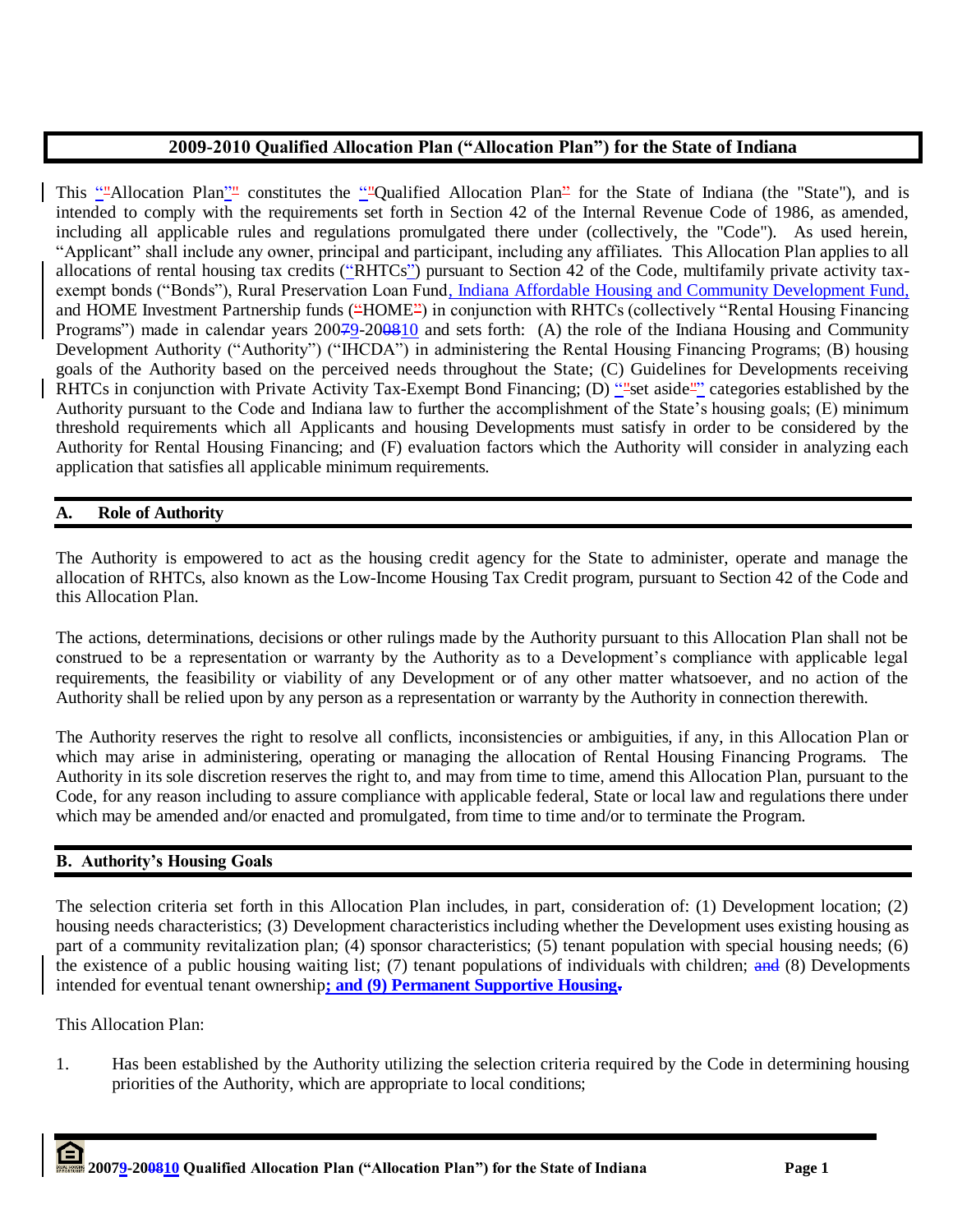2. Gives preference in allocating Rental Housing Financing among selected Developments that meet the Authority"s Housing Goals.

The Authority's goals are to support and encourage Developments that:

- $\frac{2}{a}$ . Serve the lowest income tenants, with set-aside units for tenants at or below 30% of the area median income rent levels, and provide documentation of financial and supportive capacity, in the opinion of the Authority, to make the Development financially viable for the compliance period;
- b. Are obligated to serve qualified tenants for the longest period;
- c. Minimize displacement of existing tenants;
- d. Are located in qualified census tracts ("QCTs") and/or difficult development areas ("DDAs") (as designated by the Secretary of the Department of Housing and Urban Development ("HUD")), and/or Areas of Chronic Economic Distress as designated by the State and approved by the Secretary of the Treasury and the Secretary of HUD (See Appendix F), and the development of which contributes to a concerted community revitalization plan;
- e. e. Substantially upgrade and preserve existing low income housing and are a part of a published community revitalization plan;
	- $\frac{a}{b}$ . Are obligated to serve tenant populations with special housing needs; and
- g. g. Minimize possible negative impact on existing affordable housing units in an area.;

h. Increase the supply of Permanent Supportive Housing through community-based partnerships for homeless  $\frac{g}{g}$  individuals and families

3. Provides procedures that the Authority (or an agent or other private contractor of the Authority) will follow in monitoring for compliance with the provisions of the Code notifying the Internal Revenue Service of any noncompliance of which the Authority becomes aware, and in monitoring for compliance with habitability standards through regular site visits.

# **C. Housing Priorities**

After considering the housing needs identified, the Authority has established certain housing priorities for the allocation of RHTCs to better enable the Authority to achieve its housing goals. In connection therewith, the Authority seeks to encourage and promote:

- 1. Developments which will require an allocation of Rental Housing Financing for the acquisition (if applicable), development and/or rehabilitation of such Development to become a reality.
- 2. Developments that will be of quality design, financially feasible and otherwise, viable as a qualified low-income housing Development throughout the compliance period.
- 3. Distribution of Rental Housing Financing among Large Cities, Small Cities and Rural Areas, while emphasizing those areas identified as having greater housing needs.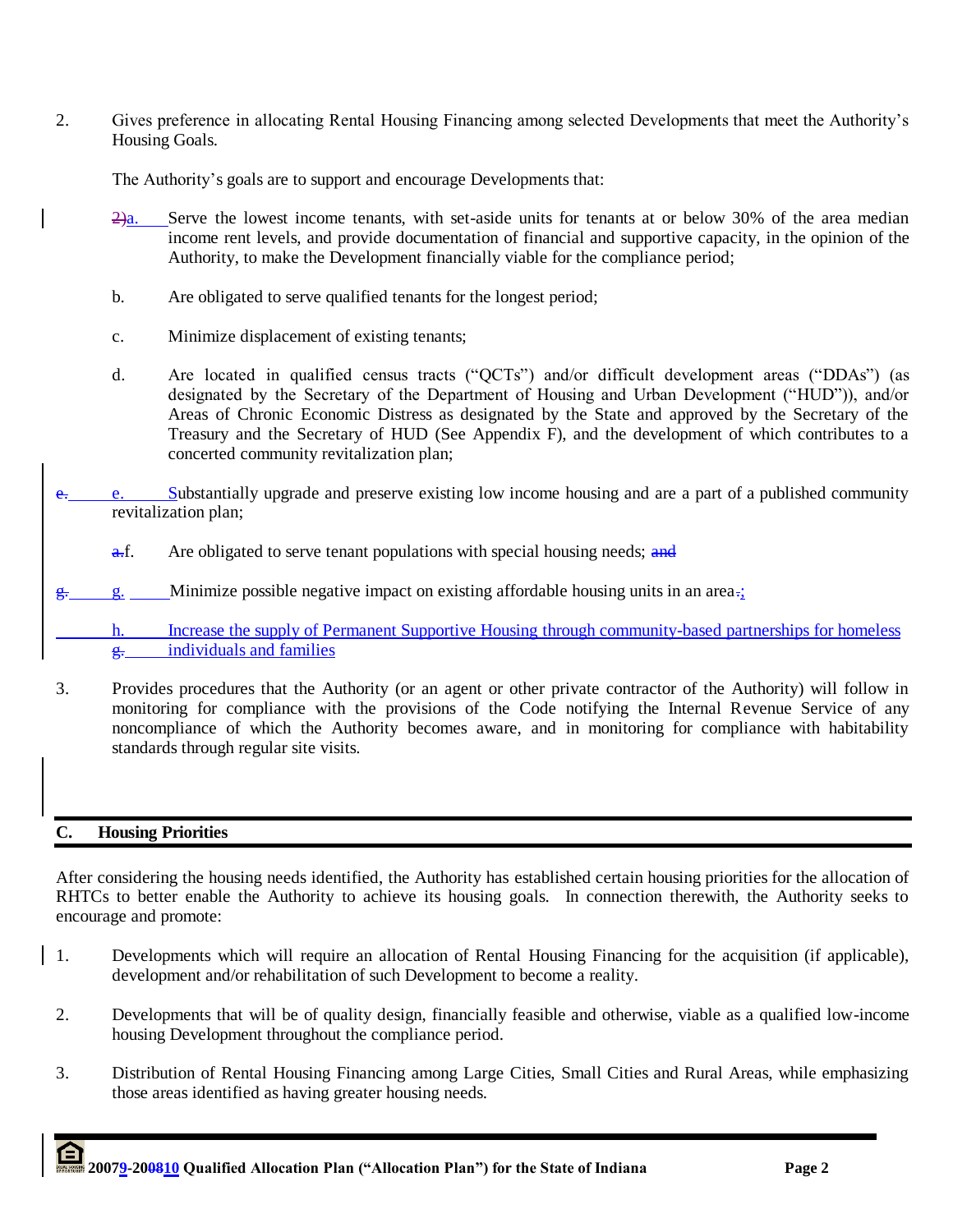- 4. Rehabilitation which substantially upgrades and preserves existing low-income housing and is part of a published community revitalization plan.
- 5. Developments which meet special needs in a community or area, such-as-transitional housing, permanent supportive housing for the homeless, or larger families, or specially equipped Developments for the elderly and disabled including, mixed income.
- 6. Developments that provide housing for the lowest income households for the longest period of time possible.
- 7. Developments that provide housing for the lowest income households providing **optional** supportive services.

## **D. Private Activity Tax-Exempt Bond Financing**

Pursuant to the Code, Developments that do not receive a direct allocation from the Authority because such Developments qualify for the four (4%) percent RHTCs under the Code, must nevertheless satisfy and comply with all requirements for an allocation under this Allocation Plan and the Code. See Schedule D - Private Activity Tax-Exempt Bond Requirements.

## **[Note: A Development that has applied for and/or received an allocation of tax-exempt bond authority will not be eligible for an allocation of nine (9%) percent RHTCs for said Development.]**

## **E. Set Aside Categories**

The Authority believes it can best achieve its housing goals by establishing set aside categories based on: (i) development by qualified not-for-profit organizations; (ii) special housing needs, (iii) Development location, (iv) Preservation and (v) Developments which serve the lowest income. More than one (1) set aside category may be addressed by a Development, depending upon the location, characteristics and whether the owner is a qualified not-for-profit organization. However, a Development may only compete in one (1) Development Location set aside. **(Note: There are no set aside categories for Bond financed Developments.)**

The Authority's "housing tax credit ceiling" for allocation in any one year is determined by the sum following of the following components:

- a. **Per Capita Credits** determined by the State"s population.
- b. **Carry Forward Credits –** if the Authority is unable to allocate all the rental housing tax credits in any one year, the unused credits will be carried forward for allocation in the succeeding year.
- c. **Returned Credits** credits that are returned from developments that received an allocation in previous years may be made available for allocation in the year the credits are returned or the succeeding year if returned after September 30<sup>th</sup>.
- d. **National Pool -** if the Authority is able to allocate the tax credits to a de minimis amount in any one year, the State is then eligible to receive additional credits from a pool of credits returned unused by other states.

The set aside categories, their respective requirements and amount of the annual RHTCs allocated to each are as follows:are described below. The Authority may exceed the award limitations identified in Sections E (1), E(2), E(3), E(4), and E(5) in order to completely fund a development request.

## **1. Qualified Not-for-profit**

a. 10% of available annual RHTCs will be set aside for Developments in which the "qualified not-for-profit organization" owns 100% of the general partner interest, receives at least 25% of the developer fee (if any developer fee is deferred, the for-profit's and not-for-profit's deferral must be proportionate to the amount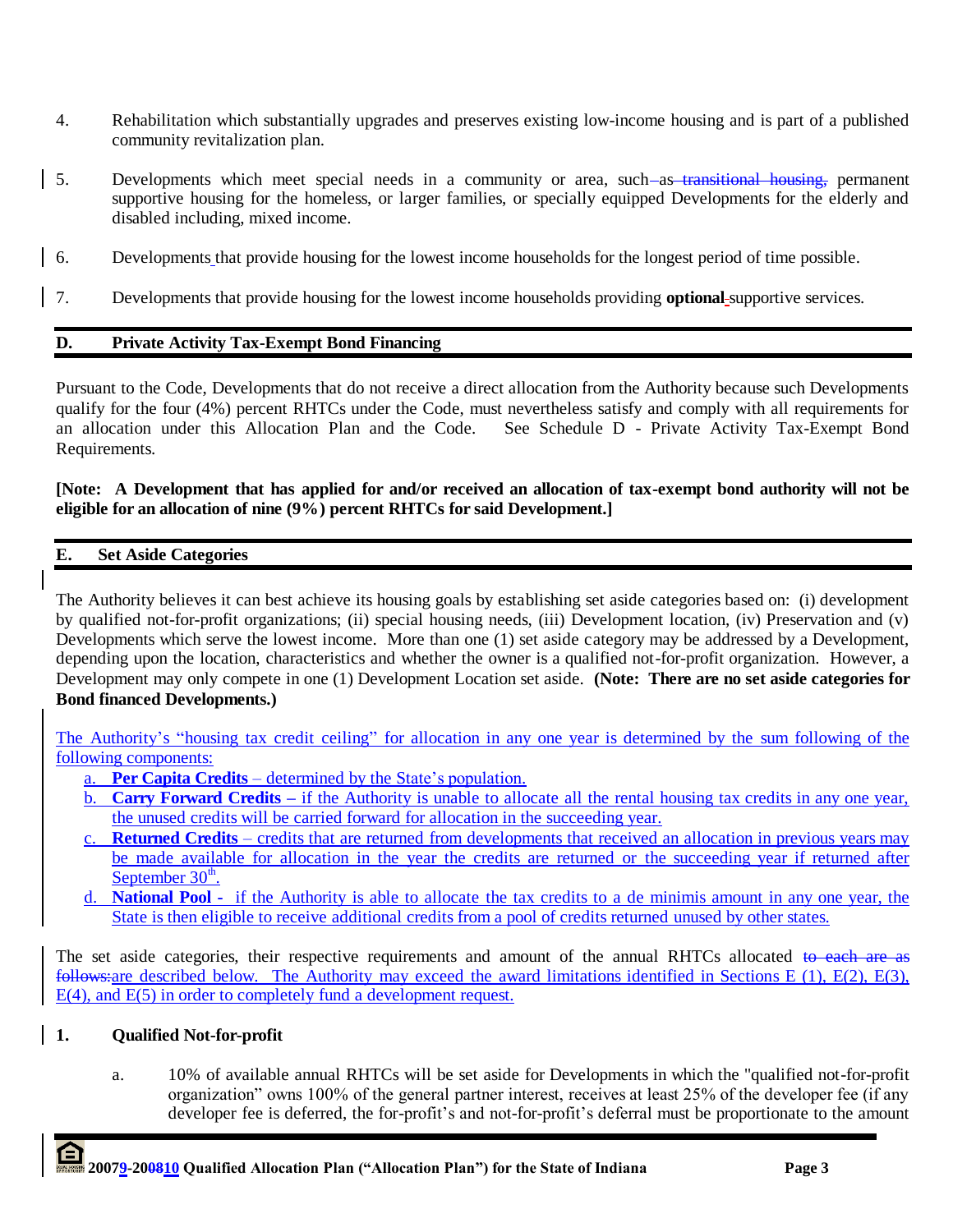of developer fee they are to receive), and materially participates in its operations, as such terms are defined in and pursuant to Section 42 of the Code and this Allocation Plan. [Note: 100% general partner ownership interest is only required by a qualified not-for profit for consideration in this set-aside and does not preclude joint ventures in any other set-aside].

## Qualified Not-for-profit Organization Requirements

A not-for-profit organization shall not constitute a "qualified not-for-profit organization" if the not-forprofit organization is affiliated with or is controlled by a for profit organization. To constitute a qualified not-for-profit organization, throughout the compliance period: (i) one of the not-for-profit organization's exempt purposes must include the fostering of low-income housing, (ii) the not-for-profit organization must own 100% of the general partner interest in the Development, (iii) the not-for-profit organization must materially participate (as defined in Section 469(h) of the Code) in the development and operation of the Development, (iv) the not-for-profit organization must comply with all other Sections of the Code applicable to not-for-profit organizations, and (v) has no part of its net earnings inuring to the benefit of any member, founder, contributor, or individual. The not-for-profit must have been in existence at least one year prior to the date of application, with affordable housing as one of its primary goals.

**Required Documentation:** At the time of application, Articles of Incorporation or its formation documents for the not-for-profit, IRS documentation of tax-exempt status (e.g.  $\S501(c)(3)$ ), and a complete signed original Not-for-Profit Questionnaire (Form B) with required attachments must be submitted by the Applicant and placed in Tab B.

## **2. Special Housing Needs**

- a. 10% of available annual RHTCs will be set aside for units that provide residential housing for persons with a disability, pursuant to *Indiana Code ("IC") 5-20-1-4.5*, which defines disabled as "a person with a disability who, by reason of physical, mental, or emotional defect or infirmity, whether congenital or acquired by accident, injury, or disease, is totally or partially prevented from achieving the fullest attainable physical, social, economic, mental, and vocational participation in the normal process of living." The Authority shall allocate RHTCs under this section based on the proportionate number of set aside units of a qualified building that is used to provide residential housing for persons with disabilities. The Authority shall hold, if available, the allocation to the set aside category for persons with a disability through October 31 of each calendar year and beginning November 1 of each such calendar year, any part of such allocation that remains unassigned shall be available for any other appropriate allocation.
- b. 10% of available annual RHTCs will be set aside for Developments specifically designed for use by elderly tenants. Elderly is defined, for the purpose of this Allocation Plan, as those persons 55 years of age or older on or before the date of initial occupancy. No less than eighty percent (80%) of the housing units shall be restricted for and solely occupied by at least one resident in each unit who is 55 years of age or older (Owners considering and/or receiving an allocation under this set aside should be familiar with the Housing For Older Persons Act (an amendment to the Fair Housing Act) and the Implementation of the Housing For Older Persons Act Final Rule.)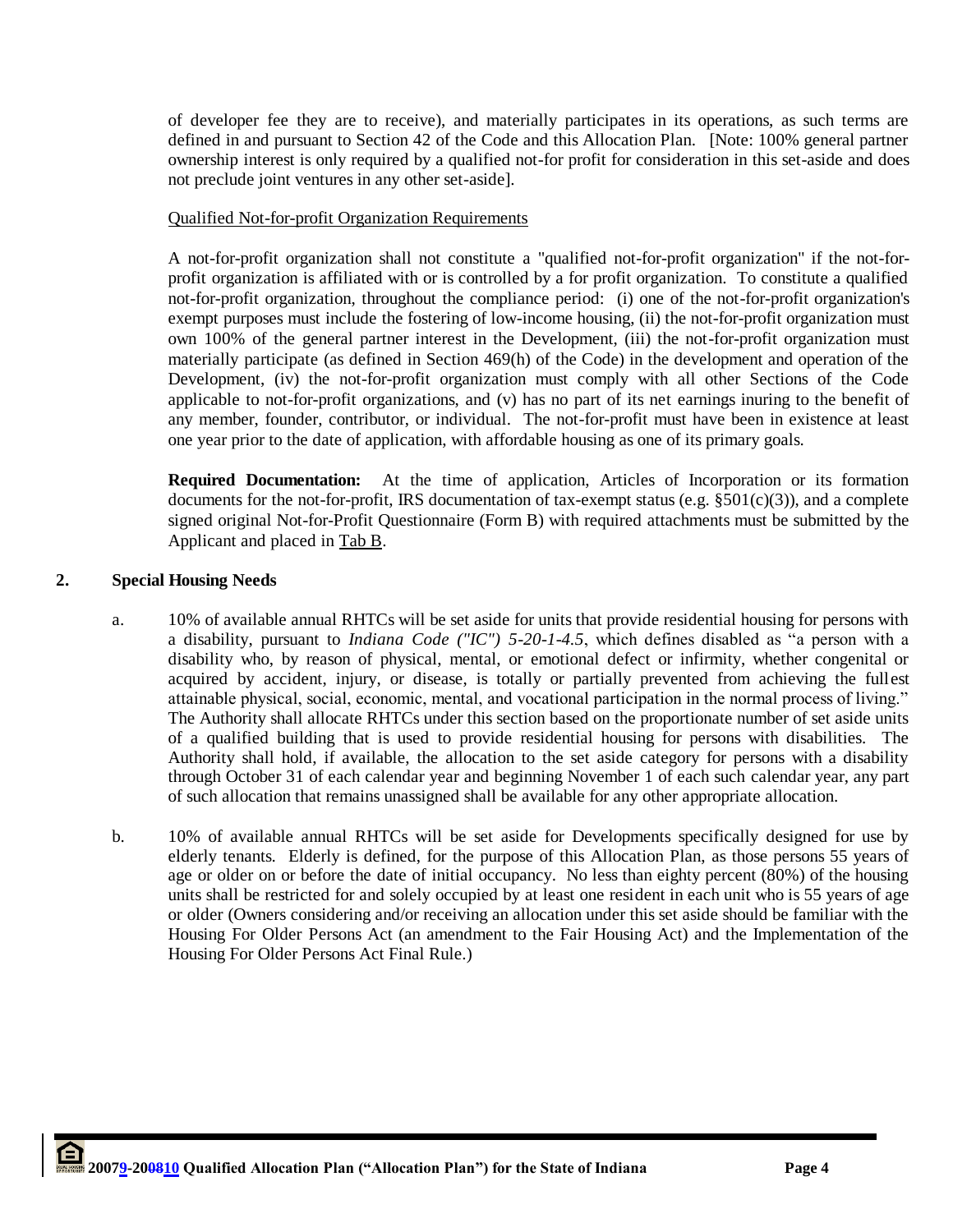# **3. Development Location**

All Applications for RHTCs will compete in only one Development Location set aside defined below. Each County will be limited to \$1,000,000 in annual RHTCs per funding year for new construction developments. IHCDA will permit an exception to the limit where the Development is part of a Revitalization Plan (a copy of the approved Revitalization Plan must be submitted in Tab A in order to be considered for this exception) or the Development entails the demolition and decentralization of units with replacement of units on the same site.

- a. 10% of available annual RHTCs will be set aside for Developments located within a Large City. For purposes of this set aside Large City is defined as a city with a population of 75,000 or more (See Appendix D). The Development must be located within one mile of the zoning jurisdiction and/or use city utility services (water and sewer). Each Large City will be limited to \$800,000in annual tax credits per funding round for new construction developments. (This limit includes Developments in all set-aside categories located within a Large City). IHCDA will permit an exception to this policy where the Development is part of a City"s Revitalization Plan (a copy of the Revitalization Plan approved by the City must be submitted in Tab A in order to be considered for this exception) or the Development entails the demolition and decentralization of units with replacement of units on the same site.
- b. 10% of available annual RHTCs will be set aside for Developments located within a Small City. For purposes of this set aside Small City is defined as a city with a population of 15,000 – 74,999 (See Appendix E). The Development must be located within one mile of the zoning jurisdiction and/or use city utility services (water and sewer).
- c. 15% of available annual RHTCs will be set aside for Developments located in areas designated as "rural", with a population of 14,999 or less, and/or for Developments utilizing Rural Development Funding.

One-third (5 %of total available annual RHTCs) of the rural location set-aside"s annual RHTCs will be reserved for developments proposing the acquisition and rehabilitation or rehabilitation of current properties financed with United States Department of Agriculture (USDA) Rural Development Section 515 mortgages (RD 515) listed on an Eligible Properties list provided by USDA. Copy of the Eligible Properties list can be found on IHCDA's website at [www.indianahousing.org](http://www.indianahousing.org/) <http://ihcda.in.gov/>. RHTCs not used by Eligible Property applications will be first rolled back into the main rural location set-aside.

If the Development is receiving Rural Development Funding, the owner must choose on the Application the one (1) Development Location set aside in which the Development must compete.

# **4. Preservation**

20% of available annual RHTCs will be set aside for Developments which involve the substantial rehabilitation (as outlined in the property"s Capital Needs Assessment – See Schedule G) of an existing structure (affordable or market rate housing, or otherwise) and/or a Development otherwise in danger of being lost as affordable housing, and/or the demolition and decentralization of housing units utilizing the same site (over 50% of the units must be replaced in the Development/Application).

This includes:

- Developments being removed by a federal agency (i.e. HUD, Rural Development (RD));  $\bullet$
- Rental Housing RHTC Developments with Compliance Periods that have expired or are expiring in  $\bullet$ the current year;
- Developments which entail demolition and decentralization of units with replacement of units on the  $\bullet$ same site as described above; and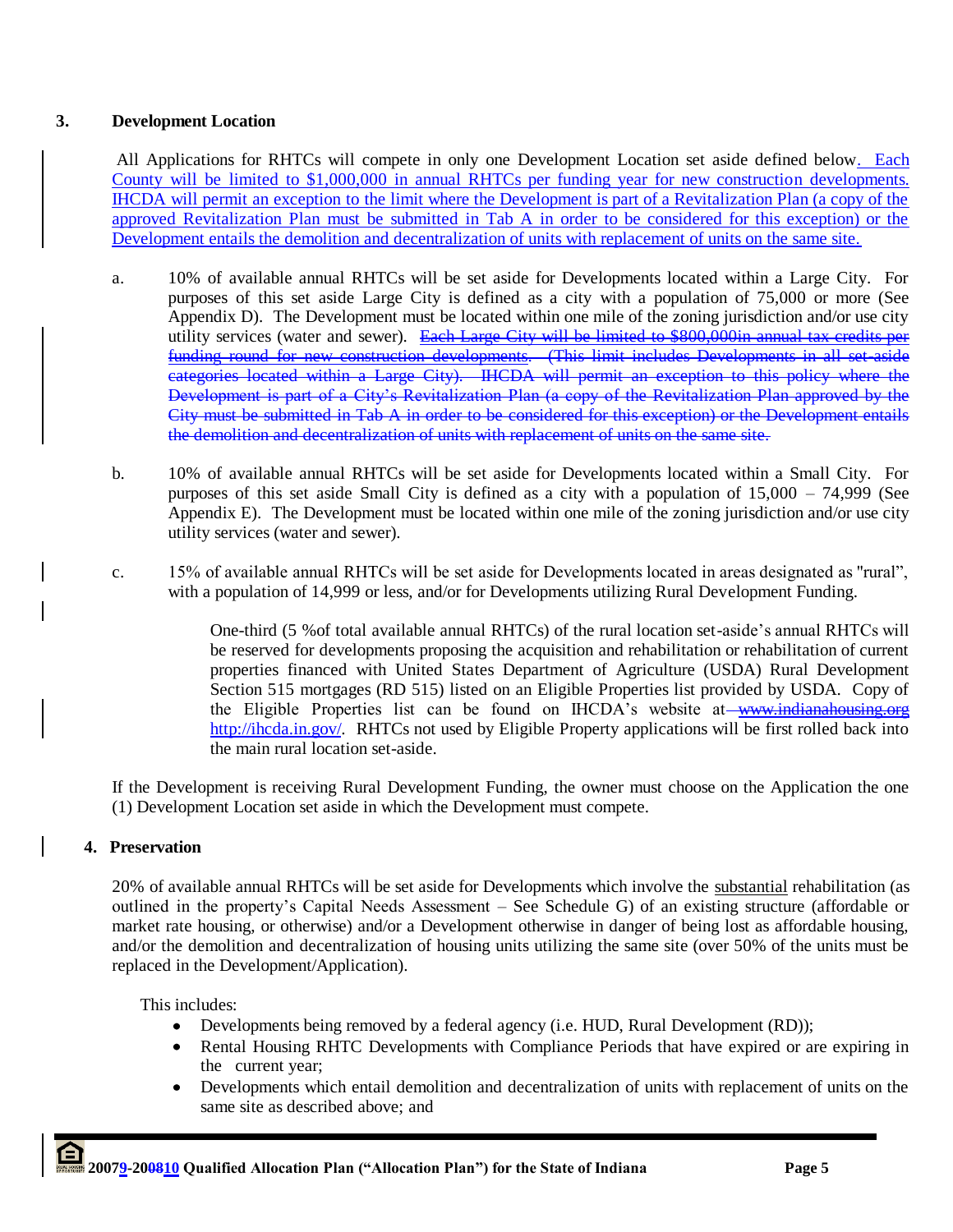$\bullet$  Re-use of an existing structure(s) for conversion into affordable housing where a minimum of 75% of the Development is converted to affordable housing and/or its common areas (100% of the existing structure must be part of the overall Development)

Rehabilitation hard costs must be in excess of \$15,000 per unit to be considered in this category.

For Developments competing in all other set-asides, rehabilitation hard costs must be in excess of \$10,000 per unit.

## **a.Lowest Income**

## **b. 5. Housing First**

5% of available annual RHTCs will be set aside for Housing First Developments that further the creation of community-based housing that target the extremely low income (less than 30% AMI) with intensive service programs. Housing First is an innovative approach to engage and rapidly house individuals who are homeless into permanent supportive housing and to provide intensive and flexible services to stabilize and support housing tenure.

- Key principles of the Housing First model of permanent supportive housing are:
	- *Changing the system, not the person:* the major shift of this model is how services are provided. In many cases, services are offered on-site rather than expecting individuals to show up at an agency for services. Staff are constantly working to engage residents and are trained in evidence based practices, such as assertive community treatment, that have been shown to be effective for hard to serve populations;
	- *Tenant choice on accepting clinical service:* Services need to be readily available with staff continually working to engage and build relationship with the tenants. No participation in clinical services is required in order to remain housed. A harm reduction approach is used in addressing chronic substance addiction.
	- *Focus is on being a good tenant:* The main emphasis is on safety with interventions on behaviors that negatively impact an individual or the community. Skills such as managing finances, handling conflicts with other tenants, and managing the day-to-day responsibilities in apartments are essential for long-term tenancy.
	- *Eviction is a last resort:* Service rich interventions are attempted to try to exhaust all other solutions prior to serving a tenant an eviction notice.
	- *Strength-based model with emphasis on building community:* Peer support and community meetings are used to help individuals feel connected to their community.

Housing First Developments must submit a Supportive Housing Plan which describes or provides the following:

- $\ddot{a}$ .
- i. Minimum Units Development must set-aside 10% of the units or 10 units (whichever is greater) ii. Site Suitability – How the development will meet the needs of the targeted population including accessibility features, access to transportation, and proximity to community amenities.
- iii. Affordability How the development will make their units affordable to the targeted populations.
- iv. Access to Services How an array of services, including those aimed at tenant retention, will be made available both on and off-site for tenants to access according to their needs, including a budget for services funding sources that have been secured or will be sought.
- v. Referral, Screening, and Communication
	- 1. Tenant referral and screening process, including steps followed by all parties to negotiate Request for Reasonable Accommodations and modifications under Fair Housing Laws to facilitate the admittance of persons with disabilities into the development.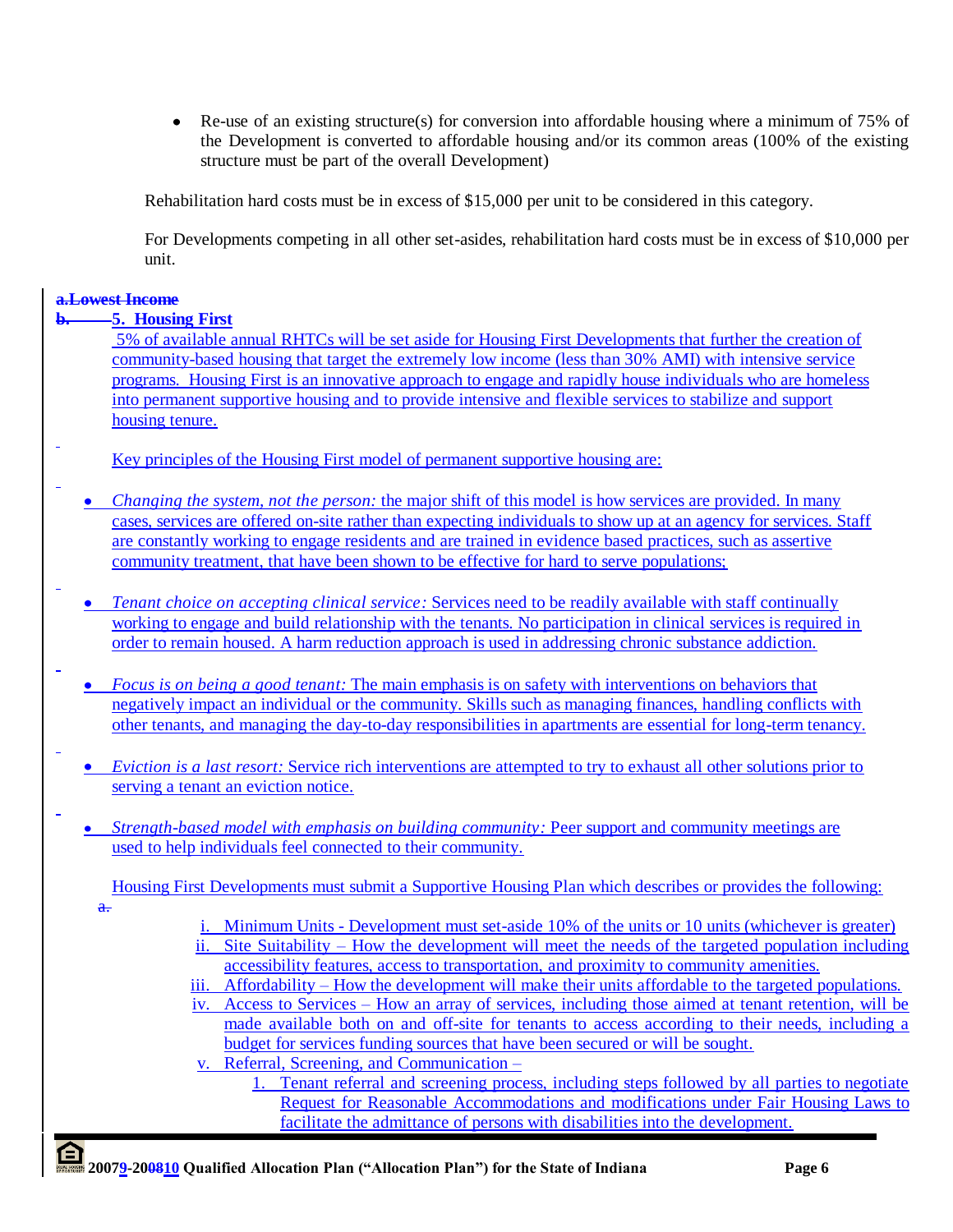- 1.2.How the property management and the agency providing the on-site support coordinator will communicate, accommodate staff turnover and assure continuing linkages between the Development and the agency providing the on-site support coordinator for the duration of the compliance period.
- ii. vi. Agreement Among All Parties
	- 1. Demonstrate a clear separation of property management and supportive service provision functions within or among partner organizations to assure confidentiality of tenant information.
	- 2. Plan to affirmatively market to persons with disabilities and include a section on reasonable accommodations and modifications in applications for tenancy. Development may advertise as offering services for people with particular types of disabilities but must admit other persons with disabilities who may benefit from the services.
	- 3. Use by the management agent of objective screening and income eligibility criteria to make decisions regarding offering applicants residency.
	- vii. Demonstration of Participation Developments that compete under the Housing First set-aside must demonstrate participation in or involvement with the Continuum of Care process, Work One, Department of Mental Health and Addiction, Family Social Services Agencies, Veterans Affairs, Indiana Supportive Housing Institute, or Supportive Housing Leadership Forum.

a.5% of available annual RHTCs will be set aside for Developments, which restrict 30% or more of its units for tenants whose incomes are at or below 30% of the area median income. The Development must also charge no more than the 30% area median income rent for the set aside units.

## **6. IHCDA General**

a. 10% of available annual RHTCs will be set aside for Developments that further the Authority"s mission, goals, initiatives, and priorities irrespective of the ranking by the evaluation factors. The Authority will exercise its sole discretion in the allocation of the IHCDA General set-aside.

The Authority intends to make every effort to satisfy the requirements of such set-aside categories in one (1) application and reservation cycle. If such set-aside categories are not completed through one (1) application and reservation cycle for the applicable year, the Authority may allocate any RHTCs remaining available for allocation without regard to these set aside categories, so long as such allocation is made in accordance with the Code and the applicable requirements of the law of the State and the goals of this Allocation Plan; notwithstanding the foregoing to the contrary, upon completion of the scheduled reservation cycle (i.e., at such time as all or substantially all RHTCs available for allocation in a calendar year have been allocated, other than *de minimus* amounts of RHTCs not reasonably susceptible to allocation to a Development) the Authority, in its discretion, may hold another application and reservation cycle. If another application and reservation cycle will be held, the Authority will provide an announcement thereof. Provided, however, that: (i) the Authority may, in its sole discretion, elect in any reservation cycle not to allocate RHTCs to a Development that might otherwise qualify for an allocation, of RHTCs set aside under Section E.1-5 above, if such Development scores ten (10) or more points less than any other Development which has received an allocation of RHTCs in such cycle without regard to such set aside categories.

Notwithstanding the point ranking system set forth in this Plan, the Authority reserves the right and shall have the power to allocate Rental Housing Financing to a Development irrespective of its point ranking, if such intended allocation is: (1) in compliance with Section 42 of the Code; (2) in furtherance of the Housing Goals stated herein; and (3) determined to be in the interests of the citizens of the State of Indiana. Additionally, the Authority will provide a written explanation to the general public for any allocation of RHTCs, which is not made in accordance with the established goals, priorities, and selection criteria in this Allocation Plan.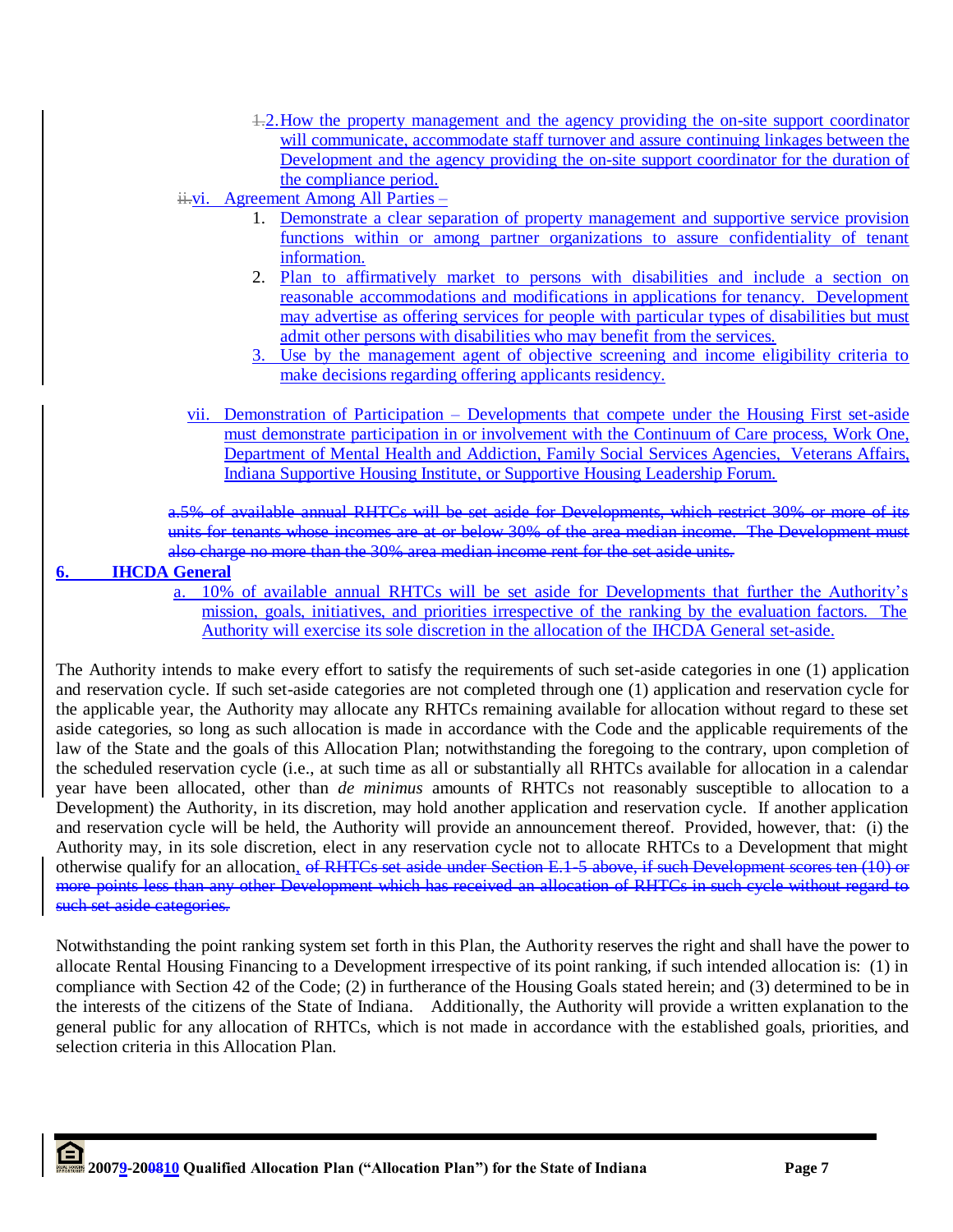## **E. Threshold Requirements**

Each Development applying for an allocation of Rental Housing Financing must satisfy the requirements of the Code, such additional requirements established by the Authority, the Program and those set forth in this Allocation Plan, and any additional requirements relating to the continued compliance of the Development after an allocation of Rental Housing Financing by the Authority. All material used in the Development must be new and of high quality, and all work must be performed in a good and workmanlike manner.

## **1.** Federal Threshold Requirements

Each Development shall satisfy all requirements of Section 42 of the Code and such additional provisions of the Code and other federal laws applicable to each Development throughout the required compliance period and/or other applicable period. These requirements include, without limitation:

## a. Development Feasibility

Amounts allocated pursuant to this Allocation Plan may not exceed an amount, which the Authority, in its sole discretion, determines is necessary for the financial feasibility of a Development and its viability as a qualified low-income housing Development throughout the Compliance Period. In making this determination, the Authority shall consider: (i) the sources and uses of funds and the total financing planned for the Development; (ii) any proceeds or receipts expected to be generated by reason of tax benefits; (iii) the percentage of the RHTCs used or to be used for Development costs other than the cost of intermediaries, unless such consideration would impede the process of developing in hard-to-develop areas; (iv) the reasonableness of the developmental and operational costs of the Development; and (v) the developmental and/or operational costs of the Development as compared to similar costs of other Applicants; and (vi) such other factors it may consider applicable.

The Authority may establish such criteria and assumptions it deems reasonable for the purposes of its determination, including, without limitation, criteria as to the reasonableness of fees, -profits, assumptions as to projected occupancy, the amount of net syndication proceeds to be received, and increases in operating expenses and rental income. Any determination and/or allocation of Rental Housing Financing by the Authority shall not be construed to be a representation or warranty by the Authority as to the feasibility or viability of any Development.

Pursuant to the Code, the foregoing determination shall be made at: (a) the time of application for the Rental Housing Financing; (b) the time of allocation of the RHTC equity amount; (c) anytime there is a material change to the application and/or Development; and (d) the date the building is placed in service or at time of final application (but prior to the issuance of IRS Form 8609).

**Required Documentation:** The Application (Form A) and any additional documentation regarding the financial feasibility of the Development. Additional documentation may include third party documentation of sources, costs, and uses of funds that the Applicant may find necessary to include with the Application will be considered along with other such documentation the Authority may consider applicable. Additionally, if the Development is proposing commercial space the following proformas must be submitted: (i) a 15-year proforma showing only the commercial portion of the Development; (ii) a 15 year proforma showing only the housing portion of the Development; and (iii) a 15-year proforma showing the housing portion and the commercial portion of the Development combined. Place in Tab A.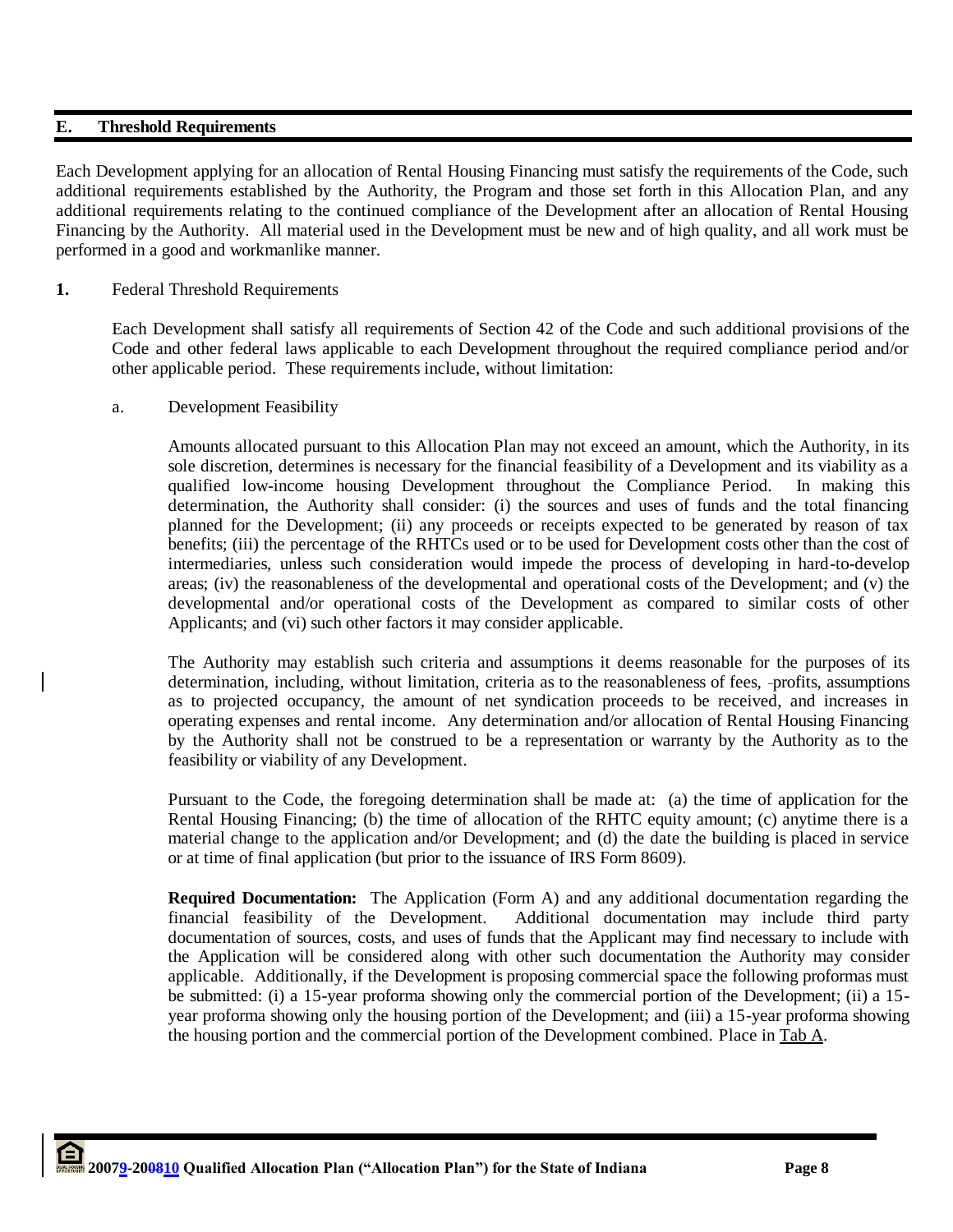## b. Local Jurisdiction Notification

No Development shall be entitled to apply for any Rental Housing Financing reservation or allocation until the highest elected official of the local jurisdiction is notified and provided with a reasonable opportunity to comment on the Development. The Authority will consider the response of such official in determining any RHTC allocation for the Development.

**Required Documentation: At least 30 days, but no more than 120 days,** prior to application submittal, the Applicant must submit Form C (with the Applicant"s portion completed) and any additional documentation they wish to provide **by certified mail or other service together with appropriate evidence of receipt**, of its intent to develop affordable housing to the highest local elected official in the community where the proposed Development will be located. Copies of such information, the returned receipt from the certified mail or other acknowledgement of receipt of the documentation by the highest local elected official (or authorized designee), and any written response(s) from the local officials are a required part of the Rental Housing Finance Application and must be placed in Tab B.

## c. Not-For-Profit Participation

A not-for-profit competing for Rental Housing Finance Program funding that has an ownership interest in the proposed Development must submit to IHCDA at the time of application a resolution from its Board of Directors that includes language that approves: 1) the application being made for specific Rental Housing Funding (i.e. private activity tax-exempt bonds, RHTC, Rural Preservation Loan Fund, HOME, Development Fund); 2) the amount of ownership interest the not-for-profit has in the venture; 3) the not-for-profit's specific liabilities in the Development; and 4) the anticipated amount of Developer Fee the not-for-profit will receive.

**Required Documentation: 1)** Resolution signed by the not-for-profit"s Board of Directors must be placed in Tab  $C$ . If the document is approved during a Board of Directors meeting, a quorum should pass and sign the resolution and such resolution shall be incorporated into the Minutes of the meeting. **2)** All not-forprofits with any ownership interest in the Development and that wish to compete in the Not-for-profit setaside must submit a signed Not-for-Profit Questionnaire with required attachments (Form B) and placed in Tab C.

## d. Market Study

See Schedule C - Market Study Requirements. A Comprehensive market study must be prepared at the developer"s expense by a **disinterested** third party from the approved Indiana Market Study Analyst list (The approved list of market study analysts can be found at [www.indianahousing.org](http://www.indianahousing.orgwww.indianahousing.org/) <http://ihcda.in.gov/>). Sufficient demand in the market area of the Development must exist and, based on reasonable predictions, will continue to exist during the term of the Compliance Period or other applicable period, for the number of units to be developed.

Upon receipt of the market study, IHCDA will submit the market study to a reputable independent market analysis professional for an independent review of the market study. IHCDA reserves the right to accept or decline the corresponding tax credit application from further review based on the recommendations of the independent market analysis professional.

**Note:** The market analysis firm performing the IHCDA independent review of the market studies (as mentioned above) will not be permitted to perform or submit market studies for a Development submitting a  $20079 - 200810$  IHCDA funding application.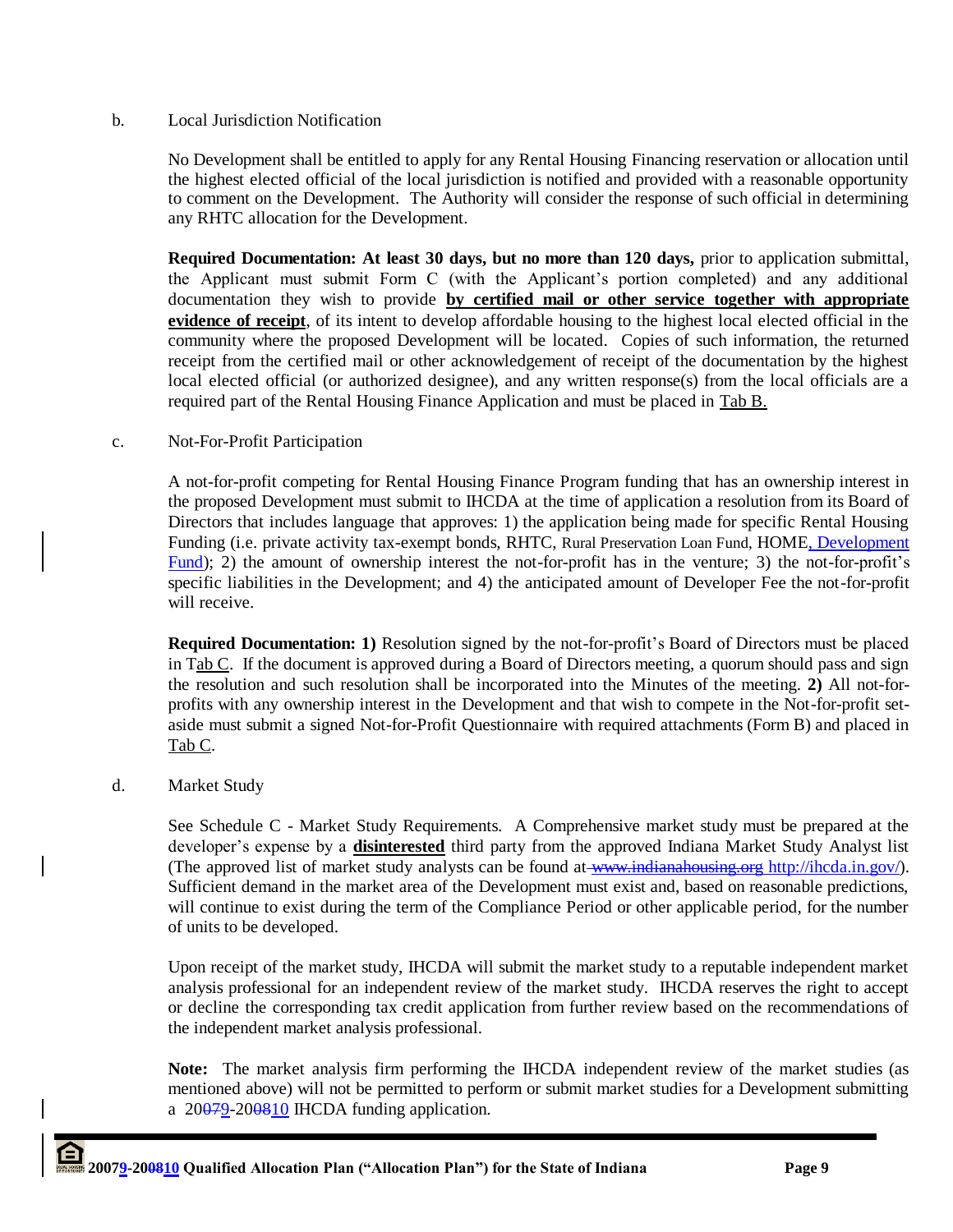**Required Documentation:** A comprehensive market study of the housing needs of low-income individuals in the area to be served by the Development, satisfactory to the Authority at the time the initial Application, must be performed and submitted to IHCDA. One hard copy and one PDF copy on a CD-ROM of the study must be submitted with the application and must state the name of the Development, the Owner, Development City, and Development County on the front cover. The market study must be no more than twelve (12) months old at the time of submission to IHCDA. Place in Tab N.

## **2. . Additional Threshold Requirements of the Authority**

All information submitted to the Authority pursuant to this Allocation Plan must be satisfactory to the Authority in its sole and absolute discretion. If the Authority requests additional information from an Applicant, such information must promptly be submitted within timeline(s) determined by the Authority. **Additionally, all documentation (e.g. certifications, letters, market studies, etc.) must be issued/dated within 12 months prior to the Application deadline date.**

IHCDA, in its sole discretion, will consider a waiver request from any Applicant, Owner and/or Developer in regards to any of the following Threshold Requirements of the Authority. The Authority must receive the waiver request no later than 30 days prior to the application deadline. The waiver request must include 1) the details of the specific Threshold requirement for which to Development is requesting a waiver, 2) a detailed description as to why the Development can not meet the Threshold requirement, and 3) any additional information the Applicant would like IHCDA to consider with the request. IHCDA will provide a written response to the request within 20 days of receiving the waiver request.

For a Development to be evaluated for an allocation of RHTCs, each of the following requirements must also be satisfied: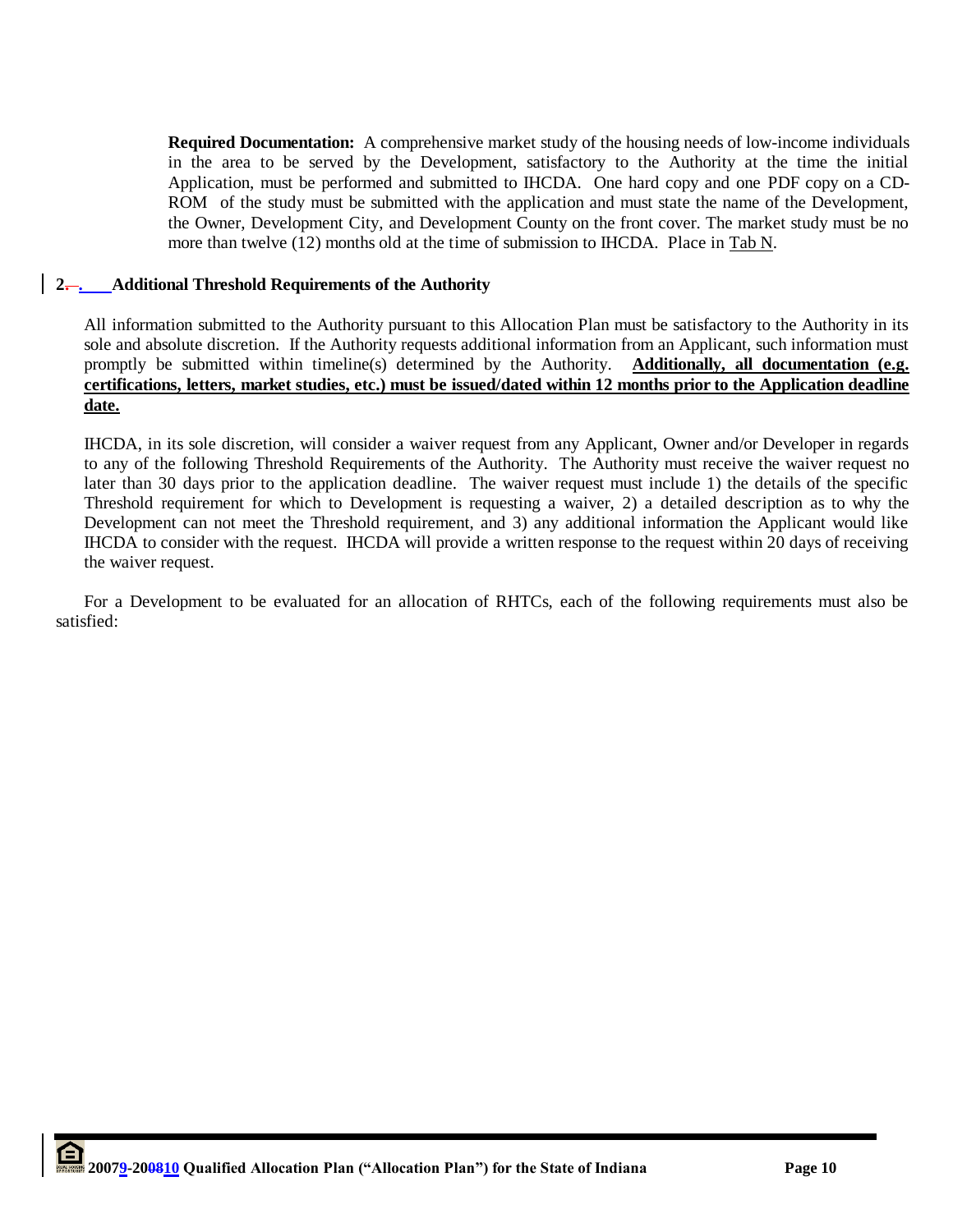- a. The Authority will not consider or review more than one Application for the same Development or for substantially the same or similar costs submitted by a related Applicant with respect to a particular reservation and application cycle. Submission of more than one Application shall cause the cancellation of any pending Application earlier awarded. Request for supplemental RHTCs will only be permitted after all qualified Developments have been funded. The Authority will notify the public if RHTCs are available for supplemental funding. However, supplemental RHTCs will only be considered for allocations made in the same year.
- b. Until an Applicant, Owner and/or Developer has successfully completed (i.e. has been issued IRS Form 8609) at least one (1) Development in Indiana, the Authority will not consider or review an Application for a Development from the Applicant, Owner and/or a Developer if such Application would, when added to all other RHTC allocations made to the Applicant, Owner and/or Developer, aggregate more than \$800,000 in annual RHTCs.

IHCDA, in its sole discretion, will consider a waiver for an Applicant, Owner and/or Developer that has materially participated in a successfully completed (i.e. has been issued IRS Form 8609) Development in Indiana while associated/working for a different organization/company. The Authority must receive the waiver request no later than 30 days prior to the application deadline. The waiver request must include 1) the Name and BIN of the Development(s) in which the Applicant materially participated, 2) the role the Applicant played in each Development, and 3) any additional information the Applicant would like IHCDA to consider with the request. IHCDA will provide a written response to the request within 20 days of receiving the waiver request.

**Required Documentation:** The Applicant, Owner, and Developer must submit the name and BIN Number of the most recent Indiana a list of all -RHTC Developments where they have participated with an ownership interest or been part of the Development team (including on a consulting basis). Completed Form A (Application) Section B.12The list must include the following information: 1) Name and Building Identification Number (BIN) of the Development; 2) City and state of Development; 3) number of units in each Development; 4) the year and amount of annual RHTC awarded to each Development; and 5) the role the Applicant played in each Development (e.g. developer, owner, consultant, etc.) Place in Tab D.

- c. At the time an Applicant files an Application with the Authority, eligible development costs expended or incurred towards the Development and/or acquisition shall not exceed fifty percent (50%) of the total estimated eligible development costs, unless the Authority determines that:
	- 1) Rental Housing Financing is necessary for the Development to be completed; and
	- 2) The Development is located in either (a) a "qualified census tract" or (b) "difficult Development area", as designated by the U.S. Secretary of Housing and Urban Development ("HUD"). You may also view the information on HUD"s website at: www.hud.gov; and
	- 3) Less than sixty-five percent (65%) of the estimated qualified eligible costs have been expended or incurred; and
	- 4) The Development will contribute to the accomplishment of the Authority's housing goals and priorities.

**Required Documentation:** Completed Application. See Form A. Place in Tab A.

 d. The Development applicant/owner, developer, management agent and other members of the Development team as provided in the Rental Housing Finance Application must demonstrate sufficient financial, development and managerial capabilities to complete the Development and maintain them for the Compliance Period and other applicable period.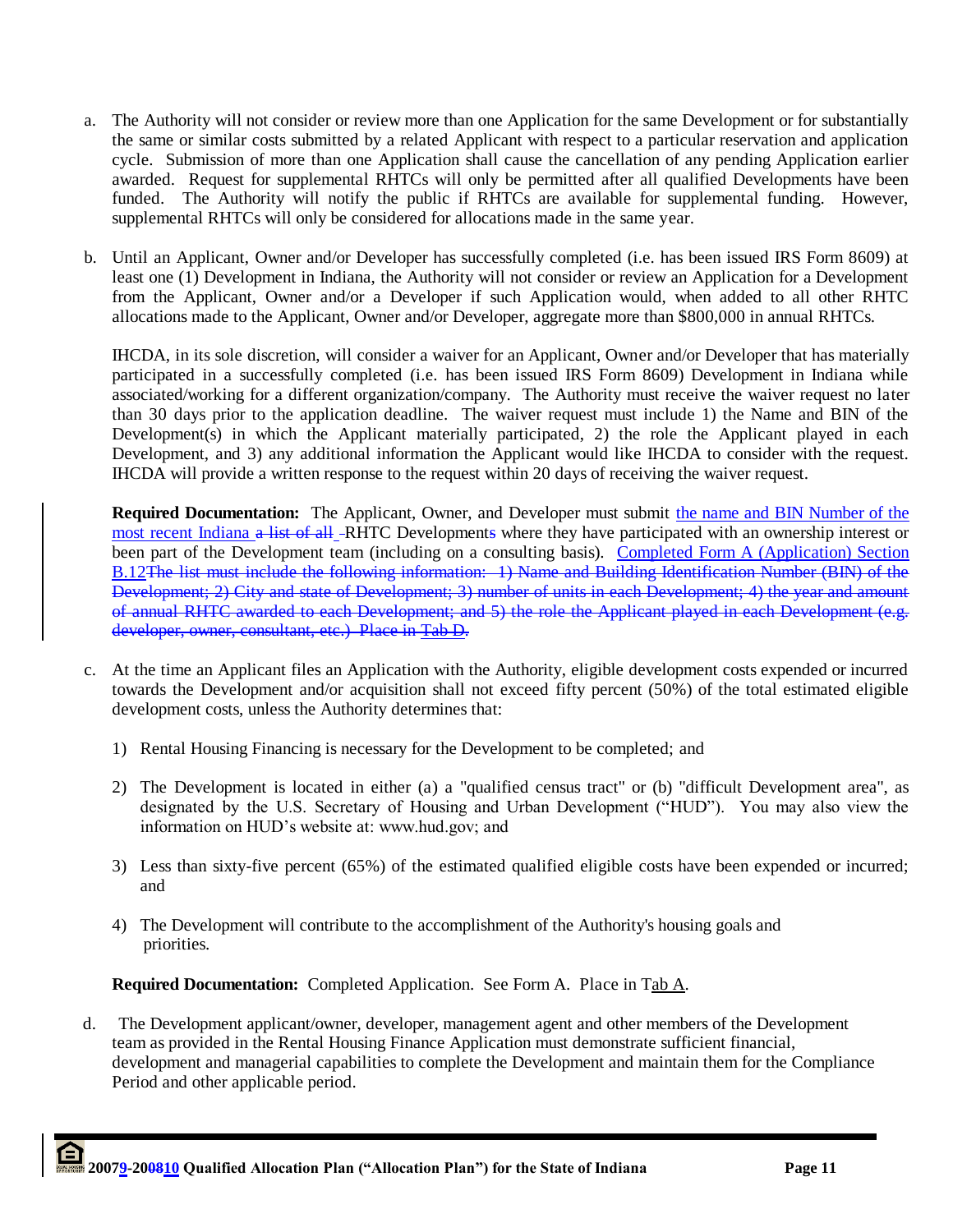**Required Documentation:** The Applicant must provide documentation to demonstrate sufficient financial, development and managerial capabilities. Documentation must include: 1) Up to date certified Financial statements from the Applicant, Owner (if formed) or its principals (must include all principals of the general partner interest) or from the individual(s)/entity providing guarantees for the Development , **AND** Developer (under the Applicant"s, Owner"s, and/or Developer"s own affidavit respectively); **AND** 2) Resumes showing adequate experience of Developer and management company. This documentation must be placed in Tab D. The Authority, in its discretion, may require audited financials and/or copies of tax returns. If needed, the Authority will request this information from the Applicant.

- e. The Development team must show their readiness to proceed as demonstrated by:
	- 1) The Authority's receipt of a completed "Application" in the form required by the Authority and within the time period established and set forth in this Allocation Plan. Each Application must be type written and accompanied by the appropriate application fee and all exhibits. Additionally, the Applicant must provide a Narrative Summary of the Development. See Schedule G for Application Package Submission Guidelines.

**Required Documentation:** The most current Application (See Form A) completed, Narrative Summary of the Development, and **a check** made payable to IHCDA for the appropriate Application Fee. The check should be attached to the application and placed in Tab A with the Narrative Summary. A fee of  $$25$  plus any applicable bank charges will be charged to the Applicant for any checks returned for insufficient funds or stopped payment, and will require subsequent payments made to HCDA by the entity to be in the form of a cashier"s or certified check or money order. However, if an Application fee is returned for insufficient funds, the Application will not be eligible for funding or a Technical Correction period.

 $\exists$ 3) Submitting satisfactory evidence of site control.

**Required Documentation:** The Applicant must submit documentation evidencing site control including verification of current ownership, examples of which include: 1) Purchase Agreement or Option that does not expire until after the reservation date for RHTCs with title insurance documentation (or attorney"s opinion); 2) Warranty deed; or 3) Long-term lease option (term of lease must be for a minimum term specified in the Declaration of Extended Rental Housing Commitment). When an Applicant intends to acquire a site and/or building through a government body, in the Authority's sole discretion exercised on a case-by-case basis, the Authority may accept the following documentation as sufficient evidence of site control: (i) duly adopted resolutions of the applicable commission designating the subject area; (ii) duly adopted resolutions of the applicable commission authorizing the acquisition of the land to comprise the Development; and (iii) a letter from the applicable governmental agency or development commission setting forth the acquisition schedule for such land on a time table consistent with the Applicant's readiness to proceed without undue risk of Rental Housing Financing being returned to or rescinded by the Authority. This documentation must be placed in Tab E.

4)3) Development Site Information

**Required Documentation:** The Applicant must submit satisfactory: 1) schematics; 2) perimeter survey; 3) site plan (if flood plain and/or wetlands are located any where on the site, the site plan must show where the buildings, common areas, and any land improvements will be located in relation to the flood plain and/or wetlands – See Section F.2.f.4. of QAP); and 4) floor plans for units of the Development which, to the sole satisfaction of the Authority, show the Development is of quality design providing decent, safe and sanitary housing. The Authority reserves the right to perform (through its own representatives or its agents) site visits and evaluations of the Development to determine the satisfaction of these requirements. Place this documentation in Tab F.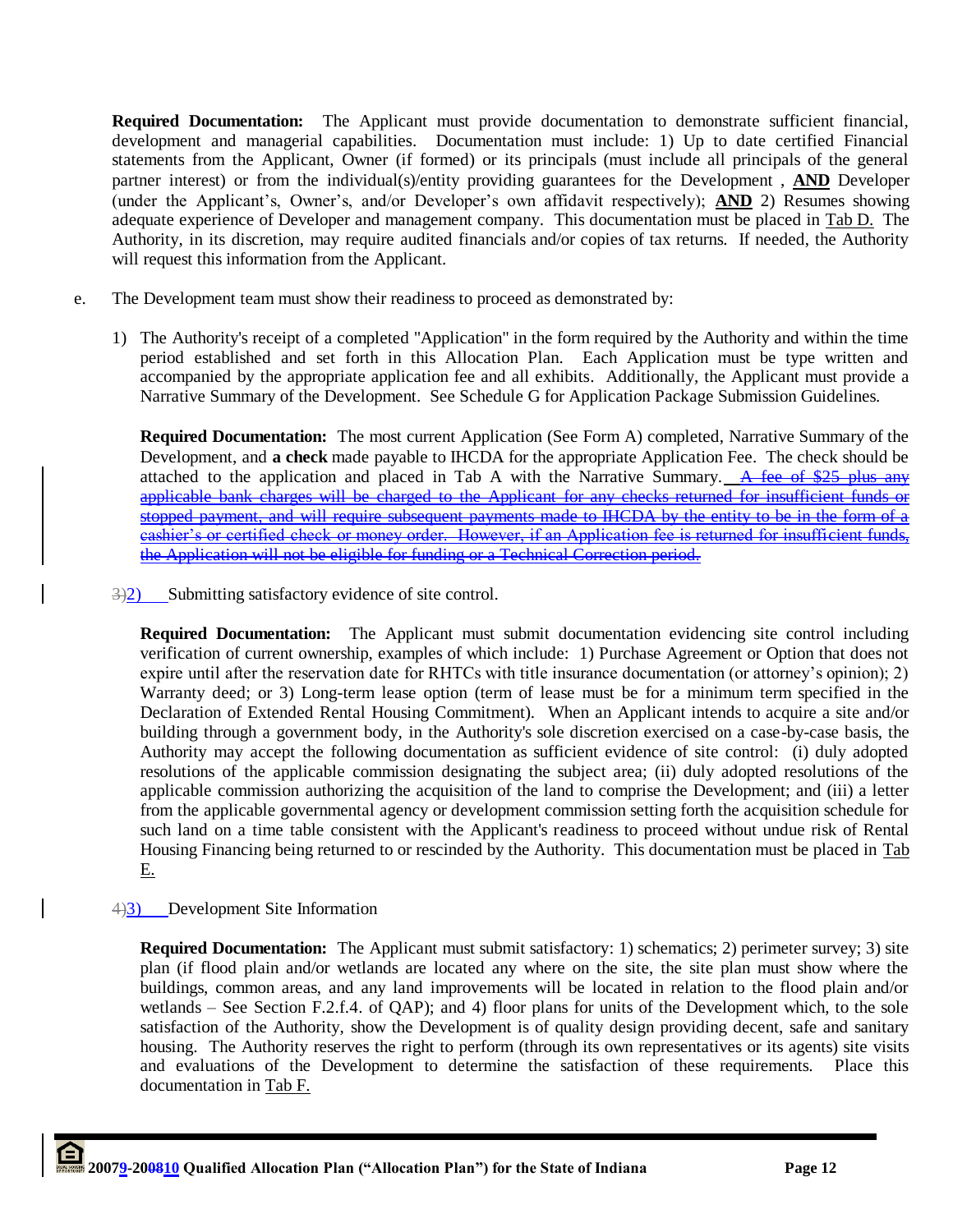5)4) The Applicant must demonstrate an ability to obtain financing (i.e. syndication proceeds, grants, other funds available for the Development).

**Required Documentation:** Completed Form A, Section W.(1), (2), (3), (7).**All sources of financing must be supported with appropriate documentation satisfactory to the Authority** including the following documentation which must be submitted:

- **1)** Lender letter of interest submitted to the Applicant in support of the Applicant's application must contain a representation and acknowledgment from the lender that: (i) such lender has reviewed the same application submitted or to be submitted by the Applicant to the Authority in support of the Rental Housing Financing for the Development to which such letter of interest relates; (ii) lender expressly acknowledges that the Development will be subject specifically to the "40-60" or "20-50" set-aside, and extended use restriction elections made by the Applicant; (iii) the lender has reviewed the Minimum Underwriting Criteria set forth in this Allocation Plan; (iv) any other special use restriction elections made by the Applicant, which give rise to additional points in this Allocation Plan; and (v) the anticipated terms of the loan including loan amount, interest rate, and term of the loan. Place in Tab G; **AND**
- 2)<sup>1</sup> For financing not yet applied for (e.g. FHLB funds, etc.), the Applicant must submit evidence of their eligibility for the source of funding (e.g. a certification from the Applicant stating how the Development is eligible for the funding source). Place this documentation in Tab G; **AND**
- **3)**Equity letter of interest submitted by an Applicant in support of the Applicant's application must contain a representation and acknowledgment from the equity investor that: (i) such investor has reviewed the same application **and market study** submitted or to be submitted by the Applicant to the Authority in support of the Rental Housing Financing for the Development to which such letter of interest relates; (ii) such investor expressly acknowledges that the Development will be subject specifically to the "40-60" or "20- 50" set-aside, and extended use restriction elections made by the Applicant; (iii) the investor has reviewed the Minimum Underwriting Criteria set forth in this Allocation Plan; (iv) any other special use restriction elections made by the Applicant, which give rise to additional points in this Allocation Plan; and (v) the estimated dollar amount of equity to be provided to the Development. Place in Tab G.
- **4)2)** If any additional funding/financing of any kind has already been awarded for the Development, a copy of the award letter that includes the expiration date for the award must be submitted and placed in Tab G.
- f. The Development team must provide documentation to the sole satisfaction of the Authority that shows:
	- 1) The real estate upon which the Development will be located is currently properly zoned to allow for the proposed Development.

**Required Documentation:** The Applicant must provide: 1) a letter from the appropriate authorized government official (e.g. zoning commission) that describes the Development location and certifies that the current zoning allows for construction and operation of the proposed Development without the need for additional variance; **AND** 2) a copy of all approved variances on the property, if any; **AND** 3) If a Planned Unit Development (PUD) a copy of the appropriate documentation (i.e. organization & requirements). This documentation must be placed in Tab H.

IHCDA in it"s sole discretion may accept an attorney"s opinion with appropriate supporting documentation documenting the proposed site's current zoning allows for the construction and operation of the proposed Development without the need for additional variance. This will only be accepted with documented attempts to obtain the information from the appropriate authorized government official, and have failed.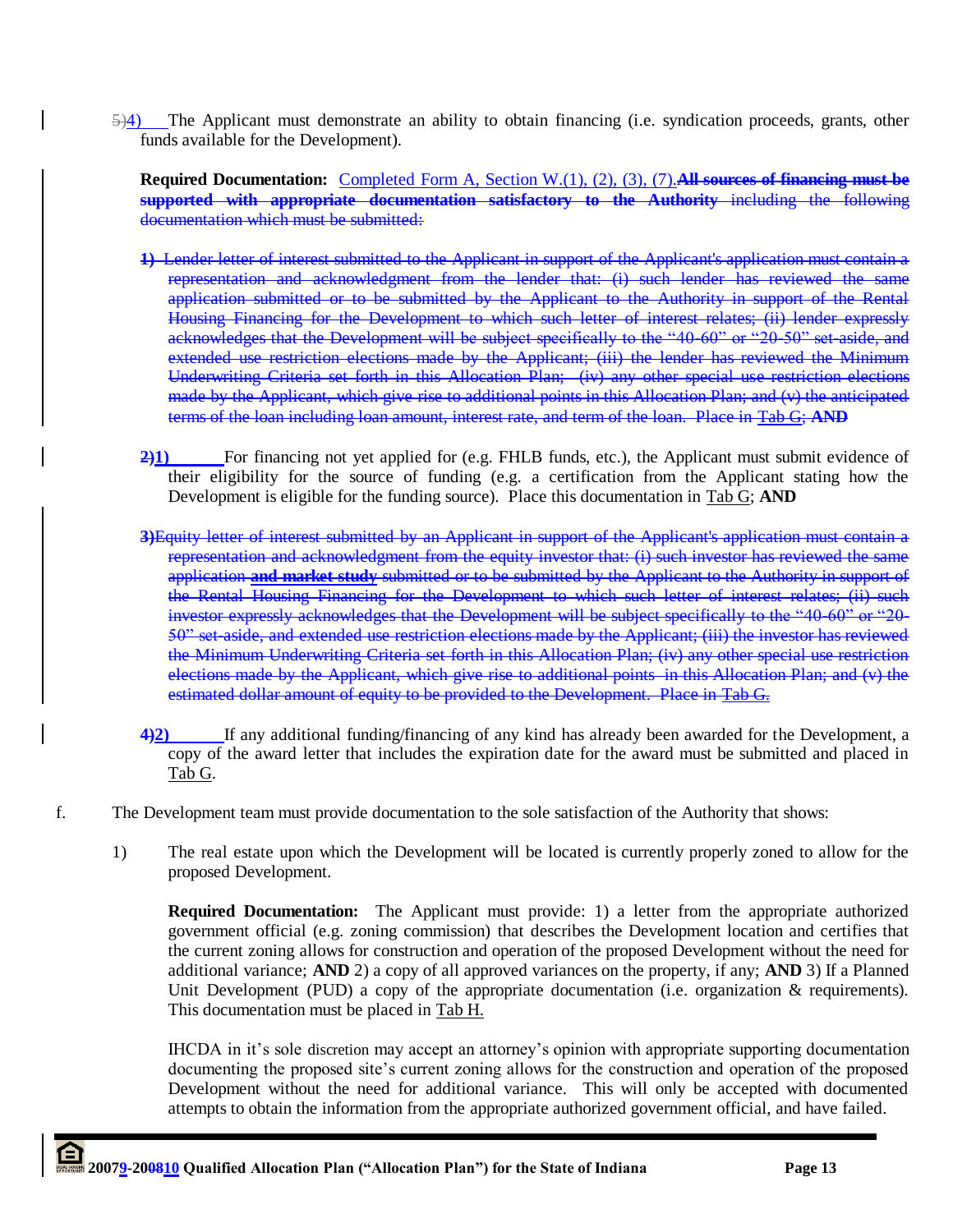2) At the time of application, there will be access to water, sewer, electric and/or gas to the site with sufficient

capacity to satisfy the requirements of the Development.

**Required Documentation:** Completed Form A (Application) Section N.10The Development shall have received a letter (acceptable to the Authority) from the appropriate entity and **signed by the appropriate authorized representative** (i.e. each utility company) or a letter from an Engineer (i.e. should address each utility that is not addressed by a letter from the utility company)stating that utility facilities and capacities will be available to satisfy the needs of the Development. However, if the Development consists rehabilitation of existing occupied housing and is proposing the same number of units or less, a current utility bill is sufficient documentation for this category. Place in Tab I.

3) Compliance Monitoring and Evidence of Compliance with Other Program Requirements

Every Applicant, Principal, affiliates and/or Development Team member (collectively, "Development Team") with any ownership interest in a rental housing Development which has received an allocation of RHTCs by the Authority since the inception of the RHTC program (January 1, 1987), must cooperate and comply with the Authority's compliance monitoring procedures. The Authority's monitoring procedures and requirements are set forth in the RHTC Compliance Manual, a copy of which is attached as Schedule A to this Allocation Plan and made a part hereof. If, in the sole discretion of the Authority, any Development Team member has materially failed to comply with the procedures and requirements of the Authority or any of its programs, the Code or any other governmental program, including, but not limited to, HUD and/or HUD funded programs: (i) the Authority may withhold or reduce, in whole or in part, Rental Housing Financing for which application is made, irrespective of whether the withheld or reduced funding relates to the Development to which the noncompliance relates as determined by the Authority in its sole discretion; and (ii) if the Applicant's noncompliance is chronic and/or egregious in nature, the Authority may refuse to accept for filing and/or otherwise refuse to consider all or any part of the Applicant's pending or future applications for funding until such time as the Authority decides otherwise.

All Development team members with an ownership interest in any RHTC Development must satisfactorily demonstrate that all prior findings and assessments against all Applicants and its principals, participants and affiliates have been satisfied.

Any Development found to be in violation of this Allocation Plan will be subject to a reduction or rescission in Rental Housing Financing, and all Development Team members may be subject to debarment from participating in all Authority programs for up to five (5) years.

**Required Documentation:** The following documentation must be submitted and placed in Tab J:

 $\frac{1}{a}$ ) All of the Development Team members with an ownership interest or material participation in any affordable housing Development must disclose any outstanding non-compliance issue(s) and/or loan defaults with any state or federal affordable housing program (including private activity tax-exempt bonds) in which it has participated in or received funds including those issues that have been corrected since RHTC program inception. Failure to disclose may result in the loss of funding;

 $2b$ ) All principals or material participants of the General Partner interest or managing member (if an LLC) and each member of the Development Team must submit a written affidavit accurately disclosing his/her complete interest in and affiliations with the proposed Development. Additionally, the Development Team must include in the affidavit all other RHTC funded Developments located in Indiana where they own(ed) an interest. A management company is required to be identified in the application and the management company named in the initial application must add language to its affidavit certifying that: a)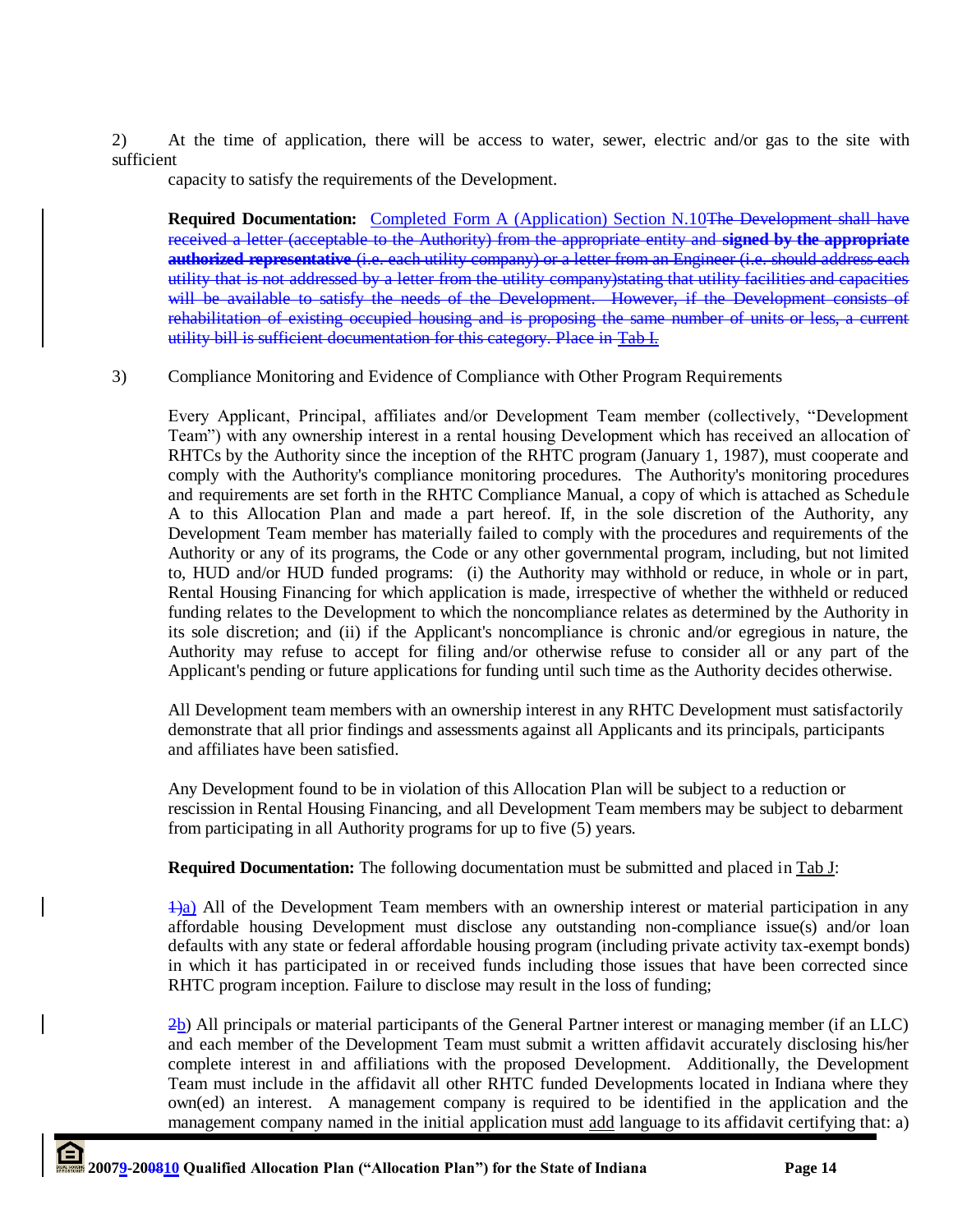they have reviewed the application for Rental Housing Financing; and b) they can effectively manage the property according to the requirements of Section 42, the Qualified Allocation Plan, and the elections made by the owner/applicant in the application for Rental Housing Financing. If at any time during the Compliance Period the management company changes, the new management company must also sign a similar certification.

4) Mini-Phase I Environmental Site Assessment

The Mini-Phase I Environmental Site Assessment (MP-1) **is not a substitute** for a full Phase I Environmental Site Assessment. The full Phase I Environmental Assessment will be required at Conditional Commitment for those developments that are funded.

The MP-1 must be completed prior to Application submission for 9% or 4% funding from the Authority. To properly complete the MP-1 the applicant must interview a person knowledgeable about the property (a knowledgeable person does not include the realtor, unless the realtor is also the owner of the property) and provide photographs of the following:

- Front, rear and side views of the site,
- Interiors of each room (if proposing a rehab),
- Adjacent properties visible from the site, and
- Any other notable items on or around the site.

Further, a third party environmental database report (Ex: Radius map, provided by Environmental Data Resources, Inc.) must be submitted with the completed MP-1.

Two sources of historical data are required to evaluate the historical uses of the site. Examples of this include aerial photographs, fire insurance maps and city directories. The findings shall be provided in written summary form with attached copies of the source material.

The MP-1 is located in **Schedule L**. Place all documentation in Tab K.

The characteristics of the site (e.g. size, topography, terrain, soil and sub-soil conditions, environmental, vegetation and drainage conditions) must be suitable for the construction, rehabilitation and operation of the proposed Development. No Development will be considered if any of the buildings are or will be located in a 100-year flood plain at the placed in service date or on a site which has unresolvable wetlands problems, or contains hazardous

substances or the like that cannot be mitigated.

**100-year Flood Plains:** A Development in a 100-year flood plain at initial Application may be permitted if sufficient documentation is included in the Application to clearly establish that there will be no part of a building located in the 100- year flood plain.

**Required Documentation: 1)** Environmental Phase I completed by an experienced and credible disinterested third party hired by the Applicant. The Environmental Phase I must address wetlands and flood plains. Wetland Delineation and USGS maps are required to document the existence of wetlands areas on the site, and must be included in the Environmental Phase I. If there are no wetlands areas on the site, a wetlands delineation is not required but in all cases USGS maps must be included in the Environmental Phase I **AND 2)** A FEMA flood plain map with the proposed Development site identified must be submitted and placed in Tab K. If a flood plain and/or wetlands are located anywhere on the site, the site plan must show where the buildings, commons areas, and any land improvements will be located in relation to the flood plain and/or wetlands.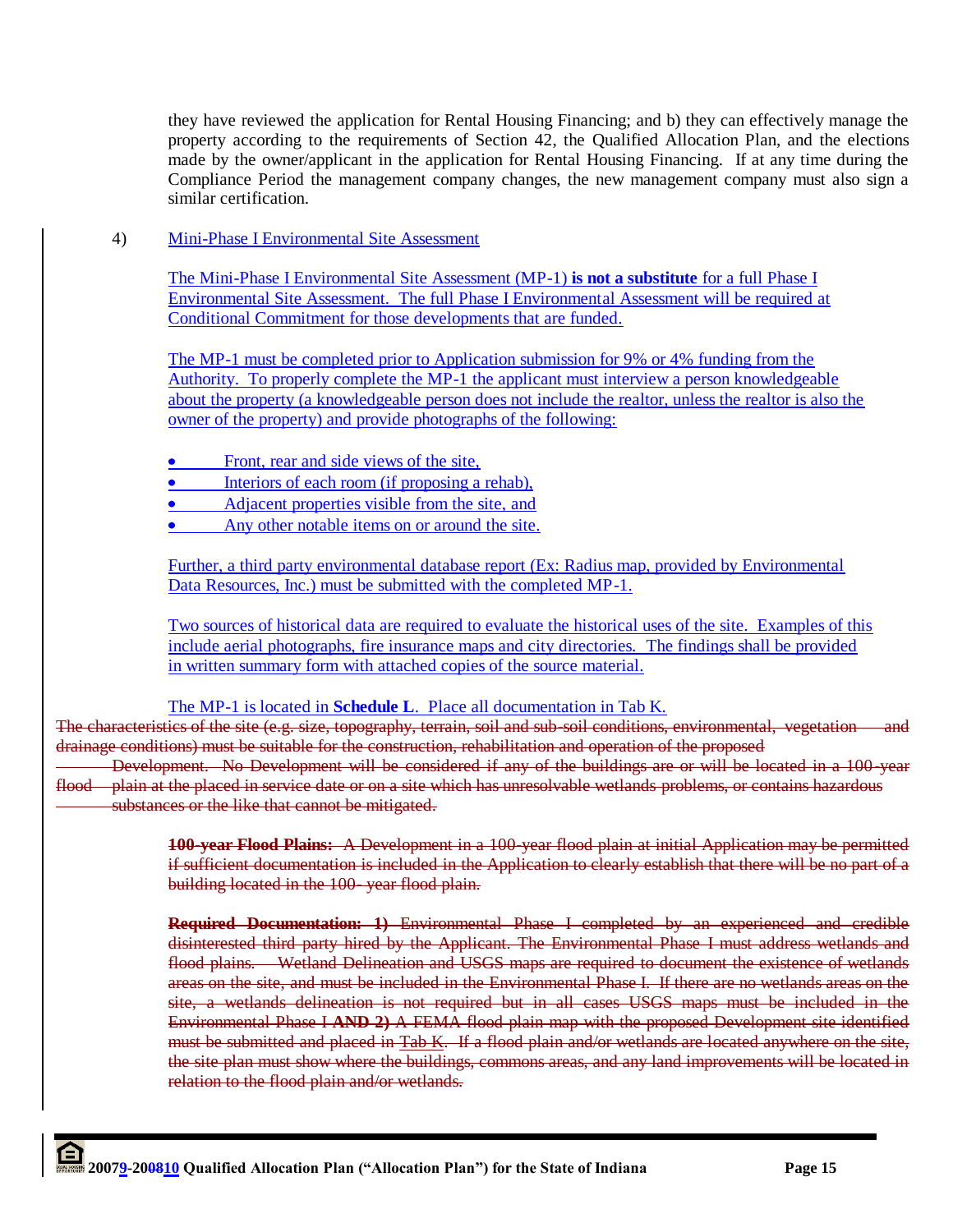**100-year Flood Plains:** Applications that propose the placement of buildings in the 100-year flood plain must submit the following documentation:

- All areas of the 100-year flood plain must be documented by the FEMA map for the areas in which the site is located. The proposed site for development must be located on that map.
- A qualified Civil Engineer must document mitigation for impacts to existing floodplains planned for the Development. A resume for the Civil Engineer must be submitted with this documentation.
- A FEMA Conditional Letter of reclassification must be obtained for the property that shows that the property is eligible for reclassification out of the flood plain area.
- A financing plan and costs for the site work involved in the reclassification.

For all properties that receive an award of RHTCs and are located in a 100-year flood plain at the time of initial application, a final letter of reclassification from FEMA along with an elevation certification must be provided to IHCDA at the completion of the Development.

If wetlands or hazardous substances exist on the site, the Applicant must submit: 1) evidence that the wetlands or hazardous substances can be mitigated; and 2) a plan, that includes financing, of how the Applicant anticipates to mitigate the wetlands or hazardous substances. Place in Tab K.

- g. All applicable conditions and requirements of State and local laws, statutes, regulations, ordinances and other proper authorities in the State, including, without limitation, the requirements specified in the Application, the Indiana Handicapped Accessibility Code as amended, and such additional items which may be required by the Authority (collectively, "State Laws"), shall be satisfied.
	- Additionally, the Development has been designed to comply with the requirements of all applicable local, state and

federal fair housing and disability-related laws. The Development design should consider at a minimum, the

- applicability of the local building codes, Federal Fair Housing Act, as amended the Americans with Disabilities Act,
- and the Rehabilitation Act of 1973, as amended. The Applicant and architect who has designed the Development will

be required to submit an affidavit that certifies the Development complies with all applicable requirements.

**Required Documentation:** Completed Form A (Application) Section N.4

h. Applicants who perform rehabilitation work on pre-1978 Developments (i.e. buildings) are required to comply with the Lead Based Paint Pre-Renovation Rule (Lead PRE) and the State of Indiana"s Lead Based Paint Rules where applicable. (For more information visit [www.epa.gov/lead](http://www.epa.gov/lead) or contact your local Environmental Protection Agency (EPA) Regional Office and [www.ikecoalition.org](http://www.ikecoalition.org/) for Indiana"s rules.)

**Required Documentation:** The Applicant must certify that the Development will comply with these laws and rules. Completed Form A (Application) Section N.8

i. Developments proposing commercial areas within the building or on the property utilizing Rental Housing Financing will be given consideration. Construction must be in compliance with plans and specifications that have been previously submitted and approved by the Authority. Finally, all commercial restrictions approved by the Authority must be included in the Declaration of Extended Rental Housing Commitment ("DERHC").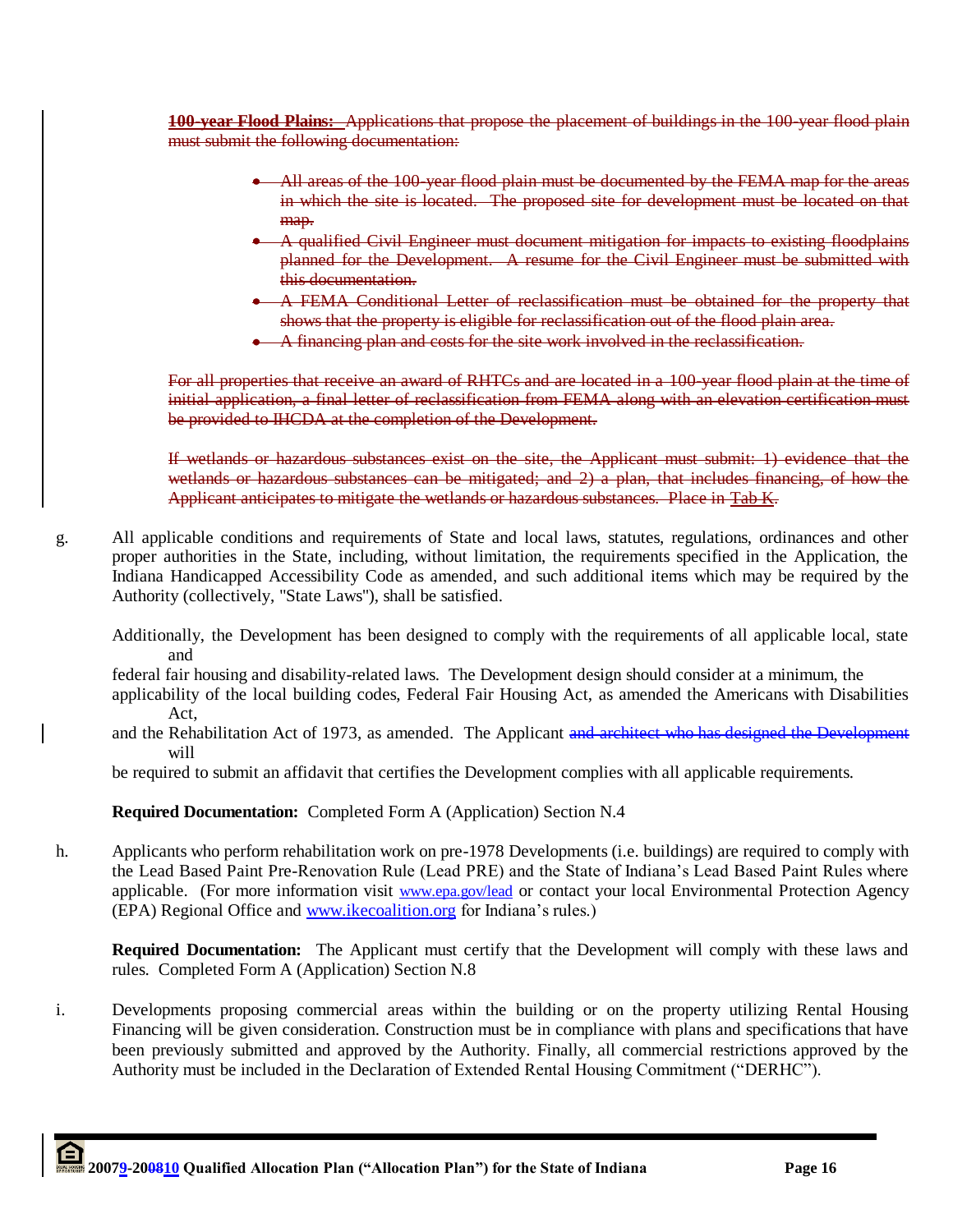**Required Documentation:** The Application must include the following additional information and documentation: (i) a detailed, square footage layout of the building and/or property identifying all residential and commercial areas; and (ii) a time-line for complete construction showing that all commercial areas will be complete prior to the residential areas being occupied. Place this documentation in Tab F.

j. If any portion of the RHTCs are being used to acquire the Development, RHTCs and/or acquisition eligible basis will be calculated based on the lesser of the actual amount paid for the building or the appraised fair market value.

**Required Documentation:** The Applicant must submit the Development's fair market appraisal (completed by a qualified appraiser), which must be completed no earlier than twelve (12) months from the Application deadline. The fair market appraisal must be at a minimum an "As Is" appraisal and must adhere to the Uniform Standards of Professional Appraisal Practice (USPAP). A statement to this effect must be included in the report. USPAP standards can be found at www.appraisalfoundation.org. Place in Tab L.

k. For Developments proposing rehabilitation, the rehabilitation hard costs must be in excess of \$10,000 per unit. However, if the Development is competing in the Preservation set aside the rehabilitation hard costs must be in excess of \$15,000 per unit.

**Required Documentation:** All Applicants applying for rehabilitation Developments requesting Rental Housing Financing must submit with their Rental Housing Finance Application a capital needs assessment performed by a qualified professional (engineer/architect) in the format required by the Authority. **The complete Capital Needs Assessment Report must be submitted**. Se[e](http://see/) Schedule F - Capital Needs Assessment. Place in Tab L.

l. For Developments proposing the displacement or relocation of existing tenants, a displacement/relocation plan satisfactory to IHCDA must be submitted.

**Required Documentation:** A detailed displacement/relocation plan must be submitted detailing 1) any potential permanent, temporary or economic displacement/relocation issues, 2) the number of current tenants to be relocated, 3) where the tenants will be relocated during the rehabilitation and for the length of time, 4) how displacement/relocation will be minimized and how you will pay for the relocation expenses if they are incurred and 5) Your displacement/relocation assistance plan (e.g. Who will get assistance? How much assistance will they receive? When and how will they receive their assistance? Who will provide advisory services to those displaced?) Place in Tab L.

- m. Upon request, the Applicant shall provide a completed IRS Form 8821, Tax Information Authorization, for each owner/general partner. The form must be signed by an individual authorized to sign on behalf of the Owner.
- n. Underwriting Guidelines

The following are underwriting guidelines for all Developments. However, all applicants should be aware that these are averages and the numbers submitted should reflect the nature and **true cost** of the Development proposed. **IHCDA will consider any underwriting outside of these guidelines if supporting documentation is provided.**

- 1) Total Operating Expenses IHCDA will consider the reasonableness of operating expenses for each Development based on information submitted by the Applicant. All Developments must be able to underwrite with a minimum operating expense of \$2500 per unit per year (net of taxes and reserves)
- 2) Management Fee– 5-7% of "effective gross income" (gross income for all units less Vacancy Rate). 1-50 units 7%, 51-100 units 6%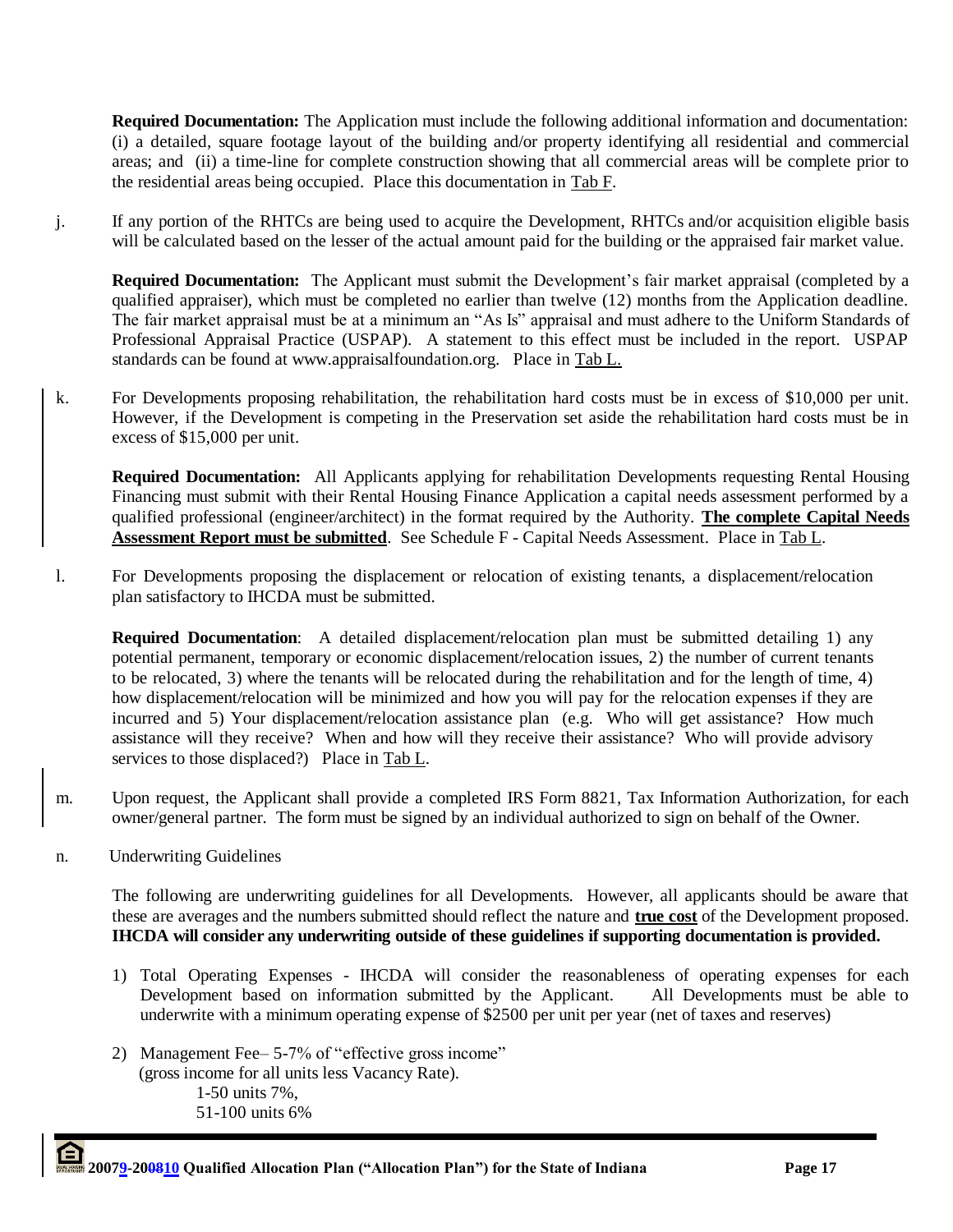100+ units 5%

- 3) Vacancy Rate  $6\% 8\%$
- 4) Rental Income Growth  $-1-30-2\%$ /year

5) Operating Reserves – four (4))  $\frac{1}{10}$  – six (6)-months (Operating Expenses plus debt service) or \$1,500 per unit (whichever is greater)

- 6) Replacement Reserves per unit New Construction: \$250 \$300 Rehabilitation: \$300 \$350
- 7) Operating Expense Growth  $-2-41-3\%$ /year
- 8) Stabilized debt coverage ratio (stabilization usually occurs in year 2) 1.15 1.40 (Although stabilization occurs usually in year two, the debt coverage ratio projection for a Development should not go below 1.1 during the complete 15 year Compliance Period to be considered financially feasible.)

NOTE: Tax abatement may cause the debt coverage ratio to be higher than these guidelines.

9)Developments structured with no hard debt - minimum cash flow before deferred developer fee must be at least \$225 per unit annually

NOTE: IHCDA will require operating expense growth to be at least 1% higher than rental income growth.

**Required Documentation:** 1) Documentation of estimated property taxes and insurance for the proposed Development (i.e. a statement of how the Applicant determined the estimated taxes and insurance for the Development); **AND** 2) **If the underwriting is outside these guidelines the Applicant must provide a written detailed explanation with third party documentation supporting the explanation (approval of underwriting from other financing institutions/funding sources will not constitute acceptable supporting documentation).**  This documentation must be placed in Tab M.

o. Grants/Federal Subsidies

Those RHTC Developments that include "soft" loans (i.e. HOME or HOPE VI loaned to the Development with payments through available cash flow) must demonstrate a reasonable expectation (as determined by the Authority in its sole and absolute discretion) that the loan will be repaid at a date certain (usually eight (8) to fifteen (15) years). If the loan and any outstanding interest is not expected to be paid until the end of the Initial Compliance Period, there must be reasonable expectation that the fair market value of the Development will be sufficient at that time to pay the accrued interest and debt and that the net income of the Development will be sufficient to sustain debt service.

**Required Documentation:** Completed Form A (Application) Section W. Place additional information /documentation in Tab G.

p. Credit per Unit

IHCDA has established the following RHTCs per unit maximums:

| Maximum Annual RHTCs Per Unit<br>Number of Units | 2009 Credits Per Unit Limitations |                                                                                    |
|--------------------------------------------------|-----------------------------------|------------------------------------------------------------------------------------|
|                                                  |                                   | <b>Energy Star<sup>®</sup> Rated Units</b><br><b>Maximum Annual RHTCs Per Unit</b> |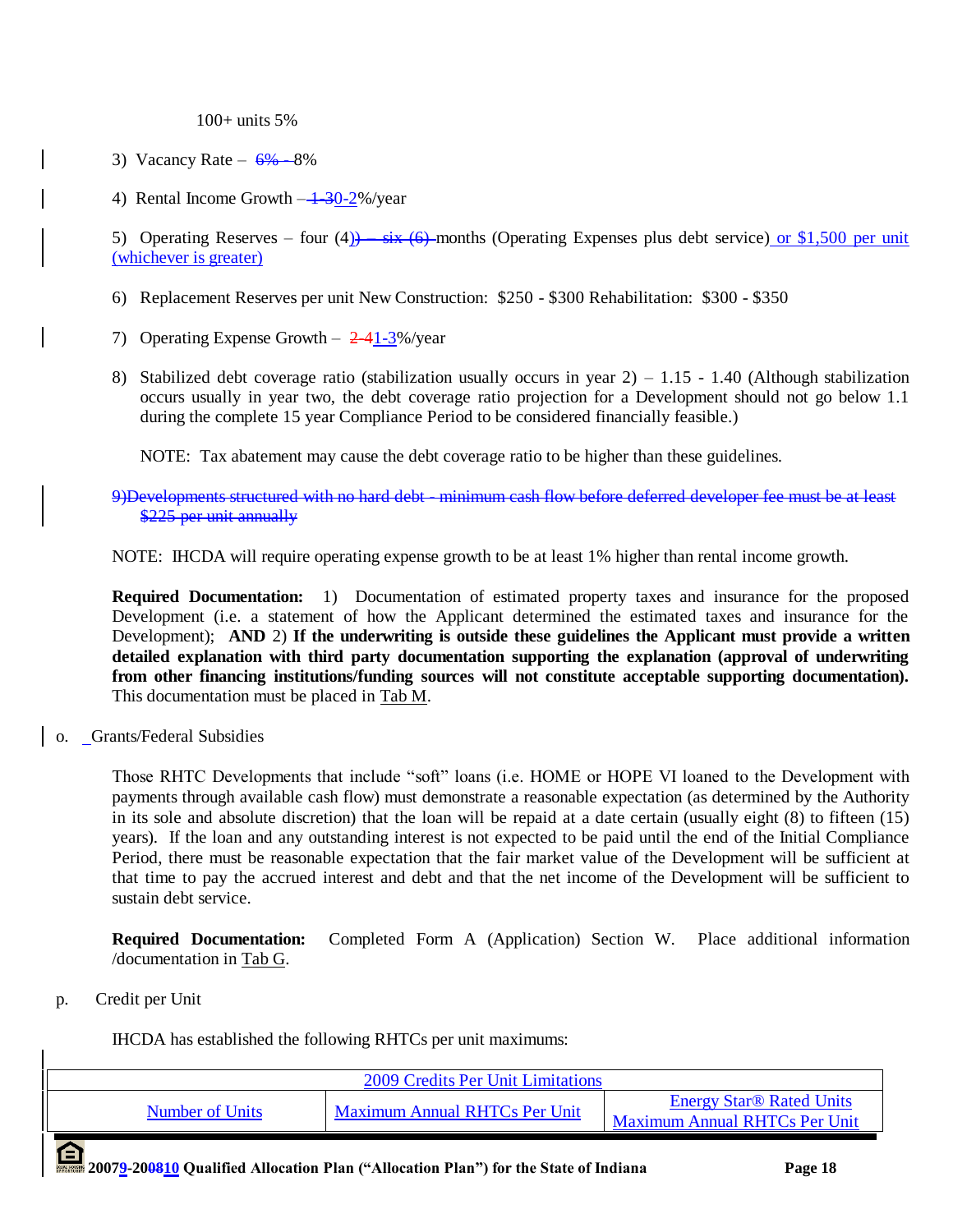| 1 - 35 Units                     | 9,564                                                                                                       | 10,064   |  |  |
|----------------------------------|-------------------------------------------------------------------------------------------------------------|----------|--|--|
| $36 - 60$ Units                  | 8,968                                                                                                       | 9,468    |  |  |
| $61 - 80$ Units                  | 8,397                                                                                                       | 8,897    |  |  |
| <b>Over 80 Units</b>             | 7,769                                                                                                       | 8,269    |  |  |
| 2009 Credits Per Unit Limitation |                                                                                                             |          |  |  |
|                                  | Developments Located in QCTs, Difficult to Develop Areas, & Areas of Chronic Economic Distress (Appendix F) |          |  |  |
| 1 - 35 Units                     | 12,433                                                                                                      | \$12,933 |  |  |
| $36 - 60$ Units                  | 11,657                                                                                                      | \$12,157 |  |  |
| $61 - 80$ Units                  | 10,883                                                                                                      | \$11,383 |  |  |
| <b>Over 80 Units</b>             | 10,100                                                                                                      | \$10,600 |  |  |
| 1 - 35 Units                     | 12,433                                                                                                      | \$12,933 |  |  |

| 2010 Credits Per Unit Limitations                                                                           |                                      |                                                                         |  |  |
|-------------------------------------------------------------------------------------------------------------|--------------------------------------|-------------------------------------------------------------------------|--|--|
| <b>Number of Units</b>                                                                                      | <b>Maximum Annual RHTCs Per Unit</b> | <b>Energy Star® Rated Units</b><br><b>Maximum Annual RHTCs Per Unit</b> |  |  |
| 1 - 35 Units                                                                                                | 9,851                                | 10,351                                                                  |  |  |
| $36 - 60$ Units                                                                                             | 9,237                                | 9,737                                                                   |  |  |
| $61 - 80$ Units                                                                                             | 8,649                                | 9,149                                                                   |  |  |
| <b>Over 80 Units</b>                                                                                        | 8,002                                | 8,502                                                                   |  |  |
| 2010 Credits Per Unit Limitation                                                                            |                                      |                                                                         |  |  |
| Developments Located in QCTs, Difficult to Develop Areas, & Areas of Chronic Economic Distress (Appendix F) |                                      |                                                                         |  |  |
| 1 - 35 Units                                                                                                | 12,806                               | 13,306                                                                  |  |  |
| $36 - 60$ Units                                                                                             | 12,007                               | 12,507                                                                  |  |  |
| $61 - 80$ Units                                                                                             | 11,209                               | 11,709                                                                  |  |  |
| Over 80 Units                                                                                               | 10,403                               | 10,903                                                                  |  |  |
| 1 - 35 Units                                                                                                | 12,806                               | 13,306                                                                  |  |  |

## **Developments located in QCTs and Areas of Chronic Economic Distress\* (Appendix F) only**

|                          |                                                              | <del>Chronic Economic Distress + Appen</del> |
|--------------------------|--------------------------------------------------------------|----------------------------------------------|
| Number of Units          | <b>Max. Annual RHTCs per Unit</b>                            | <b>Max. Annual RHTCs per Unit</b>            |
| $\frac{1-35}{1}$ units = | $\mathfrak{O}$ 015<br>$V$ , $V$                              | \$11710<br><del>on., 19</del>                |
| $36 - 60$ units =        | $Q$ $152$<br>$\overline{\mathbf{v}}$ $\overline{\mathbf{v}}$ | \$10.088<br><del>910,700</del>               |
| $61 - 80$ units =        | Q7Q01<br>$V1$ $V2$ $V1$                                      | \$10.258<br><del>010.230</del>               |
| Over 80 units            | 67.222<br>V1, J2J                                            | SO(52)<br><del>Φ7,JΖU</del>                  |

\*Properties located in an Area of Chronic Economic Distress will be eligible to receive the higher Maximum Annual RHTCs per unit but will not be eligible for the 30% boost in eligible basis. Only developments located in a QCT or DDA are eligible to receive the 30% boost in eligible basis.

NOTE: Maximum Annual RHTCs per Unit will increase 3% for 2008.

An Energy Star® Rated Unit is one which is at least 15% more energy efficient than homes built to the 2006 International Energy Conservation Code (IECC).

To build an Energy Star® Rated unit, the applicant will first procure an Energy Star® certified rater. The rater will work with the applicant to determine which energy efficient features to put into their units in order to achieve the Energy Star® rating (i.e. some combination of installing high R-value insulation or high performance windows, tightly sealing the home's 'envelope' and duct work, using energy efficient heating and cooling systems, and using energy efficient appliances and lighting systems). The rater will then conduct on-site tests of the structure during the construction process (i.e. insulation, duct work, air sealing, etc.), and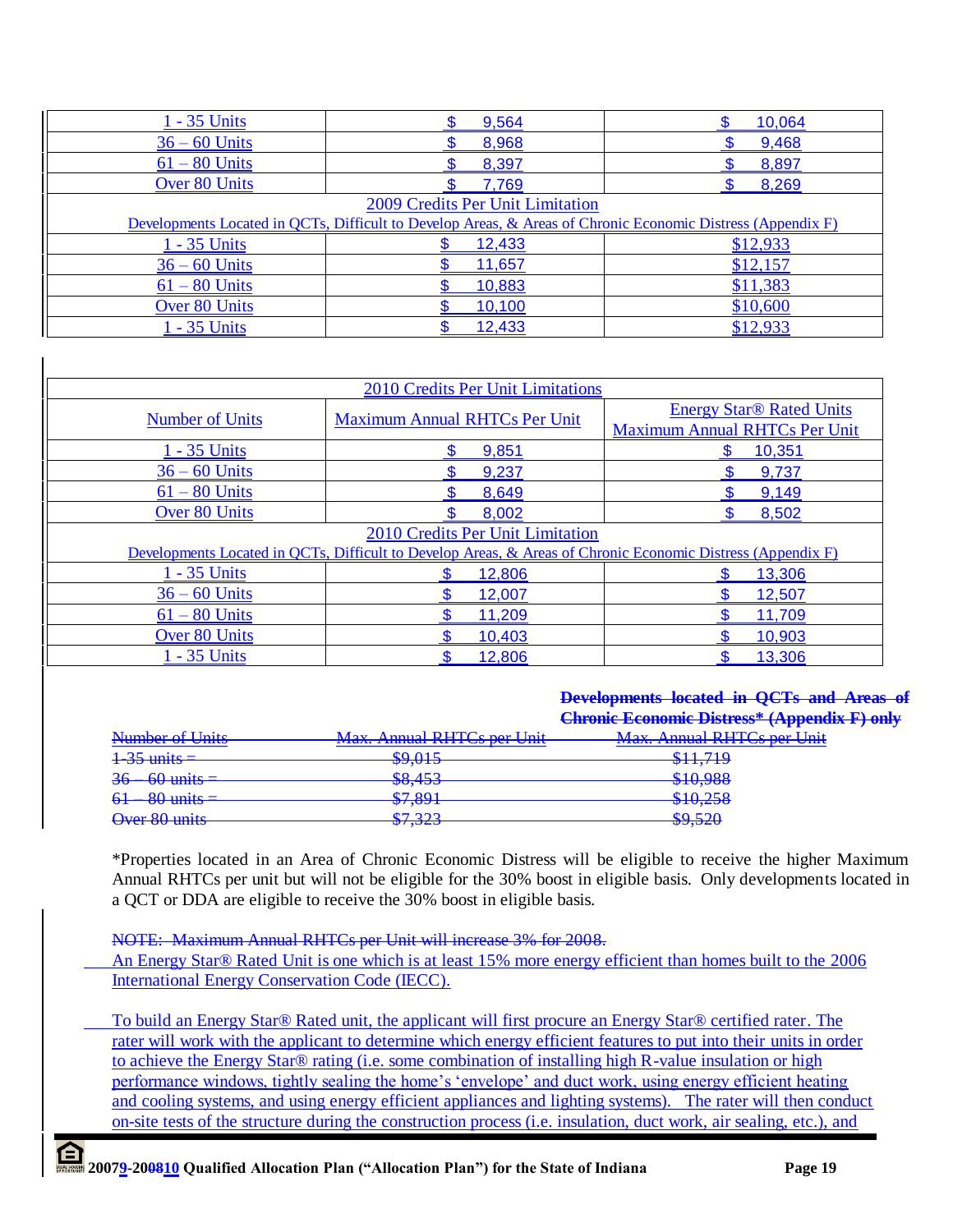will perform a final test of the home at completion, which could include a blower door test to check the leakiness of the home's 'envelope', a duct blaster test to check the leakiness of the dust system, and/or completion of a thermal bypass checklist (a visual inspection of common construction areas where air can flow through or around insulation).

Additional information regarding the requirements for Energy Star® certification and locate an Energy Star® Partner, can be found on their website at: http://www.energystar.gov/index.cfm?c=new\_homes.hm\_earn\_star.

IHCDA, in its sole discretion, will only consider RHTCs per unit in excess of these amounts if: 1) the Applicant has provided clear and convincing evidence for why the Development needs the additional RHTCs; 2) the Applicant has exhausted all other sources of financing; **and** 3) the Applicant provides third-party documentation of all efforts taken to obtain other financing (e.g. letters from lenders/funding sources stating funding is not available for the Development). This documentation, if provided, must be placed in Tab M.

NOTE: If an Application will be requesting RHTCs per unit in excess of these amounts, the Applicant/Developer is strongly encouraged to meet with IHCDA Tax Credit Allocation staff before making the request.

## **3. User Eligibility and Limitations**

a. Applicant and Development Limitations

During any calendar year, the amount of RHTCs, which may be reserved for allocation (including any transfers of RHTCs during the applicable calendar year) to any person (including principals in organizations), entity, Owner, Developer or Applicant, may not exceed \$1,600,000, provided, however, no Development shall receive more than \$800,000 of RHTCs in any calendar year. Such limitation shall be subject to review and modification by the Authority. [Excluding Developments financed with Bonds and 4% RHTCs.]

If the Authority determines that in its sole and absolute discretion it is in the interest of the State to allocate additional RHTCs to such person, entity or Development, then the Authority may waive such limitation.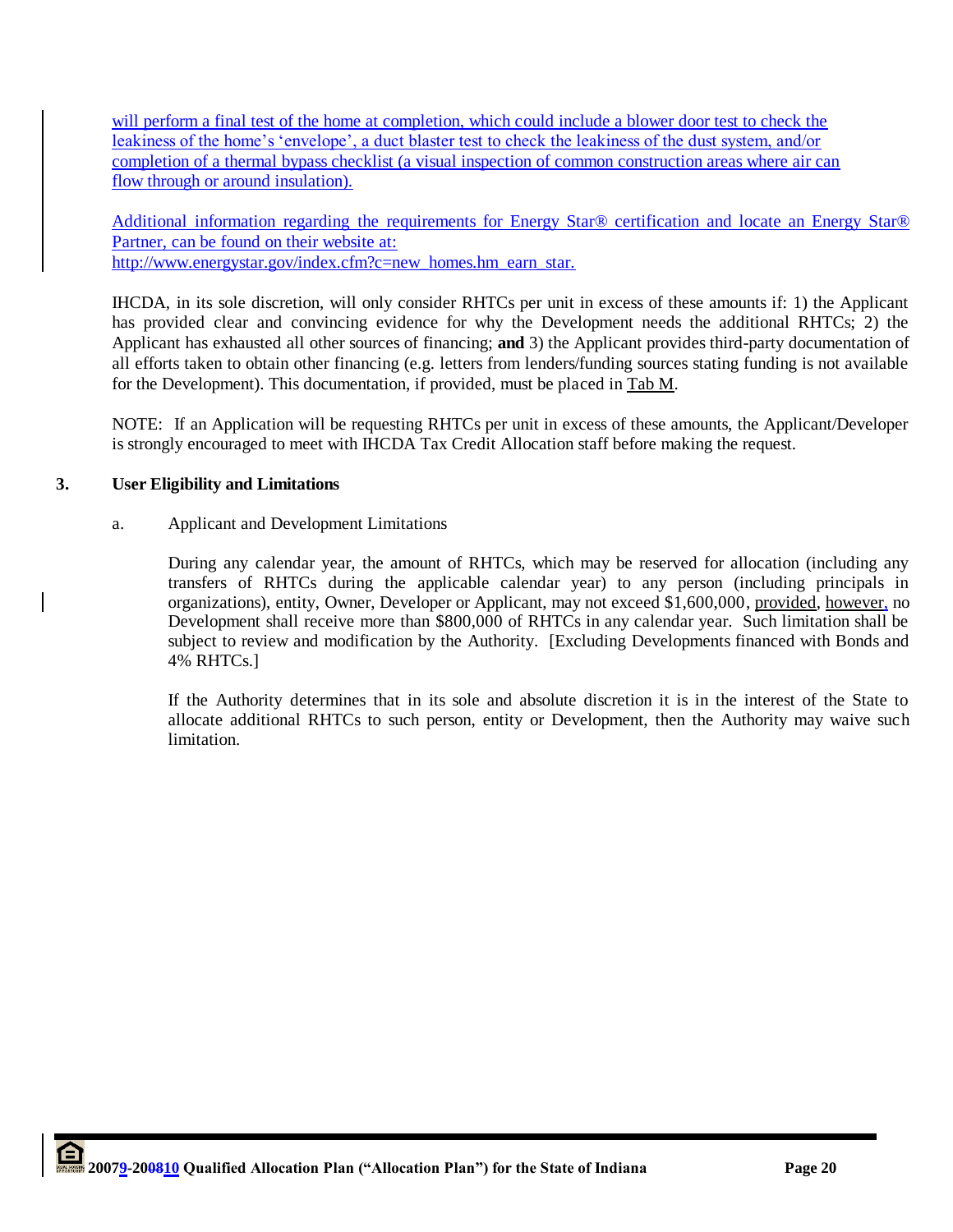## b. Developer Fee Limitations

| No of units in     | <b>New Construction</b>              | Rehabilitation*                      | <b>New Construction</b>              | Rehabilitation*                      |
|--------------------|--------------------------------------|--------------------------------------|--------------------------------------|--------------------------------------|
| <b>Development</b> | 9% RHTCs                             | 9% RHTCs                             | 4% RHTCs**                           | $4\%$ RHTCs**                        |
| 35 Units           | 20% of Total Development             | 20% of Total Development             | 20% of Total Development             | 20% of Total Development             |
| or less            | Costs (excluding the developer fee,  | Costs (excluding the developer fee.  | Costs (excluding the developer fee,  | Costs (excluding the developer fee.  |
|                    | developer overhead, consultant fees, | developer overhead, consultant fees, | developer overhead, consultant fees, | developer overhead, consultant fees, |
|                    | & the cost of the land), but not     | $&$ the cost of the land), but not   | & the cost of the land), but not     | $&$ the cost of the land), but not   |
|                    | to exceed \$1,100,000                | to exceed \$1,320,000                | to exceed \$2,475,000                | to exceed \$2,750,000                |
| Over 35 Units      | 15% of Total Development             | 15% of Total Development             | 15% of Total Development             | 15% of Total Development             |
|                    | Costs (excluding the developer fee.  | Costs (excluding the developer fee.  | Costs (excluding the developer fee,  | Costs (excluding the developer fee.  |
|                    | developer overhead, consultant fees, | developer overhead, consultant fees, | developer overhead, consultant fees, | developer overhead, consultant fees, |
|                    | & the cost of the land) but not      | $&$ the cost of the land) but not    | & the cost of the land) but not      | & the cost of the land) but not      |
|                    | to exceed \$1,320,000                | to exceed \$1,650,000                | to exceed \$2,475,000                | to exceed \$2,750,000                |

\*At least 50% of the Development"s units must be rehabilitation of an existing building

\*\*4% RHTCs associated with Developments financed with multi-family bond volume

The Authority will monitor both hard and soft costs of the Development compared to Developments of similar size and location and in its sole discretion reduce the total Developer Fee, which may reduce the amount of any RHTC allocation.

## NOTE: Consultant Fees will be considered part of the Developer Fee.

When determining the amount of Credit necessary to make a Development financially feasible, the Authority will include the deferred Developer Fee as a source of funding.

To be included in RHTC basis, deferred Developer Fee must be due and payable at a date certain. Fees may be paid as a cash flow loan if it can be demonstrated that the fee can and will be paid in a reasonable amount of time (generally considered to be eight (8) to fifteen (15) years). If fees are permanently contributed to the Development, they must be paid to the developer and then contributed to the Development if the fees are to be included in RHTC basis.

Additionally, at the time of initial Application, no more than 60% of the developer fee may be deferred for 9% RHTC Developments and no more than 80% of the developer fee may be deferred for bond volume 4% RHTC Developments. However, the Authority may, on a case by case basis with convincing documentation acceptable to the Authority and for the financial feasibility of the Development allow a larger percentage of the developer fee to be deferred.

**Required Documentation:** Applicant must include a statement 1) disclosing each entity/individual receiving a portion of the Development Fee along with the percentage of the fee the entity/individual will receive and 2) describing the terms of the deferred repayment obligation to the Development including any interest rate charged and the source of repayment with the application. Nonprofit organizations shall include a resolution from the Board of Directors allowing such a deferred payment and interest obligation to the Development. The Authority will require a Deferred Development Fee Agreement, satisfactory to the Authority in its sole discretion evidencing the principal amount and terms of interest and repayment of any deferred repayment obligation be submitted at the time of final cost certification. Place this documentation in Tab M.

c. Contractor Fee Limitations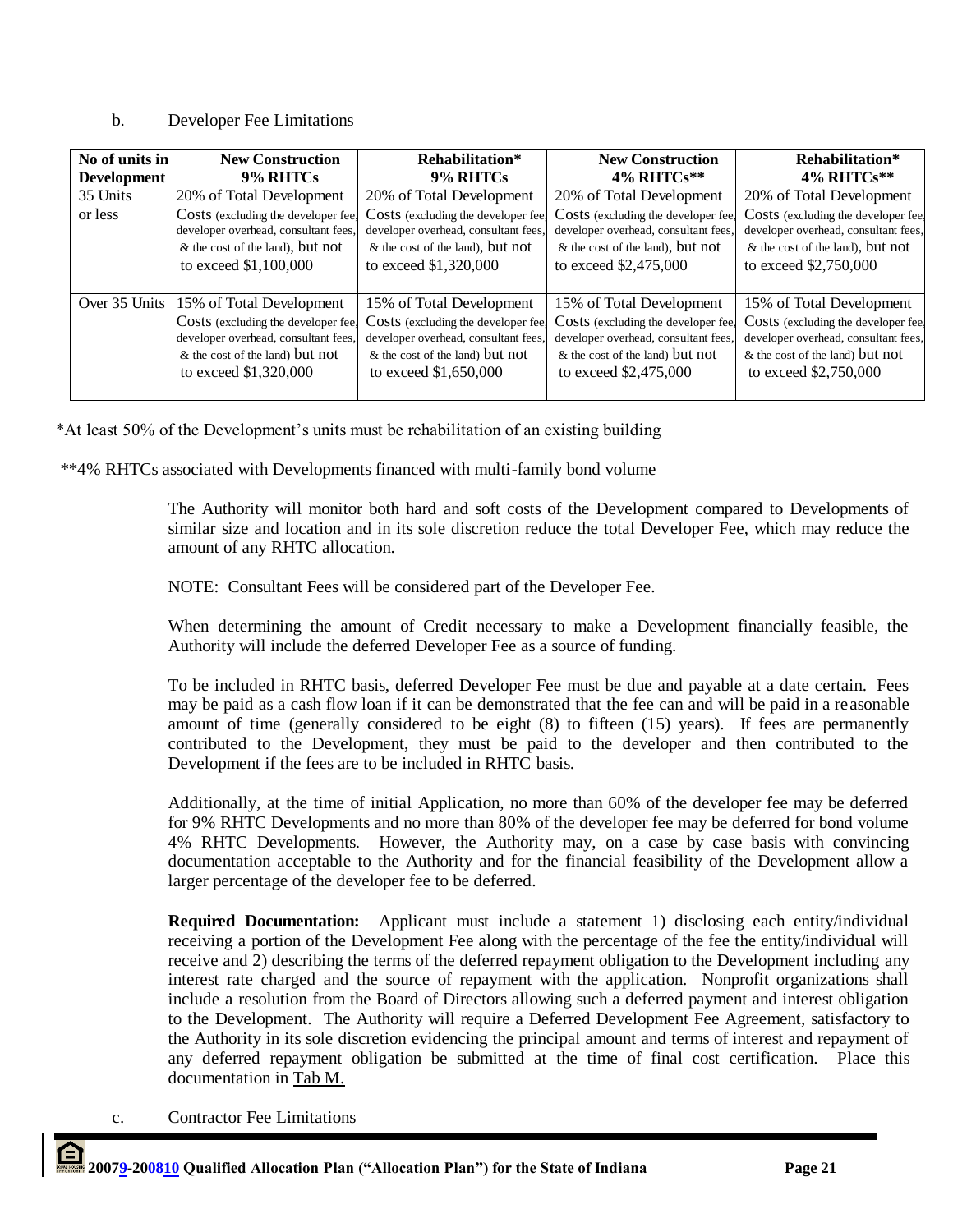Contractor fees ("Contractor Fees") shall also be limited, for purposes of determining the RHTC amount to be

 allocated, based on the amount of total costs incurred toward the construction or rehabilitation of the Development, excluding Developer and Contractor Fees. The Contractor Fee limitations are as follows:

| <b>Contractor Fees</b>      | <b>Contractor Fee % Limitation</b>              |
|-----------------------------|-------------------------------------------------|
| <b>General Requirements</b> | 6% of Total Construction/Rehabilitation Costs   |
| General Overhead            | 2% of Total Construction/Rehabilitation Costs   |
| Builder's Profit            | 6% of Total Construction/Rehabilitation Costs   |
| <b>Total</b>                | 14 % of Total Construction/Rehabilitation Costs |

 The Authority will permit savings in a particular Contractor Fee line item to offset overruns in other Contractor Fee line items; provided, however, that in any event the total Contractor Fees shall not exceed 14%.

No increase will be permitted higher than the above stated limitations.

## **4. Minimum Development Standards**

- a. In addition to meeting all new construction and rehabilitation standards required by IRC Section 42 and local and State building codes, each unit must provide in good working order:
	- $\bullet$ Refrigerator
	- Stove
- b. Minimum design requirements for all new construction and rehabilitation (where the following items are proposed as part of the rehabilitation):
	- The use of low maintenance exterior building finishes including brick, stone, hardy board, fiber cement siding or vinyl siding. If vinyl siding is used, it must be at least .040 inches in thickness and carry a lifetime warranty.
	- Minimum HVAC standards: gas heating system with a minimum 90% AFUE rating; air  $\bullet$ conditioning system with a minimum 13 SEER rating; or a minimum 8.2 HSPF electric heat pump system that is properly sized for the unit.
	- Thermal insulated windows and entry doors with a minimum U value of 0.35 or below.
	- $\bullet$ Roofing product with a minimum 25-year warranty.
	- All buildings to have attic insulation of R-38 or better New Constructions and Rehabilitation.
- c. Minimum amenities for Elderly developments:
	- **Elevators or lifts must be installed for access to all units above the ground floor**
	- <sup>•</sup> 100% of the units must be accessible or adaptable (as defined by the HUD Fair Housing Act, Americans with Disabilities Act and Section 504).
	- For New Construction:
	- 100% of the units must be accessible or adaptable, as defined by the ADA and the Indiana Accessibility Code, and elevators or lifts must be installed for access to all units above the ground floor.
	- For Rehabilitations:
	- 100% of the ground floor units must be accessible or adaptable, as defined by the ADA and the Indiana Accessibility Code, and all units above the ground floor must be adaptable as defined by the ADA and the Indiana Accessibility Code unless the building(s) contained elevator(s)/Lift(s) prior to rehabilitation, in which case the elevators/lifts will need to be maintained and 100% of the units above the ground floor will need to be accessible and adaptable.

**Required Documentation:** The Applicant must certify that the Development will comply with these requirements. Completed Form A (Application) Section N.3.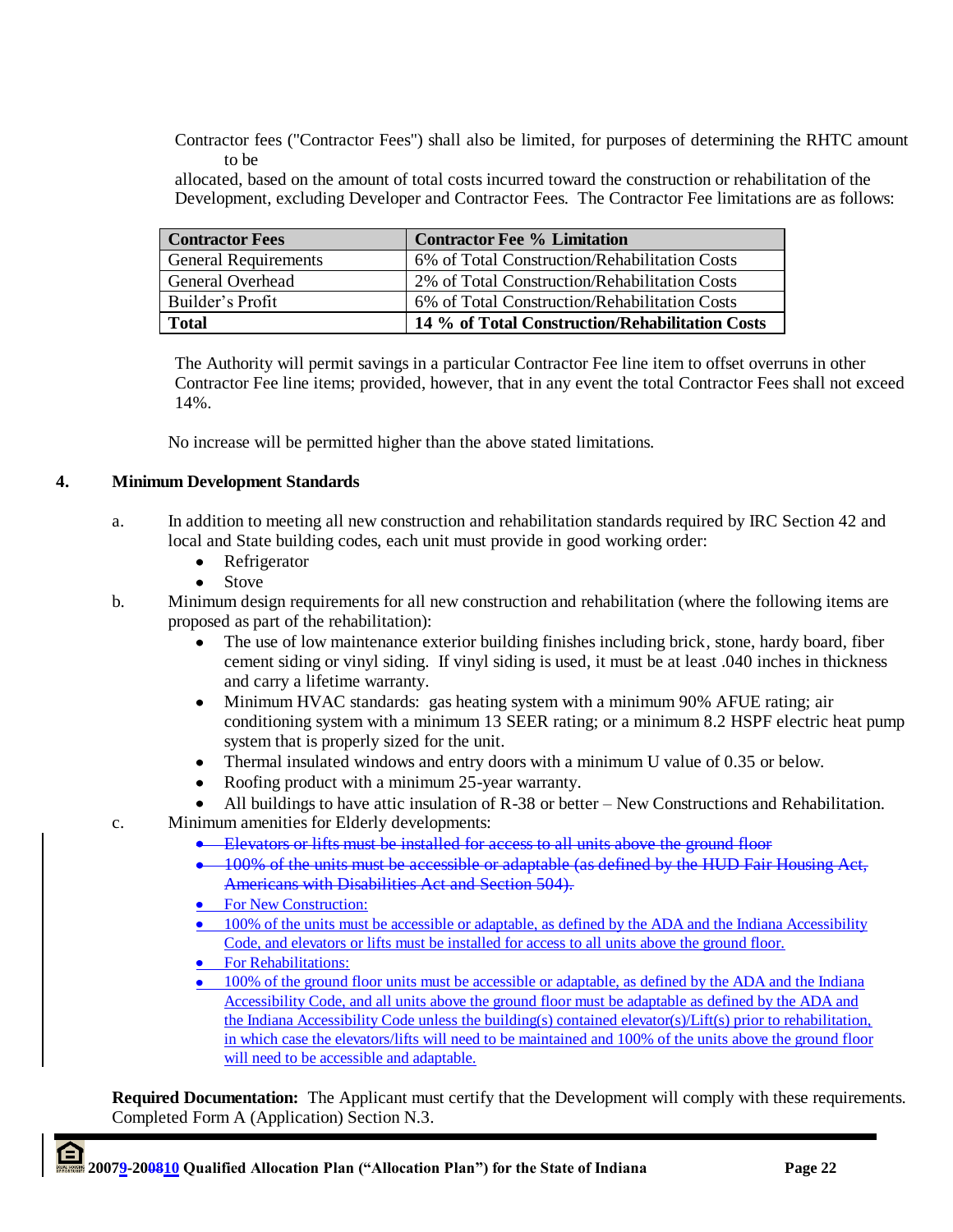# **5. Affordable Housing Database**

Applicants that are proposing to develop transitional, permanent supportive, or rental housing must participate in the Affordable Housing Database as it becomes available in the State of Indiana. [www.indianahousingnow.org](http://www.indianahousingnow.org/)

# **6. Rental Housing Financing Returned by Applicant**

If Authority funding (i.e. RHTC, HOME, Low-Income Housing Trust-Development Fund, Multifamily private activity tax-exempt bonds) previously reserved and/or allocated to a Development is returned to or rescinded by the Authority, ten (10) points will be deducted by the Authority from the total points otherwise scored on the next application submitted by the Applicant (or its principals) that meets Threshold Requirements. However, if the funding is returned within 90 days of the approval date, no points will be deducted from the Applicant"s next application.

The Authority, in its sole and absolute discretion, shall have the right to grant a waiver from the foregoing points deduction for factors determined by the Authority to be outside of the developer"s control. No such waiver will be granted unless on or before October 1 the Applicant furnishes the Authority with a written request for such waiver at the time the RHTCs are returned and/or rescinded specifying therein with specificity satisfactory to the Authority the reasons thereof. All requests for return of fees paid to the Authority for said Development will be denied.

## **7. Receipt of Rental Housing Financing**

Applicant(s) receiving Rental Housing Financing must satisfy at time of Final Application all scoring criteria they received points for unless otherwise approved by the Authority in writing.

# **8. Application Disqualification**

Applications reviewed during the Threshold period and found to have five (5) or more Technical Corrections will fail threshold and will not be eligible for credits.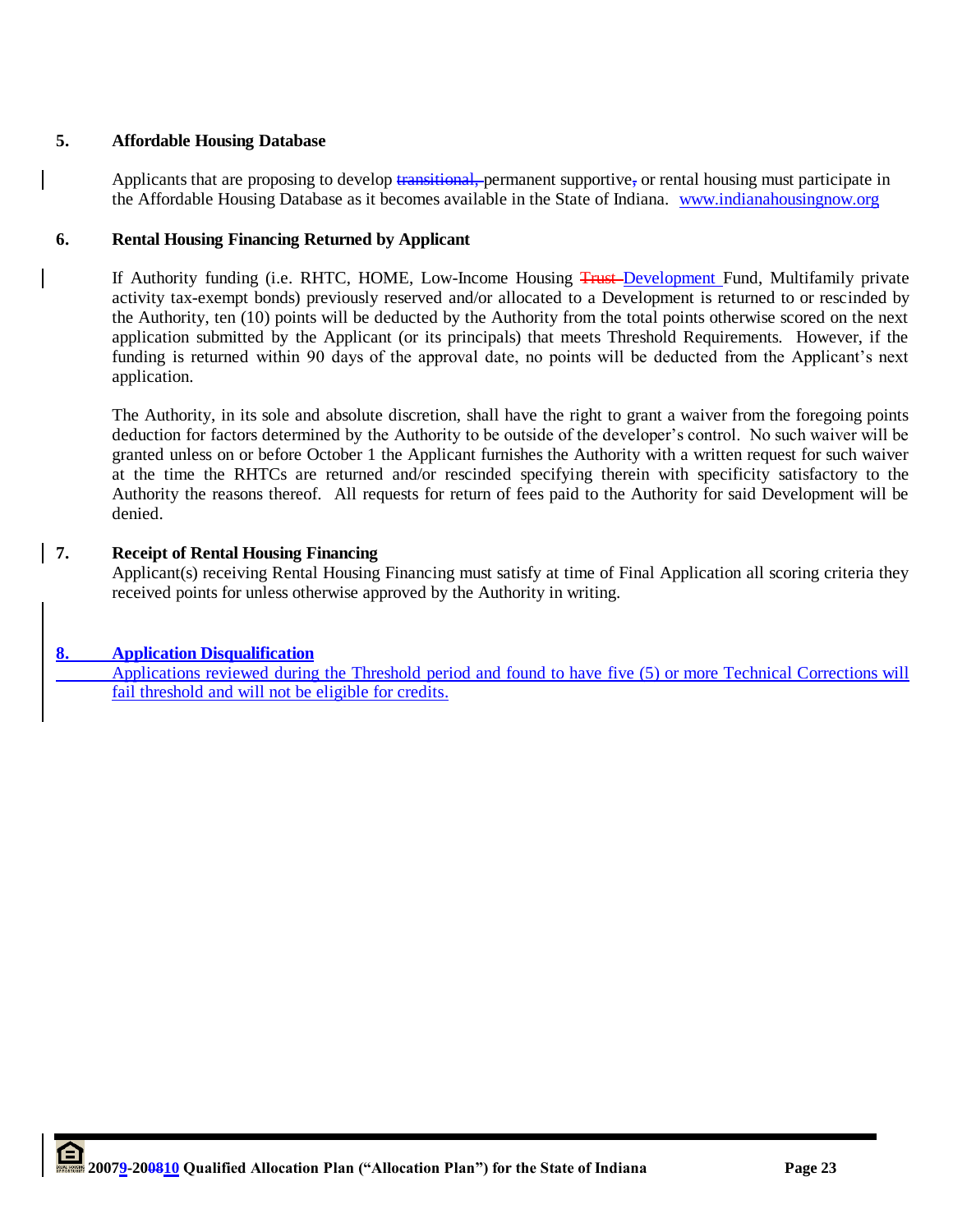## **F. Evaluation Factors**

The Authority has developed six (6) categories of criteria, based on the needs assessment conducted and the housing goals established by the Authority. If an Application satisfies all applicable requirements, then it will be evaluated and scored based on: (1) Rents Charged by the Development being 25 possible points; (2) the Constituency Served by the Development (i.e. special needs population) being 10 possible points; (3) Development Characteristics being 33 possible points; (4) Financing being 6 possible points; (5) Market being 12 possible points; and (6) Other being 14 possible points. Consequently, there are 100 possible points.

|    | <b>Scoring Section</b>                 | <b>Total Number of Eligible Points</b> |
|----|----------------------------------------|----------------------------------------|
|    | <b>Rents Charged</b>                   | 27 points                              |
|    | <b>Constituency Served</b>             | 18 points                              |
|    | <b>Development Characteristics</b>     | 27 points                              |
|    | <b>High Performance Housing</b>        | 24 points                              |
|    | <b>Financing &amp; Market</b>          | 30 points                              |
| 6. | Other                                  | 24 points                              |
|    | <b>Total Number of Possible Points</b> | 150 points                             |

Applicants seeking an RHTC allocation under Indiana's RHTC cap must score a total of forty (40) sixty (60) or more points under this Allocation Plan. Additionally, Applicants seeking Private Activity Tax Exempt Bonds, either in conjunction with 4% RHTCs or alone, must score a total of  $\frac{1}{1}$  forty-five (45) points or more. The Authority reserves the right not to allocate funding to a Development that scores ten (10) or more points less than the nearest Development receiving Rental Housing Financing. A written explanation will be made available to the general public for any funding of a housing credit dollar amount, which is not made in accordance with established priorities and selection criteria in this Allocation Plan.

If two or more developments receive an equal total score, the following tie breakers will be used to determine the reservation:

- a. First Tie Breaker: priority will be given to the development located in a community that has not received tax credits within the past three years; if a tie still remains;
- b. Second Tie Breaker: priority will be given to the development that competes under the highest number of set-asides; if a tie still remains;
- a.c. Third Tie Breaker: priority will be given to the development that request the lowest number of tax credits per unit.

## **1. Rents Charged**

All Developments must meet the minimum set-aside requirement for Section 42 with election of the "40-60" or the "20-50" set-aside. In addition, the Authority will award points to those Developments that will target lower rents as follows:

#### **Lower Rents Charged**

If the Development intends to charge rents lower than the maximum allowable for the area median income (AMI) required by Section 42 of the Code and maintain rents for units at a level not to exceed the maximums as published in Appendix B and C, points will be awarded as follows:

| % of Units    |     |     | <b>Area Median Income Rents</b> |     |                    |
|---------------|-----|-----|---------------------------------|-----|--------------------|
|               | 30% | 40% | 50%                             | 60% | <b>Market Rate</b> |
|               |     |     | <sub>b</sub> pts                |     |                    |
| 50.0 to 54.99 |     | nt  | b pts                           |     |                    |

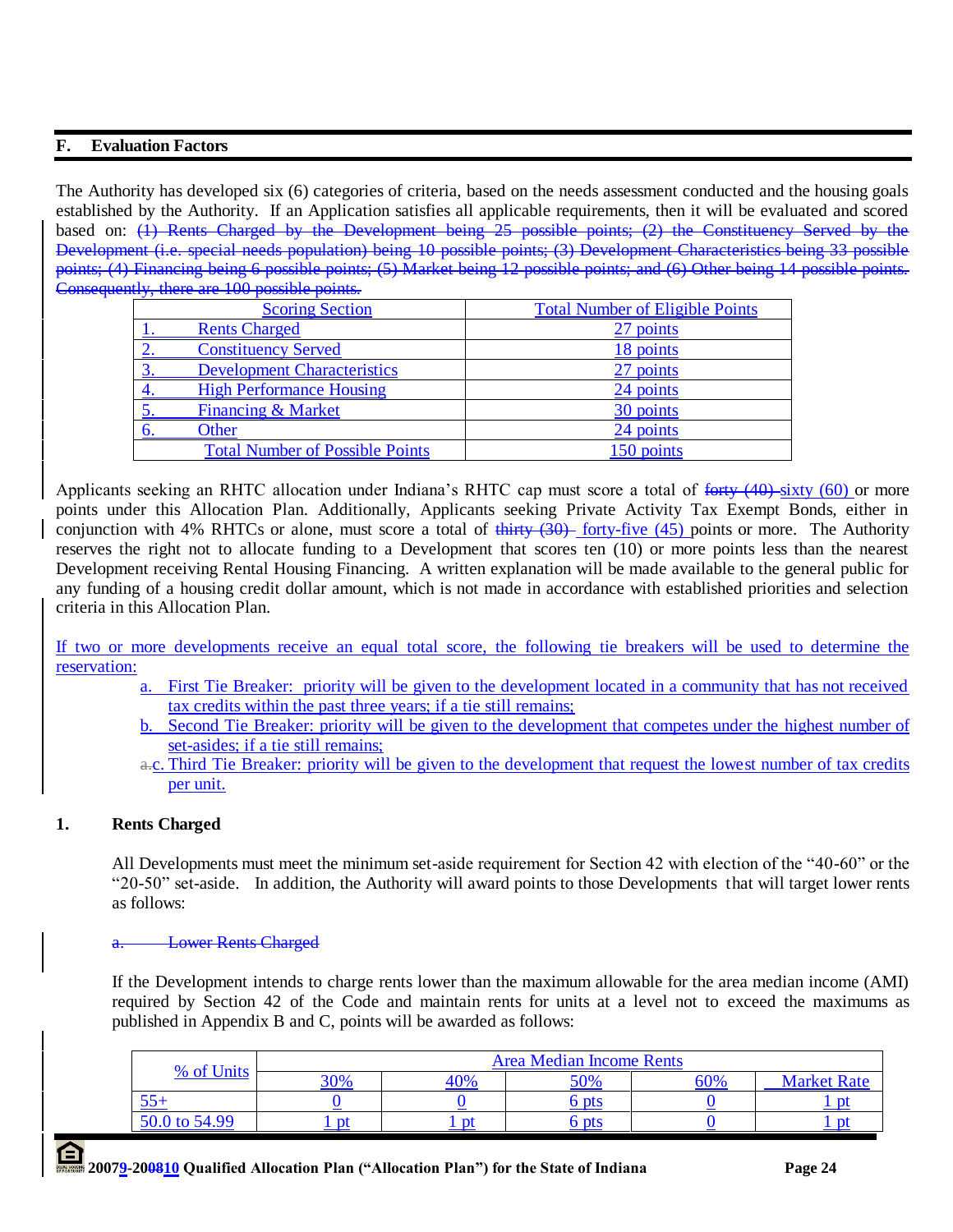| 45.0 to 49.99                                                                                                                                               |  | 2 <sub>pts</sub>          | 2 pts                           | 7 <sub>pts</sub> | $\Omega$         | 2 <sub>pts</sub> |
|-------------------------------------------------------------------------------------------------------------------------------------------------------------|--|---------------------------|---------------------------------|------------------|------------------|------------------|
| 40.0 to 44.99                                                                                                                                               |  | $\frac{3}{2}$ pts         | $\frac{3}{2}$ pts               | 7 <sub>pts</sub> | 1 pt             | 2 <sub>pts</sub> |
| 35.0 to 39.99                                                                                                                                               |  | 4 pts                     | 4 pts                           | 7 pts            | $1$ pt           | 3 <sub>pts</sub> |
| 30.0 to 34.99                                                                                                                                               |  | 5 pts                     | 5 pts                           | 6 pts            | 2 <sub>pts</sub> | 3 pts            |
| 25.0 to 29.99                                                                                                                                               |  | 6 pts                     | 6 pts                           | 6 pts            | 3 pts            | 4 pts            |
| 22.0 to 24.99                                                                                                                                               |  | 8 pts                     | 8 pts                           | 5 <sub>pts</sub> | 3 <sub>pts</sub> | 4 <sub>pts</sub> |
| 18.0 to 21.99                                                                                                                                               |  | 7 <sub>pts</sub>          | 7 pts                           | 4 pts            | 2 <sub>pts</sub> | $4$ pts          |
| 15.0 to 17.99                                                                                                                                               |  | $6$ pts                   | 6 pts                           | 3 pts            | $1$ pt           | 3 <sub>pts</sub> |
| 12.0 to 14.99                                                                                                                                               |  | 5 <sub>pts</sub>          | 5 <sub>pts</sub>                | 2 pts            | 1 pt             | 2 pts            |
| 9.0 to 11.99                                                                                                                                                |  | 4 <sub>pts</sub>          | 4 pts                           | $1$ pts          | $1$ pt           | 2 <sub>pts</sub> |
| 7.0 to 8.99                                                                                                                                                 |  | 3 <sub>pts</sub>          | 3 pts                           | $\bf{0}$         | 1 pt             | 1 pt             |
| 5.0 to 6.99                                                                                                                                                 |  | $\frac{2 \text{ pts}}{2}$ | 2 <sub>pts</sub>                | $\bf{0}$         | $\bf{0}$         | <u>1 pt</u>      |
| 3.0 to 4.99                                                                                                                                                 |  | 1 pt                      | 1 pt                            | $\bf{0}$         | $\bf{0}$         | <u>1 pt</u>      |
| 2<br>$5 - 9%$<br>5<br>$+0%+$<br><b>Maximum Number of Points</b><br>$\overline{\mathbf{5}}$                                                                  |  |                           |                                 |                  |                  |                  |
|                                                                                                                                                             |  |                           |                                 |                  |                  |                  |
| Percent of total units where rent is charged at or below the 40% AMI rent<br>Points<br>15-19%<br>2<br>$20% +$<br>5                                          |  |                           |                                 |                  |                  |                  |
| <b>Maximum Number of Points</b><br>5                                                                                                                        |  |                           |                                 |                  |                  |                  |
| Percent of total units where rent is charged at or below the 50% AMI rent<br>Points<br>25% 49%<br>$\overline{\mathbf{5}}$<br>$\overline{10}$<br>50% or more |  |                           |                                 |                  |                  |                  |
|                                                                                                                                                             |  |                           |                                 |                  |                  |                  |
|                                                                                                                                                             |  |                           | <b>Maximum Number of Points</b> |                  | $\overline{10}$  |                  |

Applicants will not be permitted to utilize the unit"s set-aside at one AMI rent to also be awarded points for another AMI rent category unless all units are designated at one set-aside or additional units are set aside that exceed the maximum scoring requirement. i.e. If all units are designated at 30% AMI rent, maximum points in the 30%, 40%, and 50% AMI categories will be awarded. If all units are designated at 40% AMI rent, maximum points in the 40% and 50% AMI rent categories will be awarded. For example, if a 100 unit project sets aside units (32%) at 30% AMI and 68 units (68%) at 50% AMI rent. The Development would score all points for 30% AMI rent, 40% AMI rent and 50% AMI rent since 10% of its units are 30% AMI rent and an additional 20% of its units were below the 40% AMI rent and over 50% of its units (68%) are at the 50% rent.

**Market Rate Units**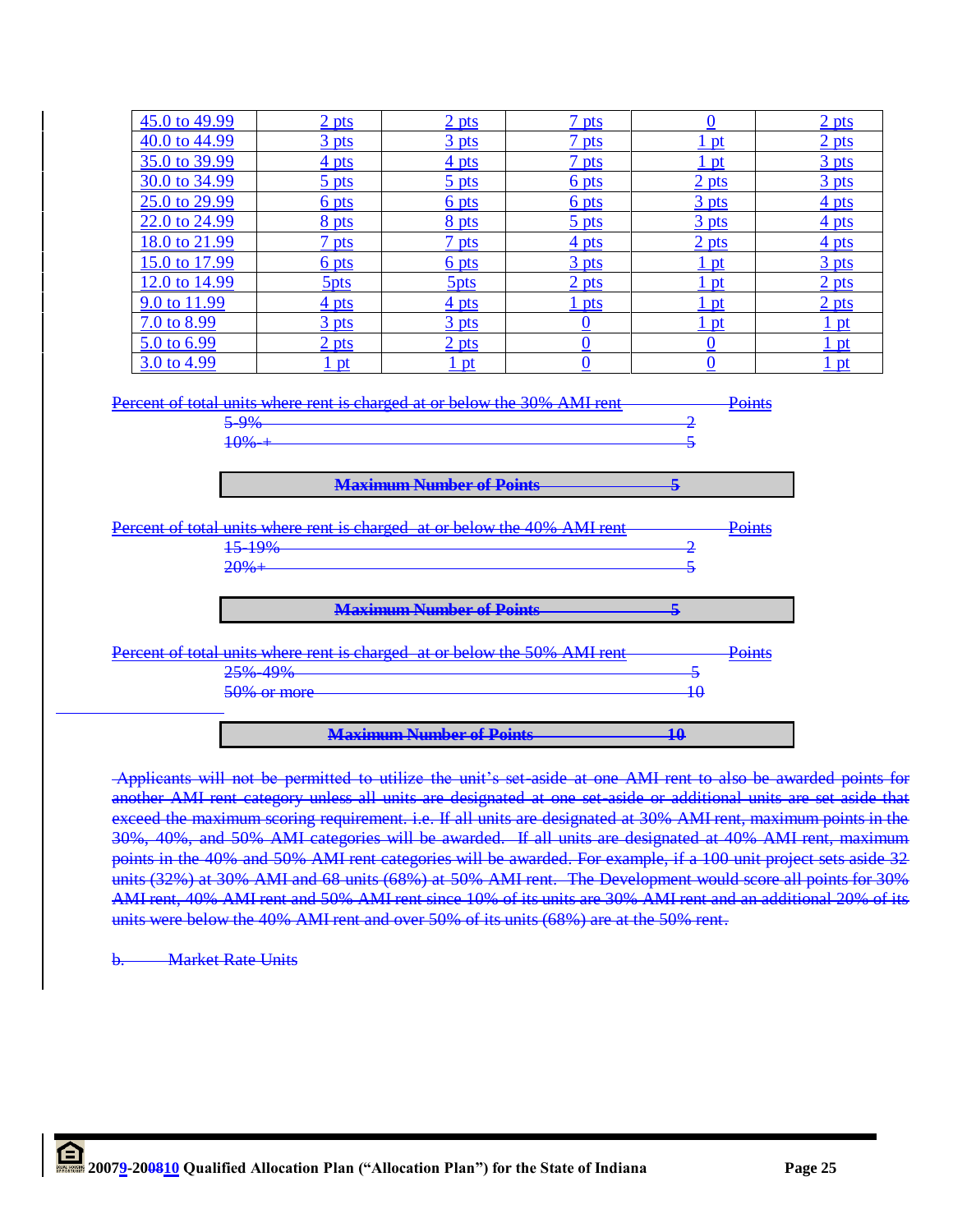If the Development provides for a mixture of market-rate units (market rate units are those units that will not be reserved for Qualified Low Income Tenants) then points will be awarded in accordance as follows:

| Deregnt of Market Rate Unite<br><del>i cicciil of ividikci kale Oliits</del> | <b>Dointe</b><br><del>roma</del> |
|------------------------------------------------------------------------------|----------------------------------|
| 5.1A04<br><del>J 170</del>                                                   |                                  |
|                                                                              |                                  |

Per Section  $42(g)(7)$ , scattered site Developments will not qualify to receive these points.

#### **2. Constituency Served**

#### **Homeless Population**

For purposes of this category "Homeless" is defined as an individual or family that, but for this housing, lacks a fixed, regular, and adequate nighttime residence; or an individual or family that has a primary nighttime residence that is: 1) a supervised publicly or privately operated shelter designed to provide temporary living accommodations (including welfare hotels, congregate shelters, and transitional housing for the mentally ill; 2) an institution that provides a temporary residence for individuals intended to be institutionalized; or 3) a public or private place not designed for, or ordinarily used as, a regular sleeping accommodation for human beings. This term does not include any individual imprisoned or otherwise detained by an appropriate governmental authority.

Applicant has committed in writing to "Set Aside" a percentage of total units in the Development as permanent supportive housing for the homeless.<sup>1</sup> In some cases, supportive services may be needed to sustain permanence.

#### **AND/OR**

Applicant has committed in writing to "set aside" a percentage of total units in the Development as transitional housing for the homeless. Transitional housing is defined as housing which has the purpose of facilitating the movement of homeless individuals or families to independent living within a reasonable amount of time (usually 24 months).

Points will be awarded based on one (1) point for each percentage set aside up to a maximum of 5 points.

NOTE: Section 42 requires that a building not used primarily for the homeless must have a minimum six (6) month lease term.

**Required Documentation:** 1) the resume of the organization providing the supportive services (resume must demonstrate ability to provide services to the homeless population); **AND** 2) The Applicant and a qualified organization that provides and has the capacity to carry out services for the homeless must enter into an agreement (**signed by all parties)** acceptable to the Authority in its sole discretion whereby the Applicant agrees to: a) set aside a number of units for permanent supportive housing or transitional housing for the homeless; and b) notify the qualified organization when vacancies of the set aside units occur at the

<sup>&</sup>lt;sup>+</sup> The term "set aside" shall mean and require that units designated as "set aside" for a specific population may be used only for the identified population and for no other. If qualified tenants in the designated population are not available, the unit(s) must remainly vacant. The Authority will not consider waiving or modifying any set-aside request until units have been placed in service and have been vacant even though reasonable marketing efforts have been made for a minimum of eighteen months.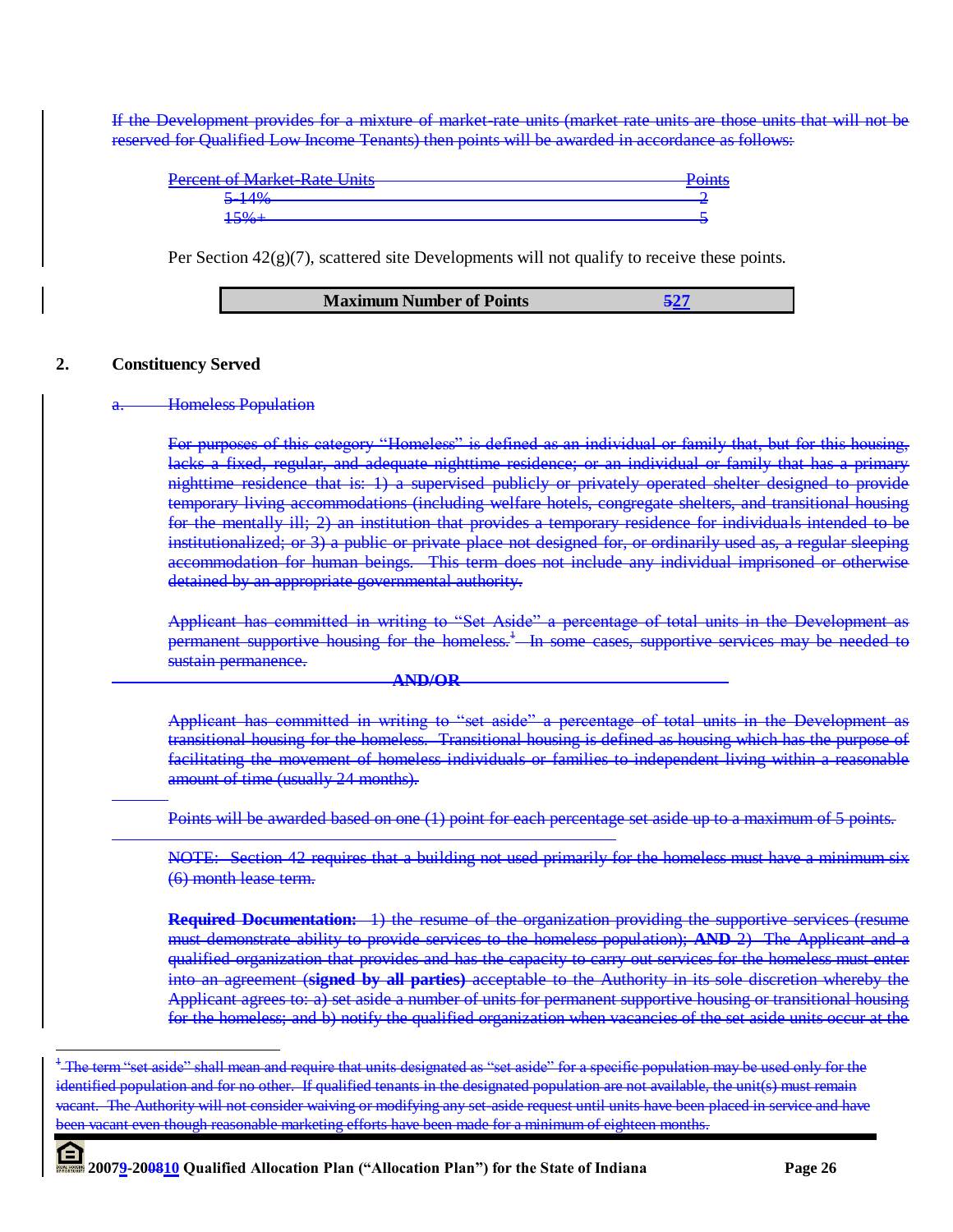Development. The qualified organization must agree to: a) refer qualified households to the Development; and b) notify households of the vacancies of the set aside units at the Development.

Place this documentation in Tab O

**Maximum Number of Points 5**

#### ba. Persons with Disabilities

Applicant has committed in writing to "set aside" a percentage of the total units in the Development to qualified tenants who meet the State definition of disabled as provided in IC 5-20-1-4.5 and must equip each unit to meet a particular person"s disability need at no cost to the tenant. Points will be awarded based on 1 point for every two (2) percentage points set-aside up to a maximum of 5 points. Therefore, points will be awarded as follows:

| 2%-3.99% of units  | 42 Points  |
|--------------------|------------|
| 4%- 5.99% of units | 24 Points  |
| 6%-7.99% of units  | 36 Points  |
| 8%-9.99% of units  | 48 Points  |
| $10\% +$ of units  | 510 Points |

**Required Documentation:** 1) the resume of the organization providing the services for persons with disabilities (resume must demonstrate ability to provide appropriate services to persons with disabilities); **AND** 

2) The Applicant and a qualified organization that provides and has the capacity to carry out services for persons with disabilities must enter into an agreement (**signed by all parties)** acceptable to the Authority in its sole discretion whereby the owner agrees to: a) set aside a number of units for persons with disabilities; and b) notify the qualified organization when vacancies of the set aside units occur at the Development. The qualified organization must agree to: a) refer qualified households to the Development; and b) notify households of the vacancies of the set aside units at the Development.

Place this documentation in Tab O



## b. Underserved Populations

For the purpose of this category, "underserved populations" will be referred to as individual(s) or families who, in a particular region, experience a considerable amount of barriers finding adequate, affordable housing due to limited resources, income level, physical or mental impairments, domestic violence, substance abuse, HIV/AIDS, and/or homeless. These groups may include, but are not limited to single parents, frail persons, victims of domestic violence, veterans, and persons with disability, Medicare recipients, and young adults. In order to score points in this category, the Applicant must provide a narrative identifying:

|  | 1) The profile of the underserved population within the primary market area |  |
|--|-----------------------------------------------------------------------------|--|
|  |                                                                             |  |

- 2) The needs of the underserved population identified in question 1 1pt
- 3) How the Development plans to meet the needs of the underserved population 6 pts (through types of services, building design, location, amenities, commitment to a percentage of units that are income restricted, etc.)

**Maximum Number of Points 8**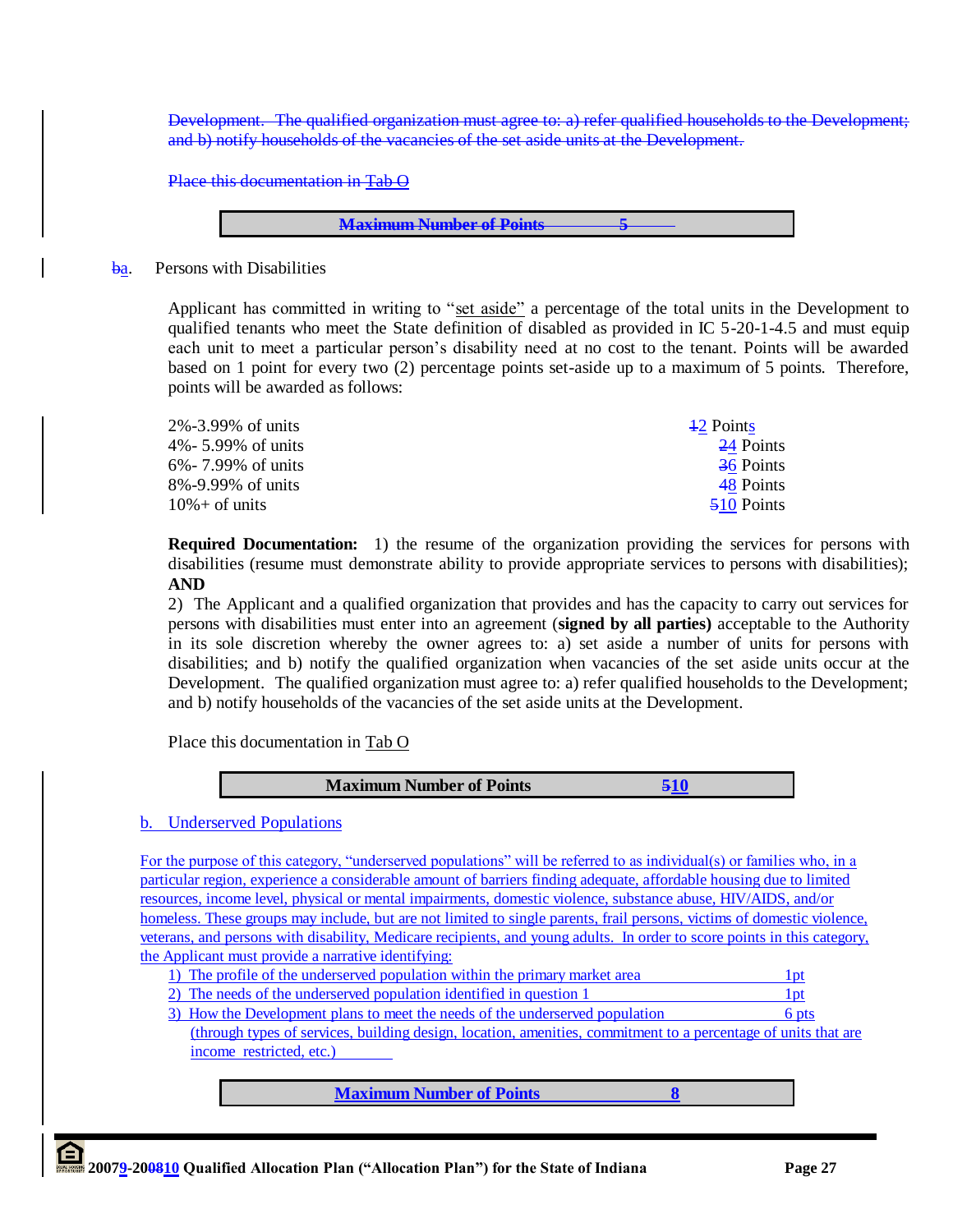**The Authority encourages owners to disperse all low-income units evenly among buildings and units in a mixed income, multi-building Development.**

# **3. Development Characteristics**

|                                                                                                 | <b>Unit Types</b>                     |                                                                                                   |                                                                                                                                                                                                                                                                                                                                                                                                                                                                                                                                                             |
|-------------------------------------------------------------------------------------------------|---------------------------------------|---------------------------------------------------------------------------------------------------|-------------------------------------------------------------------------------------------------------------------------------------------------------------------------------------------------------------------------------------------------------------------------------------------------------------------------------------------------------------------------------------------------------------------------------------------------------------------------------------------------------------------------------------------------------------|
|                                                                                                 |                                       | 1)2 Bedrooms - Elderly Developments Only                                                          |                                                                                                                                                                                                                                                                                                                                                                                                                                                                                                                                                             |
|                                                                                                 | 3points.                              |                                                                                                   | A Development that has 35% or more of the RHTC units with two (2) bedrooms will receive                                                                                                                                                                                                                                                                                                                                                                                                                                                                     |
|                                                                                                 |                                       | <b>Maximum Number of Points</b>                                                                   | $\overline{\mathbf{3}}$                                                                                                                                                                                                                                                                                                                                                                                                                                                                                                                                     |
|                                                                                                 |                                       | 2)3 Bedrooms Family Developments Only                                                             |                                                                                                                                                                                                                                                                                                                                                                                                                                                                                                                                                             |
|                                                                                                 | points.                               |                                                                                                   | A Development that has 20% or more of the RHTC units with three (3) bedrooms will receive 3                                                                                                                                                                                                                                                                                                                                                                                                                                                                 |
|                                                                                                 |                                       | <b>Maximum Number of Points</b>                                                                   | 3                                                                                                                                                                                                                                                                                                                                                                                                                                                                                                                                                           |
|                                                                                                 |                                       | 3)4 Bedrooms - Family Developments Only                                                           |                                                                                                                                                                                                                                                                                                                                                                                                                                                                                                                                                             |
|                                                                                                 | points.                               |                                                                                                   | A Development that has 10% or more of the RHTC units with four (4) bedrooms will receive 3                                                                                                                                                                                                                                                                                                                                                                                                                                                                  |
|                                                                                                 |                                       | <b>Maximum Number of Points</b>                                                                   | 2                                                                                                                                                                                                                                                                                                                                                                                                                                                                                                                                                           |
|                                                                                                 |                                       | 4) A Development consisting entirely of Single Family homes and/or duplexes will receive 1 point. |                                                                                                                                                                                                                                                                                                                                                                                                                                                                                                                                                             |
|                                                                                                 |                                       | <b>Maximum Number of Points</b>                                                                   |                                                                                                                                                                                                                                                                                                                                                                                                                                                                                                                                                             |
| $b$ <u>a</u> .                                                                                  | Development DesignAmentities          |                                                                                                   |                                                                                                                                                                                                                                                                                                                                                                                                                                                                                                                                                             |
|                                                                                                 |                                       | amenities selected in each column must remain the same.                                           | Based on the Development schematics, as set forth in the site plan, the Authority will award one (1) point<br>for every ten (10) amenities in the first column, one (1) point for every five (5) amenities in the second<br>column, and one (1) point for every three (3) amenities in the third column up to a total of three (3) points.<br>All amenities chosen by the Applicant should conform to the needs of the Development and its residents.<br>Design Amenities will be viewed as interchangeable within a column, but the total number of design |
|                                                                                                 |                                       |                                                                                                   | The Applicant may score more than one (1) point in a column, but no partial points will be awarded.                                                                                                                                                                                                                                                                                                                                                                                                                                                         |
|                                                                                                 | Column <sub>1</sub>                   | Column <sub>2</sub>                                                                               | Column <sub>3</sub>                                                                                                                                                                                                                                                                                                                                                                                                                                                                                                                                         |
| Wall to wall carpeting in each unit                                                             | <b>1 point for every 10 amenities</b> | <b>1 point for every 5 amenities</b><br>Carport (one spot per unit)                               | <b>1 point for every 3 amenities</b><br><b>Security Camera</b> all outside entrances                                                                                                                                                                                                                                                                                                                                                                                                                                                                        |
| (living area)<br>Playground (family only and must be of<br>reasonable size for the Development) |                                       | Individual porch/patio/balcony<br>for each unit                                                   | 50% or more brick or stone exterior                                                                                                                                                                                                                                                                                                                                                                                                                                                                                                                         |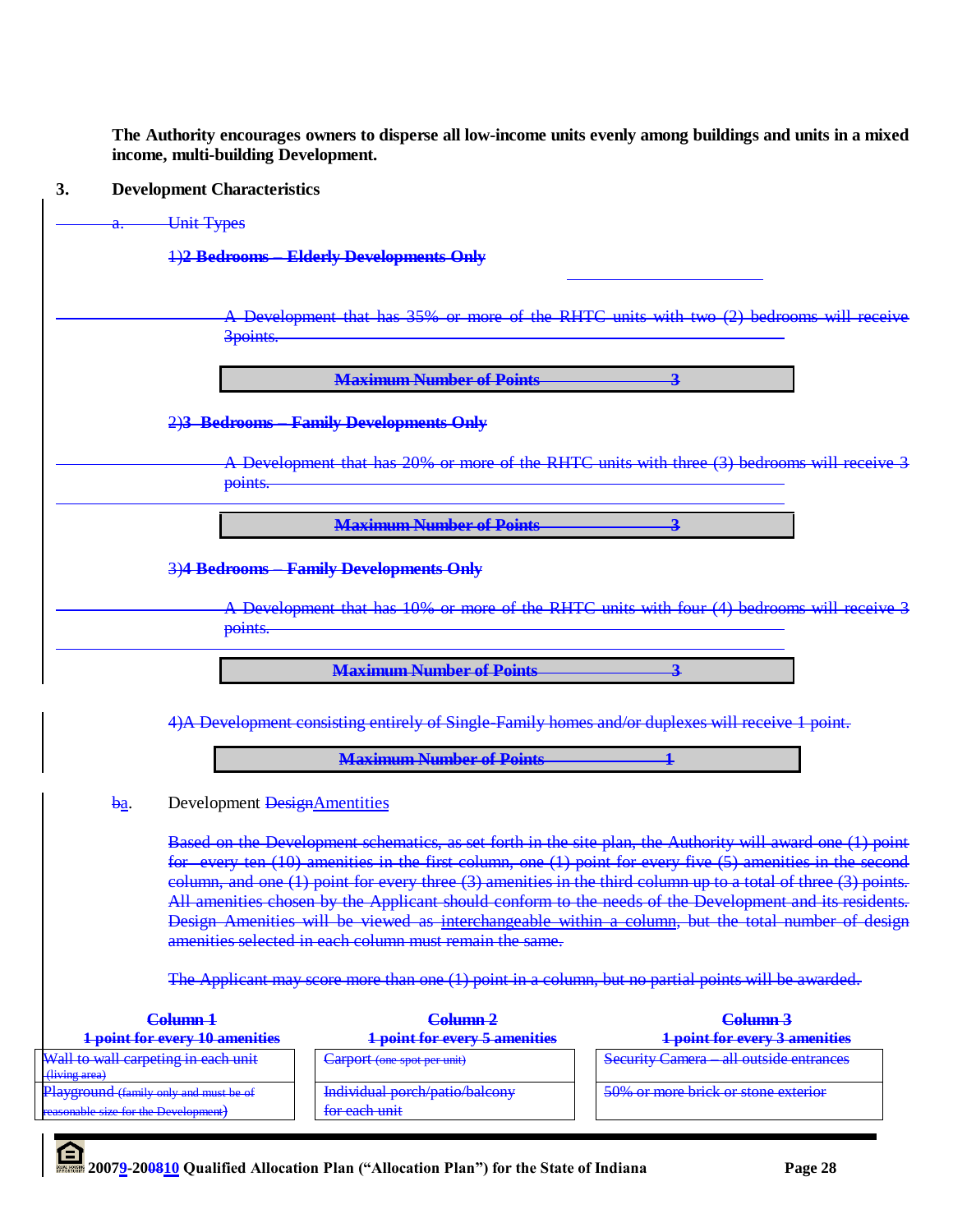| Window Blinds or Curtains in each unit        | <b>Steel Frame</b>                                                                     | <b>Daycare On-Site</b>                                  |
|-----------------------------------------------|----------------------------------------------------------------------------------------|---------------------------------------------------------|
| One parking spot per unit                     | Washer/Dryer hook-up in each unit                                                      | Washer & Dryer (not coin operated) in each              |
|                                               |                                                                                        | unit (may not mark Laundry Facilities in each building) |
| Bike racks (1 per building)                   | Emergency pull cords/call button                                                       | Fireplace in each unit                                  |
|                                               | in each unit (Elderly or Special Needs Only)                                           |                                                         |
| Community Room (open to all residents         | Hot Tub/Jacuzzi (Open to all residents)                                                | Pool-In ground                                          |
| Garbage Disposal in each unit                 | Computer Center (with high speed internet<br>access and printer open to all residents) | Alarm system for each unit                              |
| Door Bell for each unit                       | Walk-in Closets in each unit                                                           | <b>Fenced in Tennis Court</b>                           |
| Peep hole on exterior door for each unit      | Ceiling Fan in each unit                                                               | <b>Beauty Salon/Barber shop On-site</b>                 |
|                                               |                                                                                        | (elderly or Special Needs only)                         |
| 10 units or less per acre                     | <b>Laundry Facilities in each building</b>                                             | Whirlpool tub (1 in each unit)                          |
| Cable hook-up in each unit                    | External individual attached storage for<br>Each unit                                  | Garage for each unit                                    |
| Designated garden area for all                | Intercom System for each building or                                                   | Individual porch/patio/balcony for each unit            |
| residents to use                              | <b>Installed Call system in all units</b>                                              | and/or all decking on property using Trex               |
|                                               |                                                                                        | product or equivalent.                                  |
| Multiple building designs                     | Built in dishwasher in each unit                                                       | Emergency sprinkler system in each unit                 |
| Shuffle Board Court open to all resident      | Restricted access to Property/Gated                                                    |                                                         |
|                                               | Community                                                                              |                                                         |
| Multiple floor plans per unit size            | <b>Exercise Room with exercise</b>                                                     |                                                         |
|                                               | Equipment (Open to all residents)                                                      |                                                         |
| Motion detector lights for each unit          | Fire Extinguisher in each unit                                                         |                                                         |
| (single-family/duplexes only)                 |                                                                                        |                                                         |
| <b>Manager on-site</b>                        | Kitchen Pantry in each unit                                                            |                                                         |
| <b>Community Television with cable</b>        | Designated car wash facility with hose &                                               |                                                         |
|                                               | vacuum                                                                                 |                                                         |
| <b>Designated Walking/Jogging Path</b>        | 3-dimensional architectural shingles                                                   |                                                         |
| <b>Basketball Court open to all residents</b> | On-site recycling service free to resident                                             |                                                         |
| Microwave in each unit                        | Fire suppressers above all stoves                                                      |                                                         |
| Carbon Monoxide detector in each unit         |                                                                                        |                                                         |
| <b>Enclosed Bus Stop Shelter</b>              |                                                                                        |                                                         |
| Hardwood Floors in each unit (living area)    |                                                                                        |                                                         |
| Access to high speed internet in each un      |                                                                                        |                                                         |
| (i.e. cable, DSL, or network)                 |                                                                                        |                                                         |
| Gazebo                                        |                                                                                        |                                                         |
| Picnic Area with grill                        |                                                                                        |                                                         |
| <b>Sand Volleyball Court</b>                  |                                                                                        |                                                         |

Based on the Development schematics, as set forth in the site plan, the Authority will award one (1) point for every ten (10) amenities in the first column with a minimum of two (2) amenities required in each of the three (3)subcategories A,B,C in the first column, one (1) point for every five (5) amenities in the second column with a minimum of two (2) amenities required in each of the two (2)-sub-categories  $A \& B$  in the second column, and one (1) point for every three (3) amenities in the third column with a minimum of one (1) amenity required in each of the two (2)sub-categories A & B in the third column up to a total of three (3) points. All amenities chosen by the Applicant should conform to the needs of the Development and its residents. Design Amenities will be viewed as interchangeable within a column, provided the total number of design amenities selected in each column remains the same and the minimum number of amenities required for each subcategory in each column is met.

**NOTE**: Specific requirements may apply for each unique feature/amenity (SEE DEFINITIONS in Appendix H)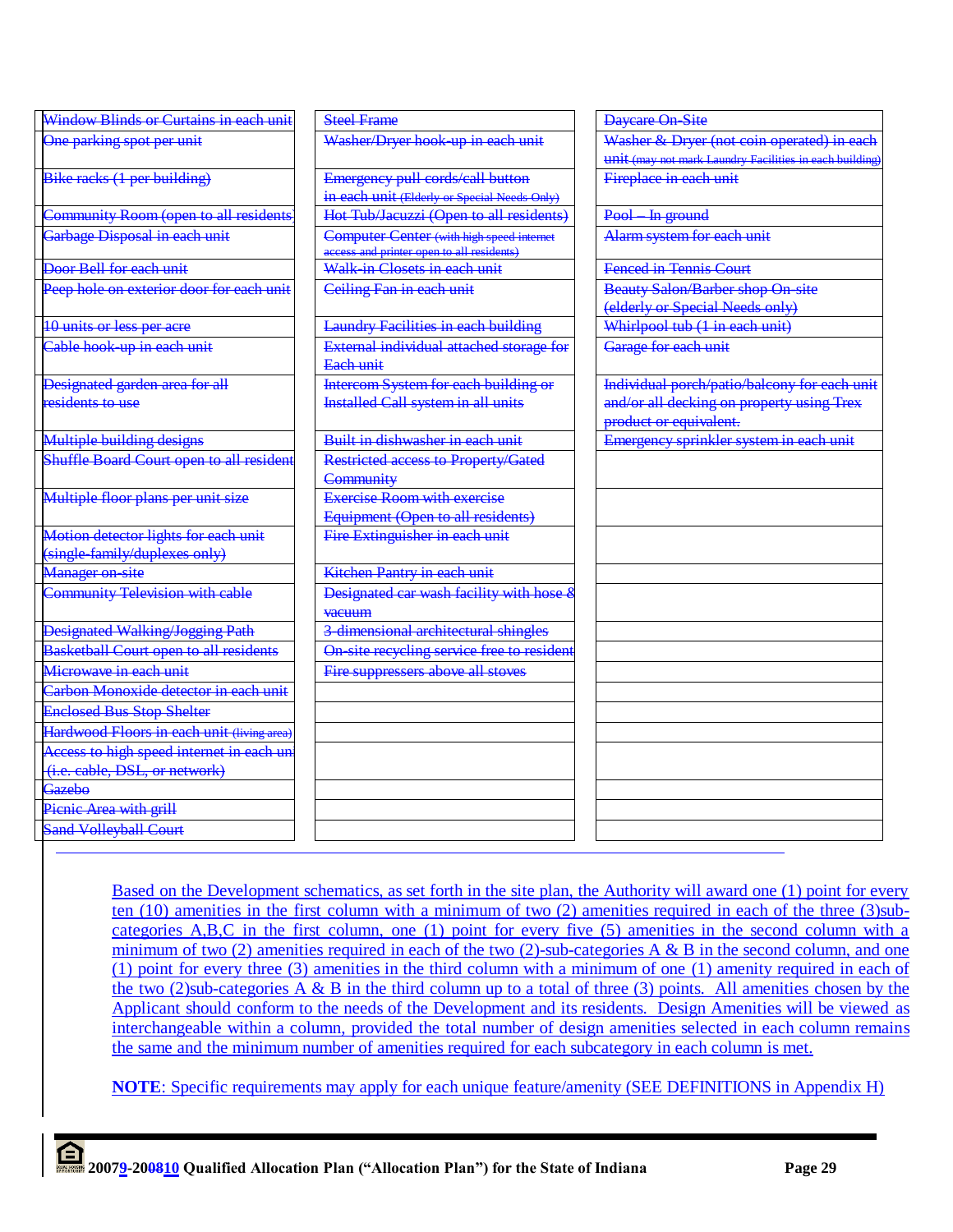The Applicant may score more than one (1) point in a column, but no partial points will be awarded

|                          | <b>Column 1</b>                   |                         | <b>Column 2</b>                   |                          | <b>Column 3</b>                       |
|--------------------------|-----------------------------------|-------------------------|-----------------------------------|--------------------------|---------------------------------------|
|                          | <b>Common Area</b>                |                         | <b>Apartment Unit</b>             |                          | <b>Safety &amp; Security</b>          |
|                          | <b>Features</b>                   |                         | <b>Features</b>                   |                          |                                       |
| $\underline{\mathbf{A}}$ | <b>Tenant</b>                     | $\overline{\mathbf{A}}$ | <b>Unit Interior</b>              | $\underline{\mathbf{A}}$ | <b>Security</b>                       |
|                          | <b>Entertainment</b>              |                         | <b>Architectural</b>              |                          |                                       |
|                          |                                   |                         |                                   |                          |                                       |
|                          | <b>Features</b>                   |                         |                                   |                          |                                       |
|                          | Playground                        |                         | <b>Wall to Wall Carpeting</b>     |                          | <b>Restricted Access to</b>           |
|                          |                                   |                         |                                   |                          | <b>Property/Gated Community</b>       |
|                          | <b>Bike Racks</b>                 |                         | <b>Window Blinds or Curtains</b>  |                          | <b>Security Camera at all</b>         |
|                          |                                   |                         |                                   |                          | <b>Entrances</b>                      |
|                          | <b>Designated Garden Area</b>     |                         | <b>Harwood Floors</b>             |                          | Site/Parking<br>Area                  |
|                          |                                   |                         |                                   |                          | Lighting                              |
|                          | <b>Shuffle Board Court</b>        |                         | Individual                        |                          | <b>Security cameras at On-Site</b>    |
|                          |                                   |                         | Porch/Patio/Balcony               |                          | <b>Bus Stops</b>                      |
|                          | <b>Community Room</b>             |                         | <b>Walk-In Closets</b>            |                          | <b>Intercom System/Installed</b>      |
|                          |                                   |                         |                                   |                          | <b>Call System</b>                    |
|                          | <b>Community TV</b>               |                         | <b>External Individual</b>        |                          | Peep Hole on Exterior Doors           |
|                          |                                   |                         | <b>Attached Storage</b>           |                          |                                       |
|                          | Designated                        |                         | Fireplace                         |                          | <b>Bump-Proof Entry Door</b>          |
|                          | <b>Walking/Jogging Path</b>       |                         |                                   |                          | Locks                                 |
|                          | <b>Billiards Table</b>            |                         | <b>Kitchen Pantry</b>             |                          | <b>Steel Entry Doors &amp; Frames</b> |
|                          | <b>Basketball Court</b>           |                         | <b>Raised Panel Doors</b>         |                          | <b>Security Alarm (Doors)</b>         |
|                          | <b>Swimming Pool</b>              | B                       |                                   |                          | <b>Security Alarm (Windows)</b>       |
|                          |                                   |                         | <b>Unit Convenience</b>           |                          |                                       |
|                          | <b>Fenced in Tennis Court</b>     |                         | <b>Garbage Disposal</b>           | $\underline{\mathbf{B}}$ | <b>Life Safety, &amp; Safety</b>      |
|                          | Gazebo                            |                         | <b>Door Bells</b>                 |                          | <b>Carbon Monoxide</b>                |
|                          |                                   |                         |                                   |                          | $detector(s)$                         |
|                          | <b>Picnic Area with Permanent</b> |                         | <b>Cable Hook-Ups</b>             |                          | <b>Emergency Pull Cords/Call</b>      |
|                          | Grill                             |                         |                                   |                          | <b>Button</b>                         |
|                          | <b>Sand Volley Ball Court</b>     |                         | <b>Motion Detector Lights for</b> |                          | <b>Fire Extinguishers</b>             |
|                          |                                   |                         | <b>Each Unit</b>                  |                          |                                       |
|                          | Hot Tub/Jacuzzi                   |                         | Microwave in Each Unit            |                          | <b>Fire Suppressors above all</b>     |
|                          |                                   |                         |                                   |                          | <b>Stoves</b>                         |
|                          | <b>Computer Center</b>            |                         | <b>Clothes Washer &amp; Dryer</b> |                          | <b>Fire Sprinkler System</b>          |
|                          | <b>Exercise Room</b>              |                         | <b>Washer/Dryer Hook-ups</b>      |                          | <b>Combo Smoke Detectors</b>          |
| $\underline{\mathbf{B}}$ | <b>Common Area</b>                |                         | <b>Built-In Dishwasher</b>        |                          | <b>Recessed Clothes Dryer Flex</b>    |
|                          | <b>Convenience Features</b>       |                         |                                   |                          | <b>Connector Boxes</b>                |
|                          | One Parking Spot per Unit         |                         | <b>Whirlpool Tub</b>              |                          | <b>Kitchen Fire Blankets</b>          |
|                          |                                   |                         |                                   |                          |                                       |
|                          | <b>Designated Car Wash</b>        |                         | <b>Ceiling Fan</b>                |                          | <b>Emergency Escape Ladders</b>       |
|                          | Facility                          |                         |                                   |                          |                                       |
|                          | Garage                            |                         | <b>Access to High Speed</b>       |                          | <b>Tenant Fire Safety</b>             |
|                          |                                   |                         | Internet                          |                          | Education/Training                    |
|                          | Carport                           |                         |                                   |                          | Posted Speed Limit &                  |
|                          |                                   |                         |                                   |                          | "Caution Children Playing"            |
|                          |                                   |                         |                                   |                          | <b>Signs</b>                          |
|                          | <b>Enclosed Bus Stop Shelter</b>  |                         |                                   |                          | <b>Fenced-In Retaining Ponds</b>      |
|                          | <b>Comfort Conditioned</b>        |                         |                                   |                          | <b>Emergency Lighting</b>             |
|                          | <b>Common Areas</b>               |                         |                                   |                          |                                       |
|                          |                                   |                         |                                   |                          |                                       |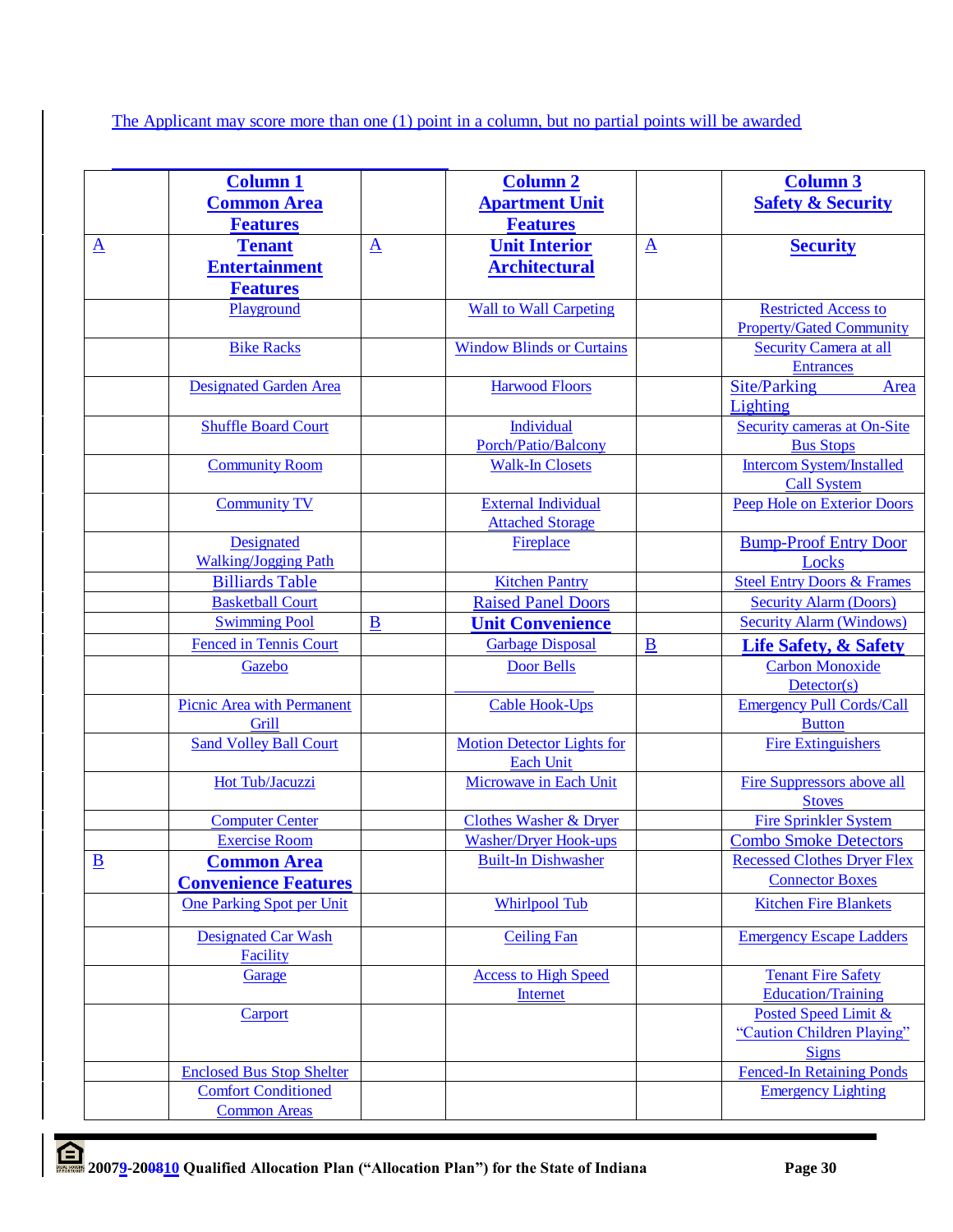| <b>Daycare Center</b>                         |  |
|-----------------------------------------------|--|
| <b>Beauty Salon/Barber Shop</b>               |  |
| <b>Laundry Facilities</b>                     |  |
| <b>Manager On-Site</b>                        |  |
| <b>On-Site Recycling Service</b>              |  |
| $\overline{\mathbf{C}}$<br><b>Common Area</b> |  |
| <b>Architectural</b>                          |  |
| <b>Multiple Building Designs</b>              |  |
| <b>Multiple Floor Plans</b>                   |  |
| <b>Steel Frame</b>                            |  |
| <b>Architectural Roofing</b>                  |  |
| <b>Shingles</b>                               |  |
| 50% or more Brick or                          |  |
| <b>Stone Exterior</b>                         |  |
| <b>Metal Roof Covering</b>                    |  |
| <b>Slate Roof Covering</b>                    |  |
| <b>Sound-Proof Unit</b>                       |  |
| <b>Separation Assemblies</b>                  |  |

**Required Documentation:** Completed Form A (Application) Section N.7

# **Maximum Number of Points** 3

# cb. Universal Design Features

Based on the Development schematics, as set forth in the site plan and a certification from the Architect certifying the existence of such amenities, the Authority will award one  $(13)$  points for ten (10) universal design features at a Development. All universal design features chosen by the Applicant should conform to the needs of the Development and its residents. Universal Design Features will be viewed as interchangeable within this list, but the total number of universal design features selected must remain the same

| All hallways 42' or wider in each unit   | All wall reinforcements for                                             | A front control operated range in       |
|------------------------------------------|-------------------------------------------------------------------------|-----------------------------------------|
|                                          | handrails in each unit                                                  | 5% of units                             |
| All doorways 32" or wider in each unit   | All wall reinforcements for grab bar                                    | Audio and visual smoke detectors in     |
|                                          | In bath for each unit                                                   | each unit                               |
| All Electrical outlets raised 15" to 18" | All light switches located 48" above Toggle, rocker, or touch sensitive |                                         |
| above the finished floor in each unit    | the finished floor in each unit                                         | control panels instead of switches in   |
|                                          |                                                                         | each unit                               |
| Levers instead of door or faucet         | 30"x40" clear bathroom floor space                                      | Adjustable height or hand-held          |
| knobs on every door in each unit         | with a door that swings out in 5%                                       | showerhead with a flexible hose in all  |
|                                          | of the units                                                            | units                                   |
| A fold down seat in the shower of 5%     | Roll-in shower with no curb in 5%                                       | Slide or bi-folding closet doors in all |
| of the units                             | Of the units                                                            | units                                   |
|                                          |                                                                         |                                         |
| The bathtub controls located off         | A removable base cabinet for                                            | Built in accessible height microwave in |
| center toward the outside of the tub     | required knee space in kitchens and                                     | 5% of units                             |
| in each unit                             | baths in all bottom level units                                         |                                         |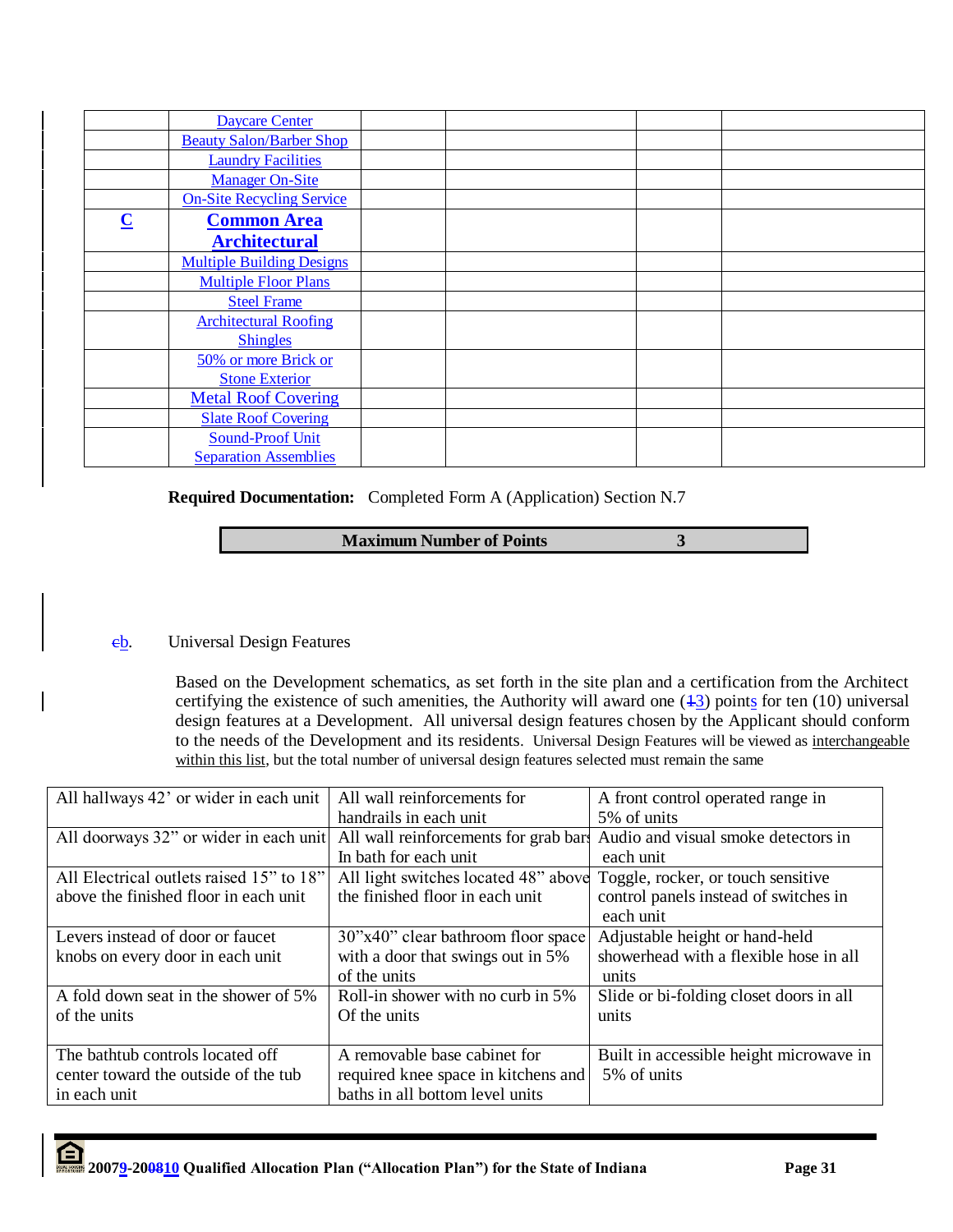| All closet rods adjustable in every unit   | 30"x40" clear kitchen floor space in Will have an accessible route to |                                         |
|--------------------------------------------|-----------------------------------------------------------------------|-----------------------------------------|
|                                            | 5% of the units                                                       | each bottom level unit that includes no |
|                                            |                                                                       | steps or abrupt level of change         |
| Front loading washer and dryer with        | counter tops in bathrooms<br>All                                      | Tambour storage in kitchen at           |
| front controls, raised on platforms to     | kitchens adjustable in every unit                                     | accessible level in each unit           |
| reduce need to bend, stoop, or lean        |                                                                       |                                         |
| over in each unit or all laundry facilitie |                                                                       |                                         |
| Raised dishwasher unit that                | Lower wall oven cabinet                                               | Blind base pull-out cabinetry           |
| reduces bending/lifting                    |                                                                       | (Pull-Out Shelving)                     |
| Table pull out in kitchen or work area     | <b>Adjustable height shelves</b>                                      | Counter cook top with toe & knee        |
|                                            | in wall cabinets                                                      | Clearance underneath                    |
| Loop handled pulls on drawers $\&$         | Glare-free task lighting for work                                     | Interior pocket doors                   |
| cabinets                                   | <b>Areas</b>                                                          |                                         |

# **Required Documentation:** Completed Form A (Application) Section N.9

#### **Maximum Number of Points** 13

#### dc. Unit Size

As provided in the Rental Housing Finance Application the net square footage is defined for the purpose of this scoring criteria to be the total livable space within the interior walls of the unit (this excludes garages, balconies, exterior storage and Development common areas). Points will be awarded based on ALL of the proposed units that meet or exceed the minimum net square footage within a specific unit type. A waiver of the 100% requirement will be accepted on rehabilitation developments were a small percentage of units do not meet the published square footage amounts because of existing structural designs. Developments must submit their waiver 30 days prior to the application due date.

| <b>Development</b><br><b>Type</b> | $Eff./0$ BR units<br>ft. | <b>One BR</b> units<br>minimum net sq. minimum net sq.<br>ft. (minimum 1 bath<br>required) | <b>Two BR units</b><br>minimum net sq.<br>ft. (minimum 1 bath<br>required) | <b>Three BR units</b><br>minimum net sq.<br>ft. (minimum $1\frac{1}{2}$ baths ft. (minimum 2 baths<br>required for all new<br>construction) | $Four + BR$ units<br>minimum net sq.<br>required for all new<br>construction) |
|-----------------------------------|--------------------------|--------------------------------------------------------------------------------------------|----------------------------------------------------------------------------|---------------------------------------------------------------------------------------------------------------------------------------------|-------------------------------------------------------------------------------|
| <b>New Const.</b>                 | 375 sq. ft.              | $675$ sq. ft.                                                                              | 875 sq. ft.                                                                | 1075 sq. ft.                                                                                                                                | 1275 sq. ft.                                                                  |
| *Adaptive                         | 375 sq. ft.              | $675$ sq. ft.                                                                              | 875 sq. ft.                                                                | 1075 sq. ft.                                                                                                                                | 1275 sq. ft.                                                                  |
| <b>Reuse</b>                      |                          |                                                                                            |                                                                            |                                                                                                                                             |                                                                               |
| Rehab/existing                    | 350 sq. ft.              | 550 sq. ft.                                                                                | 680 sq. ft.                                                                | 900 sq. ft.                                                                                                                                 | 1075 sq. ft.                                                                  |
| housing                           |                          |                                                                                            |                                                                            |                                                                                                                                             |                                                                               |
|                                   | 1 point                  | 1 point                                                                                    | 1 point                                                                    | 1 point                                                                                                                                     | 1 point                                                                       |

\*Adaptive Reuse is defined as a Development with building(s) that previously served a purpose other than housing.

**NOTE:** If all units meet or exceed the unit square footage minimums listed above, all 5 points in this category will be awarded.

**Required Documentation:** Complete Form A (Application) Section N.1. Floor plans with exact total net square footages printed clearly are required to receive these points. Place in Tab F.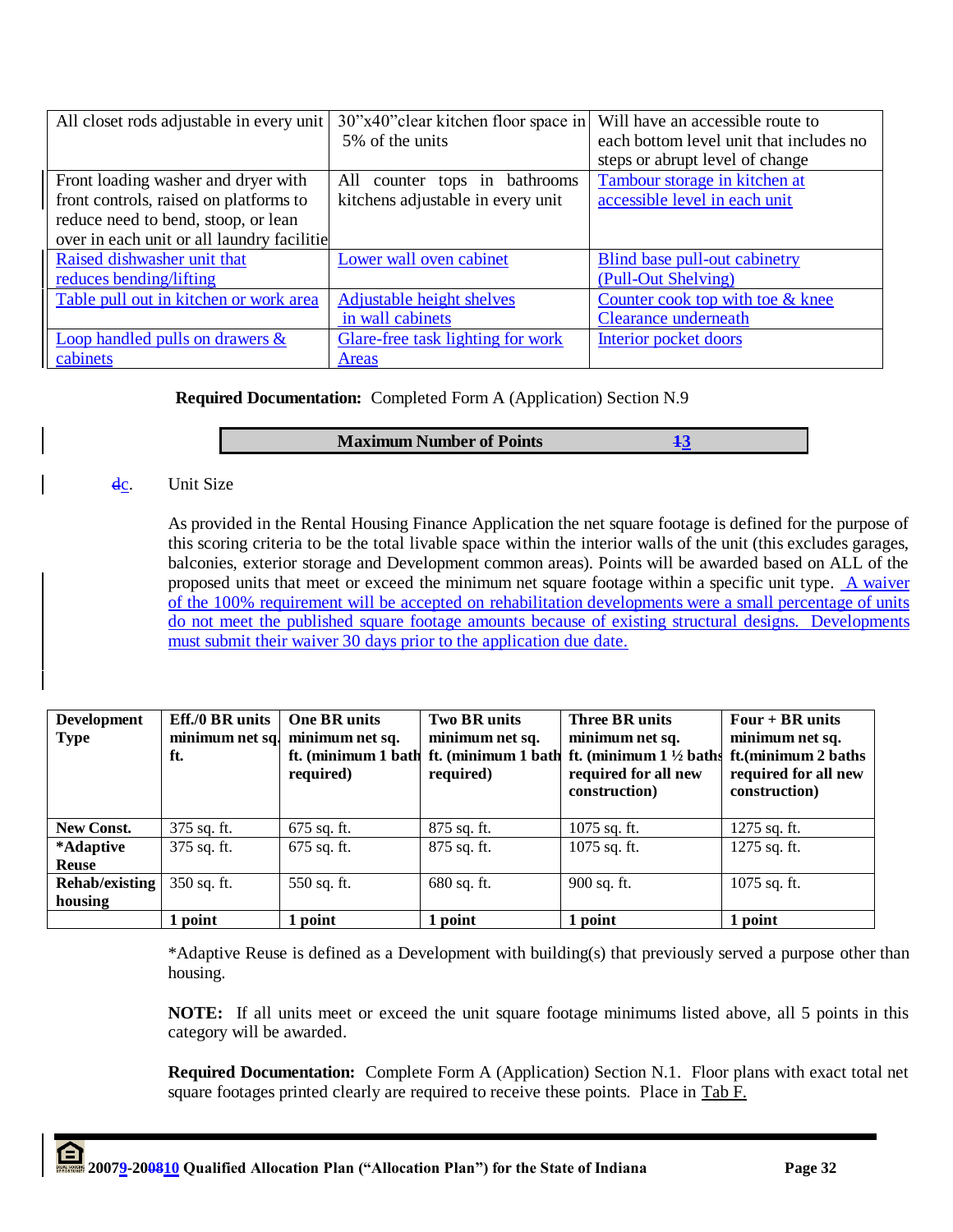| <b>Maximum Number of Points</b> |  |
|---------------------------------|--|
|                                 |  |

#### ed. Existing Structure

Development converts a percentage of total square footage in a 100% vacant structure (s) into rental housing. Points will be awarded based on the percentage of the Development that is converted to affordable housing and a percentage of its common area as follows:

| 50% of the total Development  | $+2$ |
|-------------------------------|------|
| 75% of the total Development  | 23   |
| 100% of the total Development | 35   |

If any space in the existing structure will be used for a purpose other than housing, the applicant must state what the intended use of the remainder of the vacant structure will be.

**Required Documentation:** Completed Form A (Application) Section N.6

| <b>Maximum Number of Points</b> |  |
|---------------------------------|--|
|                                 |  |

fe. Development is Historic in Nature

At least 50% of the total units must be located in eligible historic buildings in order for a Development to receive points in this category.

1) Developments that are listed on the National Register of Historic Places, the Indiana Register of Historic Sites and Structures, or have received local landmark designation through a local historic preservation commission through an ordinance will receive one  $(42)$  points (must provide evidence building is individually listed on the National Register of Historic Places, Indiana Register of Historic Sites and Structures , or has received local landmark designation through a local historic preservation commission through an ordinance).

**Required Documentation:** 1) A letter from the National Park Service verifying the building(s) are listed on the Register or verification of the listing through the National Park Service website at [www.cr.nps.gov/nr/;](http://www.cr.nps.gov/nr/) or 2) A letter from the Indiana Division of Historic Preservation and Archaeology or verification of the listing through the Indiana Department of National Resources website at [www.in.gov/dnr/historic;](http://www.in.gov/dnr/historic) or 3) A copy of the ordinance passed by a local historic preservation commission with a listing of commission members; or 4) a copy of the Indiana Historic Register or Historic Sites and Structures Place in Tab P.

2) Developments that will utilize Historic Tax Credits (Federal or State) on the residential portion of the building(s) will receive  $\frac{1}{2}$  two three (23) points. Must have submitted a Part 1 application and received a recommendation for approval by the Indiana Department of Natural Resources Division of Historic Preservation and Archaeology.

**Required Documentation:** Must include a copy of the historic application and "approved" Part I. Place in Tab P.

**Maximum Number of Points 23**

gf. Preservation of Existing Affordable Housing

Points will be awarded for up to the maximum of four points in this category as follows: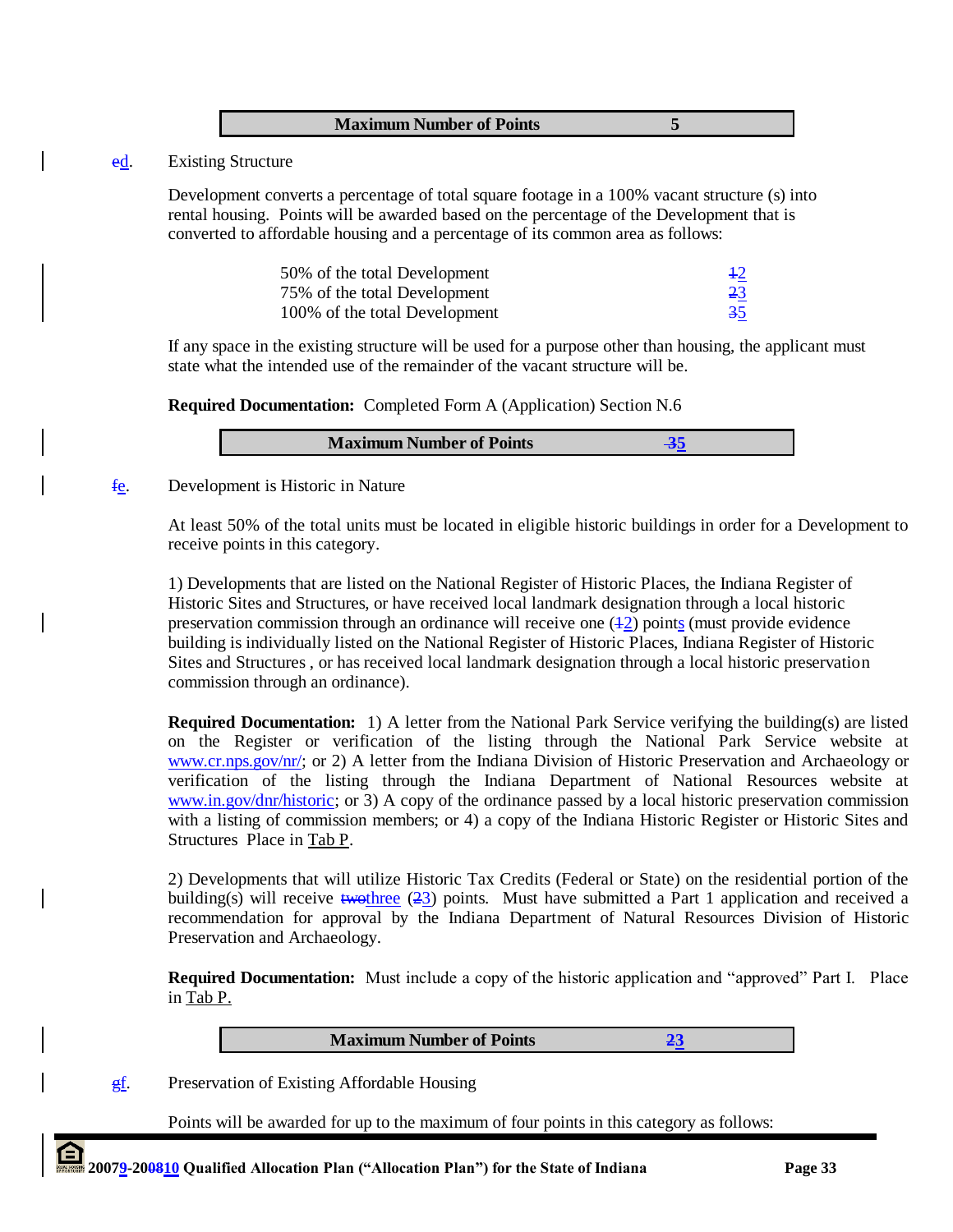1) Four (4) Eight (8) points will be awarded for an Application that proposes the preservation of an affordable housing project with Rental Housing Tax Credits that will/have expire(d) in the current year or earlier. IHCDA will review the owner"s past noncompliance, if any.

**Required Documentation:** A statement from the Applicant that provides the following information: a) All current Building Identification Numbers (BIN) for the Development; b) The name of the Development during the time it was a RHTC Development; and c) The address of all buildings in the Development. Place in Tab P.

# **OR**

- 2) Up to  $\frac{\text{Four}Eight}{48}$  points will be awarded for an Application that proposes the preservation of a previously HUD funded or USDA funded affordable non-public housing Development (such as project based Section 8 or other forms of HUD funding or RD 515 properties). Developments receiving a preservation priority designation from HUD or USDA will be awarded points as follows:
	- Developments receiving a designation of high priority 48 points
	- Developments receiving a designation of medium priority 2.55 points
	- Developments receiving a designation of low priority  $\frac{13}{3}$  points

**Required Documentation:** A letter from HUD or USDA that states the priority designations (high, medium, or low priority) for projects that are the subject of an Application pursuant to this Plan.

The following information must be sent to the Indianapolis HUD Field Office 60 days prior to the application due date before a priority designation can be made.

1. Source of Funds from Form A, Section W

2. Cost/Basis/Maximum Allowable Credit from Form A, Section X

3. Copy of the Capital Needs Assessment

The  $\overline{B}$ documentation from HUD or USDA of the Development's<sup>2</sup> preservation priority designation must be placed in Tab P.

# **OR**

3)  $\frac{1}{2}$  TwoSix (26) points will be awarded for an Application that proposes the preservation of any other affordable housing Development.

**Required Documentation:** Third party documentation from the entity enforcing affordable housing requirements evidencing the rent and income restrictions applicable to such property including the term of such restrictions must be submitted and placed in Tab P.

# **Maximum Number of Points 48**

## **4. High Performance Housing Characteristics**

Information regarding High Performance Housing can be found on various web sites. Please refer to Appendix I for a non-exhaustive list of web sites and specific requirements for each sub-category with examples.

ha. Energy Efficiency Requirements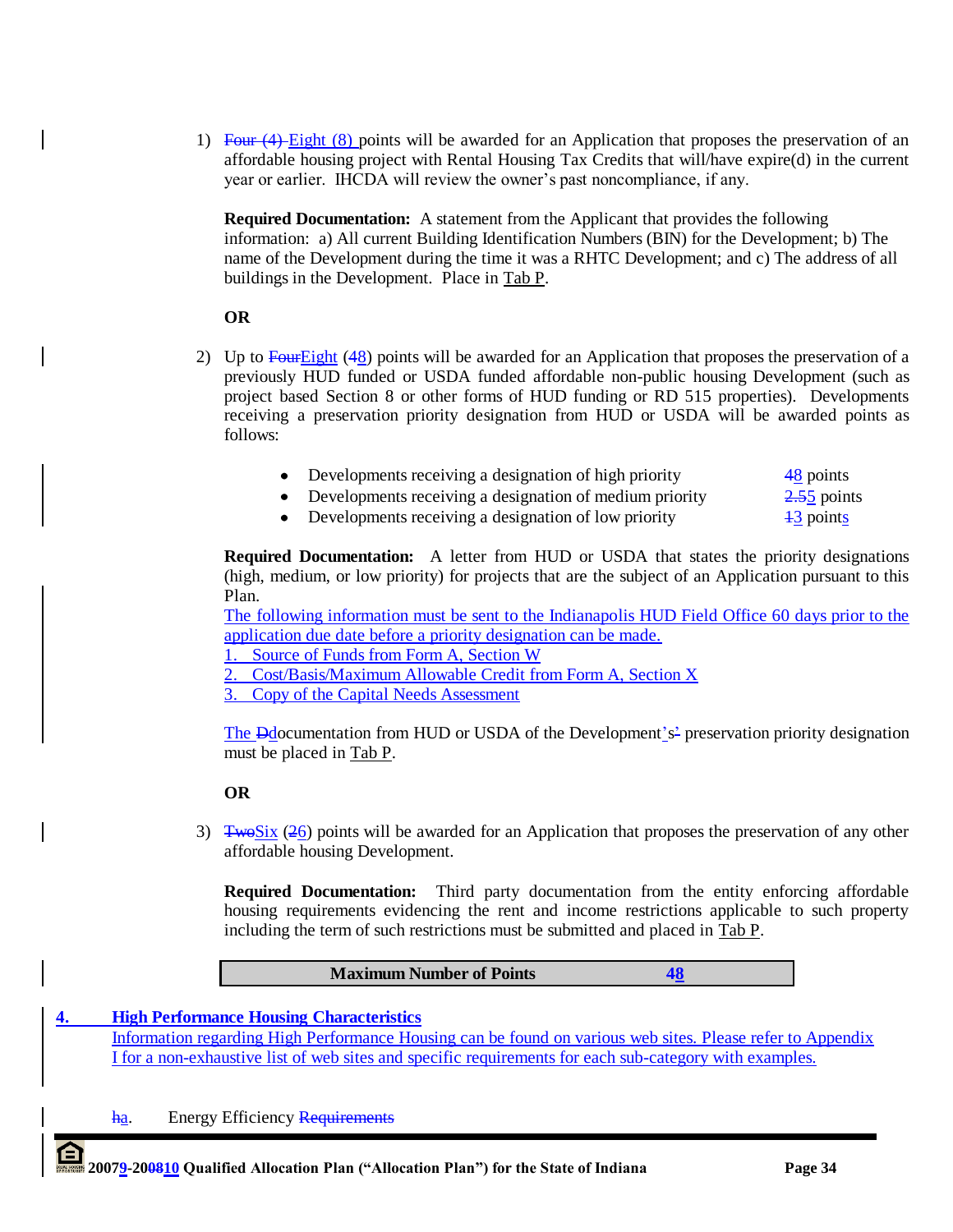A total of four (4) points will be awarded for Applications certifying the use of Energy Star rated and other energy efficient materials and appliances as follows:

1. 3 points will be awarded for providing every unit with an Energy Star® Rated furnance or heat pump, Energy Star® Rated air conditioner, and Energy Star® Rated windows and doors. All HVAC equipment and all windows and sliding glass doors for every unit must include the following: 2 **Pointss** 

2.Energy Star rated windows and sliding glass doors **Energy Star rated furnace or heat pump** 

 $\Box$ 

Energy Star rated air conditioner

- 2. 3-Points will be awarded for providing Energy Star Certified Building Envelopes at all buildings. The building(s) envelope(s) must be installed and certified by an Energy Star Certified Installer and provide a copy of each building's certification to IHCDA. 3-Points
- 3.  $\frac{12}{24}$  points will be awarded for every 4 items selected for a maximum of  $\frac{24}{24}$  points:

4 Points

- $\bullet$ Energy Star<sup>®</sup> labeled Rated refrigerators
- Energy Star® labeled Rated dishwashers  $\bullet$
- Energy Star® qualified roof products (for all buildings)  $\bullet$
- Energy Star® labeled Rated ceiling fans
- Installation of Energy Star<sup>®</sup> labeled–Rated lighting fixtures or the Energy Star<sup>®</sup> Advanced Lighting Package in all interior units and use of Energy Star<sup>®</sup> or highefficiency commercial grade fixtures in all common areas and outdoors.
- Energy Star<sup>®</sup> rated clothes washer (must be in every unit)  $\bullet$
- Energy Star<sup>®</sup> labeled Rated programmable thermostat
- Use of insulation blankets for all hot water heaters rehabilitation only when replacement  $\bullet$ of water heaters is not being proposed.
- Energy Star<sup>®</sup> labeled-Rated bathroom fans that exhaust to the outdoors
- Energy Star labeled range hood fans
- Tankless or "Point of Use" water heaters in each unit
- Installation of Water conservation fixtures Toilets 1.3 GPF (gallons per flush) or better
- Installation of Water conservation  $fixtures -$  Showerheads  $-$  2.0 GPM (gallons per minute) or better
- Installation of Water conservation fixtures—Kitchen faucets 1.5 GPM or better
- Installation of Water conservation fixtures Bathroom lavatory faucets 2.0 GPM or better

Energy Star® Fenestration products (examples include windows, doors, skylights) - Energy Star fenestration products may not be included as part of the required number of items in this section, if Points are to be awarded for Energy Star Certified Envelopes.

**Required Documentation:** Completed Form A (Application) Section N.5. Failure to meet the commitments promised in this section may result in a loss of credits. Information regarding Energy Star rated items can be found at [http://www.energystar.gov/.](http://www.energystar.gov/)

**Maximum Number of Points 410**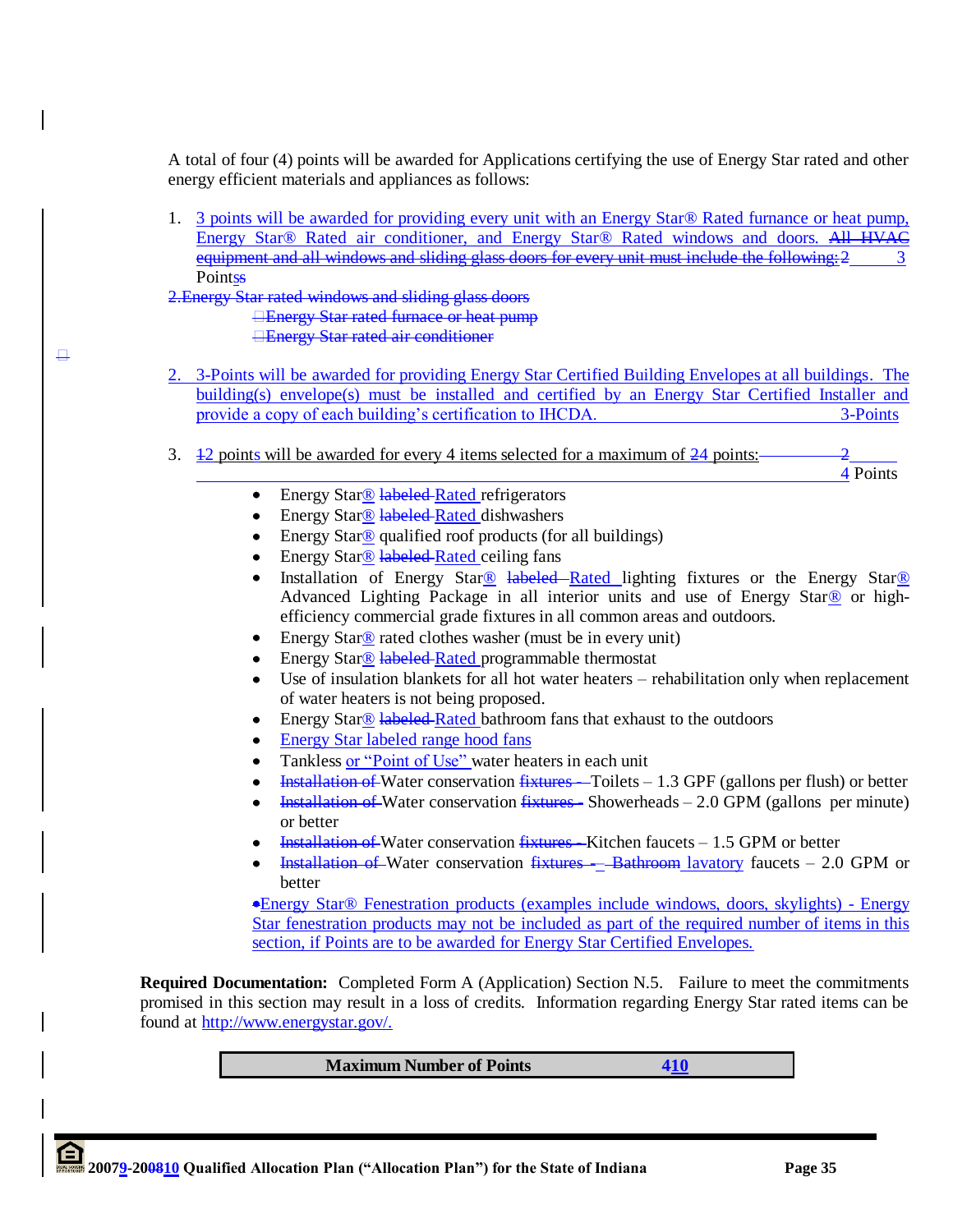c. Sustainable Development Characteristics

1. Re-Cycled Content

1 point will be awarded for every four (4) types of Re-Cycled content building material utilized for all buildings for a maximum of 2 points. 2 Points of 2 and 2 points of 2 and 2 and 2 and 2 and 2 and 2 and 2 and 2 points of 2 and 2 and 2 and 2 and 2 and 2 and 2 and 2 and 2 and 2 and 2 and 2 and 2 and 2 and 2 and 2 and 2 and

**Required Documentation:** Completed Form A (Application) Section N.10.

**Maximum Number of Points 2**

2. Low Volatile Organic Compounds (VOC)

2 points will be awarded for every four (4) types of Low Volatile Organic Compound (VOC) finishes and building materials utilized for all apartments and buildings for a maximum of 2-points. 2 Points

**Required Documentation:** Completed Form A (Application) Section N.11.

**Maximum Number of Points 2**

3. Low Impact Construction Practices

1 point will be awarded for four (4) types of Low Impact Construction Practices utilized for all buildings. A LEED or Green Building Professional must be retained for the services of designing and certifying that the practices meet Low Impact Construction Practices. 1 Point

**Required Documentation:** Completed Form A (Application) Section N.12.

**Maximum Number of Points 1**

4. Low Impact Procurement Practices

1 point will be awarded for use of three (3) types of Low Impact Procurement construction materials obtained within 500 miles of the development. 1 Point

**Required Documentation:** Completed Form A (Application) Section N.13.

**Maximum Number of Points 1**

5. High Performance Envelope Testing

1 point will be awarded for High Performance Envelope testing for a maximum of 1 point. A test must be conducted on each bedroom type on the ground and top floor units. A BP Certified Professional must be retained for the services of testing and recording results of the testing. 1 Point

**Maximum Number of Points 1** 

6. Smart Use Training

2 points will be awarded for Smart Use Training provided to all tenants during the compliance period for a maximum of 1 point. 2 Points 2 Points 2 Points 2 Points 2 Points 2 Points 2 Points 2 Points 2 Points 2 Points 2 Points 2 Points 2 Points 2 Points 2 Points 2 Points 2 Points 2 Points 2 Points 2 Points 2 Points 2 Points 2 Po

**Maximum Number of Points 2**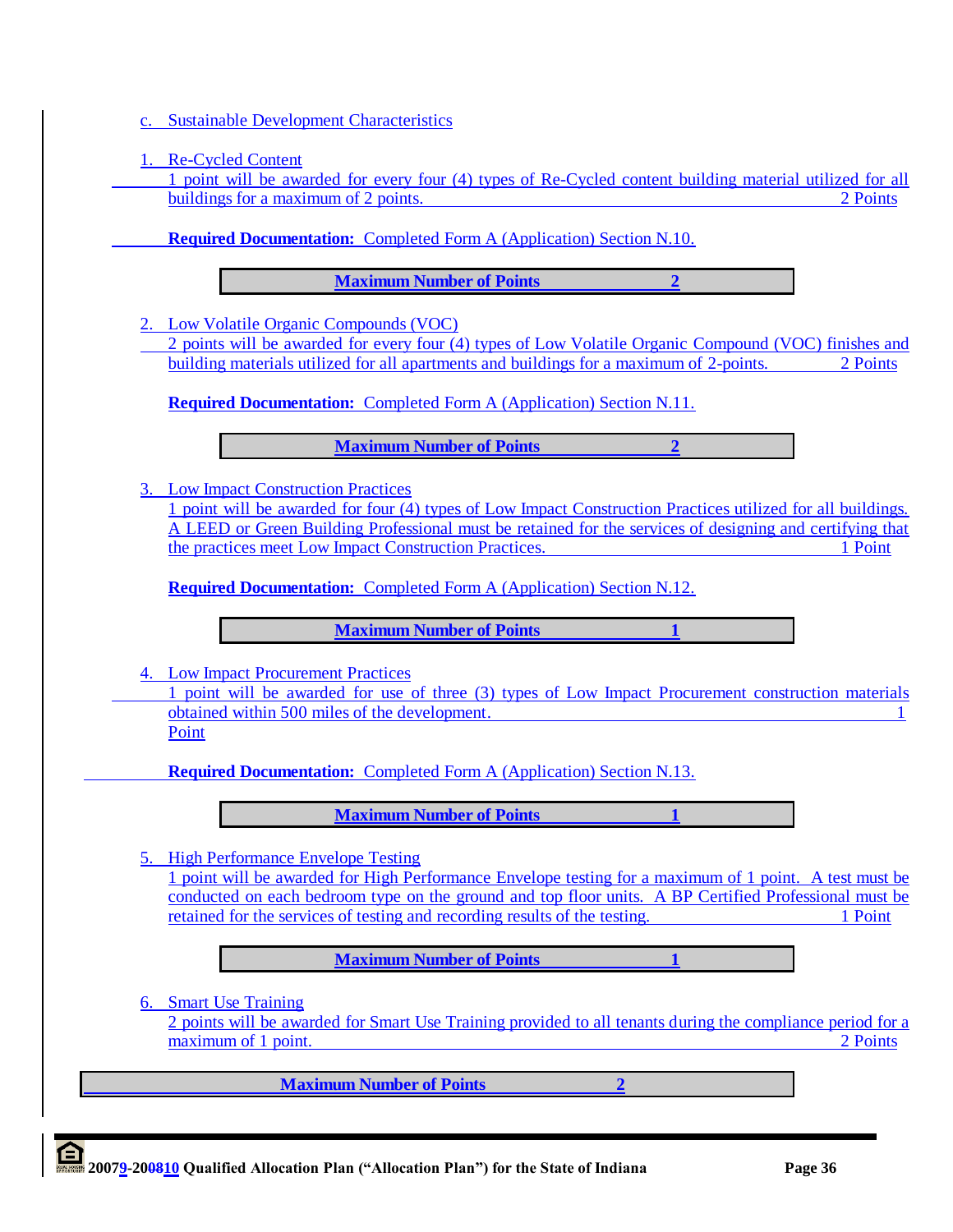## 7. i.Desirable Sites

A total of one (1) point will be awarded for applications that propose Developments that are or will be accessible to at least 3 public and/or private facilities or activities. Desirable facilities/activities include: retail and service establishments, school(s), transportation, parks, recreational facilities, medical facilities, libraries, major public/private employers.

For non-Rural County sites, only facilities or activities that are located within a one (1) mile walking/driving distance from the proposed site will be considered. The walking route to desirable facilities/activities must be along paved sidewalks, established pedestrian walkways or bike trails.

For Rural County sites, only facilities or activities that are located within a one and a half (1½) miles walking/driving distance from the proposed site will be considered. Desirable sites, which are or will be, located in close proximity and are accessible to desirable facilities tailored to the needs of the development's tenants, such as Private Service, Public Service, and/or Health Related Entities will be awarded points.

Private Facilities ¼ mile or less from the development will be calculated at .75 points each; ½ to ¼ mile will be calculated at .5 points each;  $\frac{1}{2}$  to 1-mile will be calculated at .25 points each with a maximum of 2.5 points.

Public & Health Facilities  $\frac{1}{4}$  mile or less from the development will be calculated at 1 point each;  $\frac{1}{2}$  to  $\frac{1}{4}$ mile will be calculated at .5 points each;  $\frac{1}{2}$  to 1-mile will be calculated at .25 points each with a maximum of 2.5 points.

Below is a non-exhaustive lists of examples of the three (3)-categories of desirable facilities:

- Private Service Facilities may include facilities such as gas stations, convenience stores, shopping malls, grocery stores, major employers, restaurants, and banks.
	- Public Service Facilities may include facilities such as public transportation, parks, libraries, community centers, post offices, schools, and public service organizations.
	- Health Related Entities may include facilities such as hospitals, pharmacies, doctor offices, dentist offices, and optometrist offices.

**NOTE:** Once a facility or group of facilities is utilized for points, the utilized facility or group of facilities may not be re-used in another formula for points again. However, facilities may be calculated at different variations of distances in order to accumulate the highest point value for every facility in close proximity to the property with a maximum of 2.5-points for private facilities, and 2.5-points for public/health facilities.

**Required Documentation:** 1) A site map indicating the specific locations of each desirable facility/activity, as well as, all undesirable facilities/activities (i.e. junkyards, hazardous, chemical or heavy manufactures, unoccupied/unsecured buildings with evidence of loitering, trespassing or other criminal activity, ect.). The map must contain a key stating the type of facility/activity identified, and must include the following:

- $\bullet$ location of site including an indication of major access roads;
- indication of distances with a  $\frac{11}{4}$  mile or  $\frac{11}{2}$  mile (rural) radius indicated on the map-;
- areas of residential development adjacent to or near the site;
- indication of any significant industrial or commercial development; and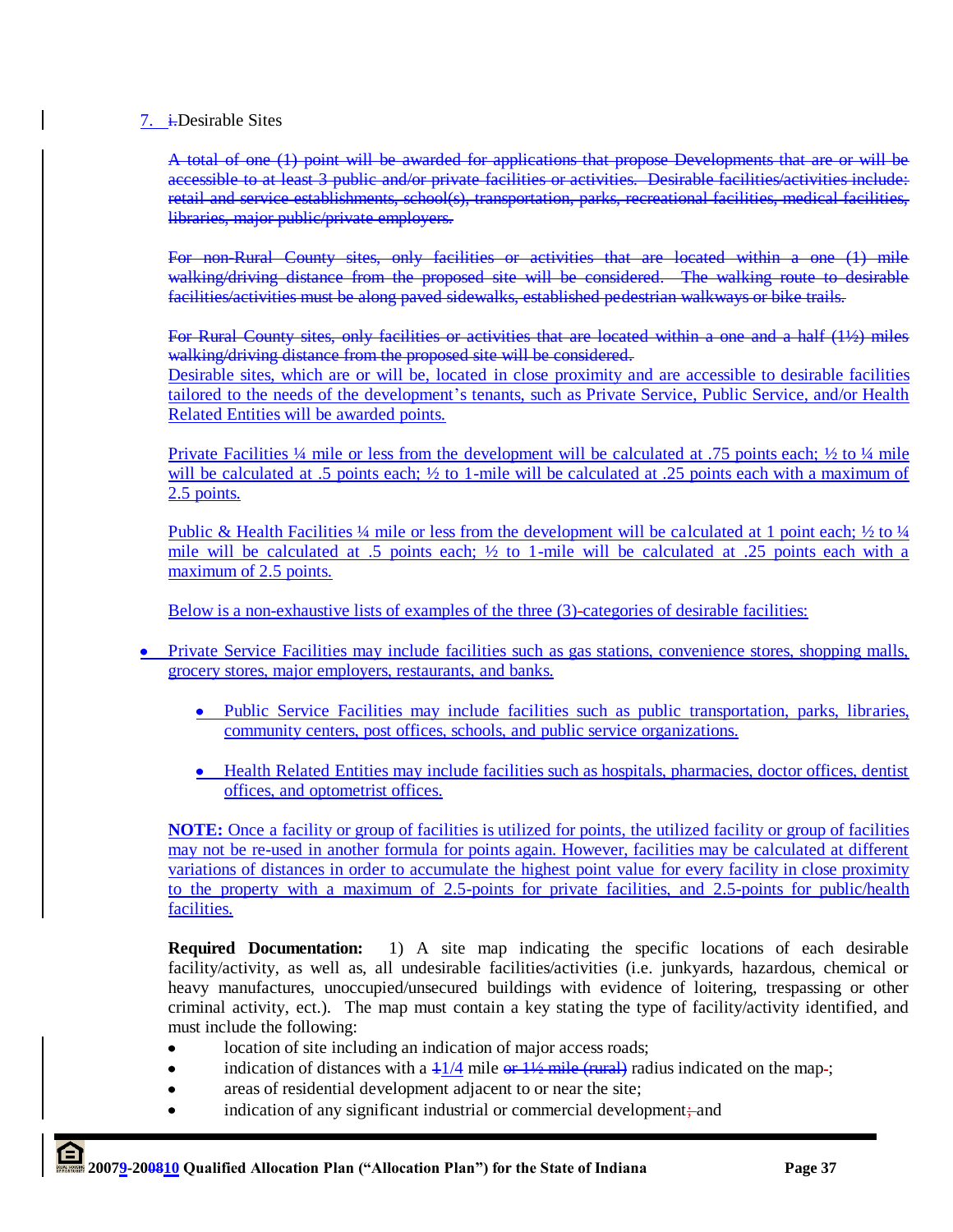all desirable facilities or activities.

and 2) Pphotographs of the site and the surrounding neighborhood. All photographs are to be  $\bullet$ either color originals or color copies. Place in Tab Q.

NOTE: If map, key and photos containing the above requirements are located within the market study, no additional map is required. Please indicate the page number(s) the information can be found within the market study on the Application's self-score sheet Notes section (Form A – Application).

NOTE: At IHCDA"s sole discretion, undesirable facilities and/or activities located within a mile distance of the proposed site may disqualify a Development from receiving this point.

#### **Maximum Number of Points 15**

#### **4.5. Financing & Market**

a. The Development has received written approval for monetary **local** government (town, city, or county) funding

that specifically enhances and/or creates **significant** cost savings for the Development. Including but not limited to tax abatement, infrastructure, grants, land, building(s), permit fee or other fee waivers, etc. Must disclose amount of monetary funding to receive points. Points will be awarded based on amount of funding/cost savings as follows:

| 1. Up to 1% of Total Development Costs        | 1 point  |
|-----------------------------------------------|----------|
| 2. Over 1%-3% of Total Development Costs      | 2 points |
| 3. greater than 3% of Total Development Costs | 3 points |

NOTE: For purposes of this category, local government funding (i.e. HOME, etc.) that is **loaned** to a Development at the applicable federal interest rate will **NOT** be considered as enhancing or creating a significant cost savings for a Development and will not be considered when determining the amount of local government funding to receive points.

**Required Documentation:** A letter from the appropriate authorized official at the local government approving the monetary contribution. The letter must include: 1) the local unit of government has approved funding specifically for the proposed Development; and 2) the amount of monetary funding the local unit of government has approved (if tax abatement, the local unit of government must estimate the monetary amount). NOTE: An inducement resolution for bond volume will NOT be sufficient documentation to receive points. Place in Tab B.

| <b>Maximum Number of Point s</b> |  |
|----------------------------------|--|
|----------------------------------|--|

b. The Applicant will utilize sources other than RHTCs as part of the overall financing structure. Points will be awarded based on the ratio of the 10-year amount of RHTCs requested as follows:

| 1) 10 year amount of requested Credit is 70% - 80% of Total Development Costs    | 1 point  |
|----------------------------------------------------------------------------------|----------|
| 2) 10 year amount of requested Credit is 60% - 69.99% of Total Development Costs | 2 points |

3) 10 year amount of requested Credit is less than or equal to 59.99% of Total Development Costs 3 points

NOTE: If at final application, the Development does not qualify for these points, IHCDA will reduce the RHTCs associated with the Development until the Development qualifies for these points once more.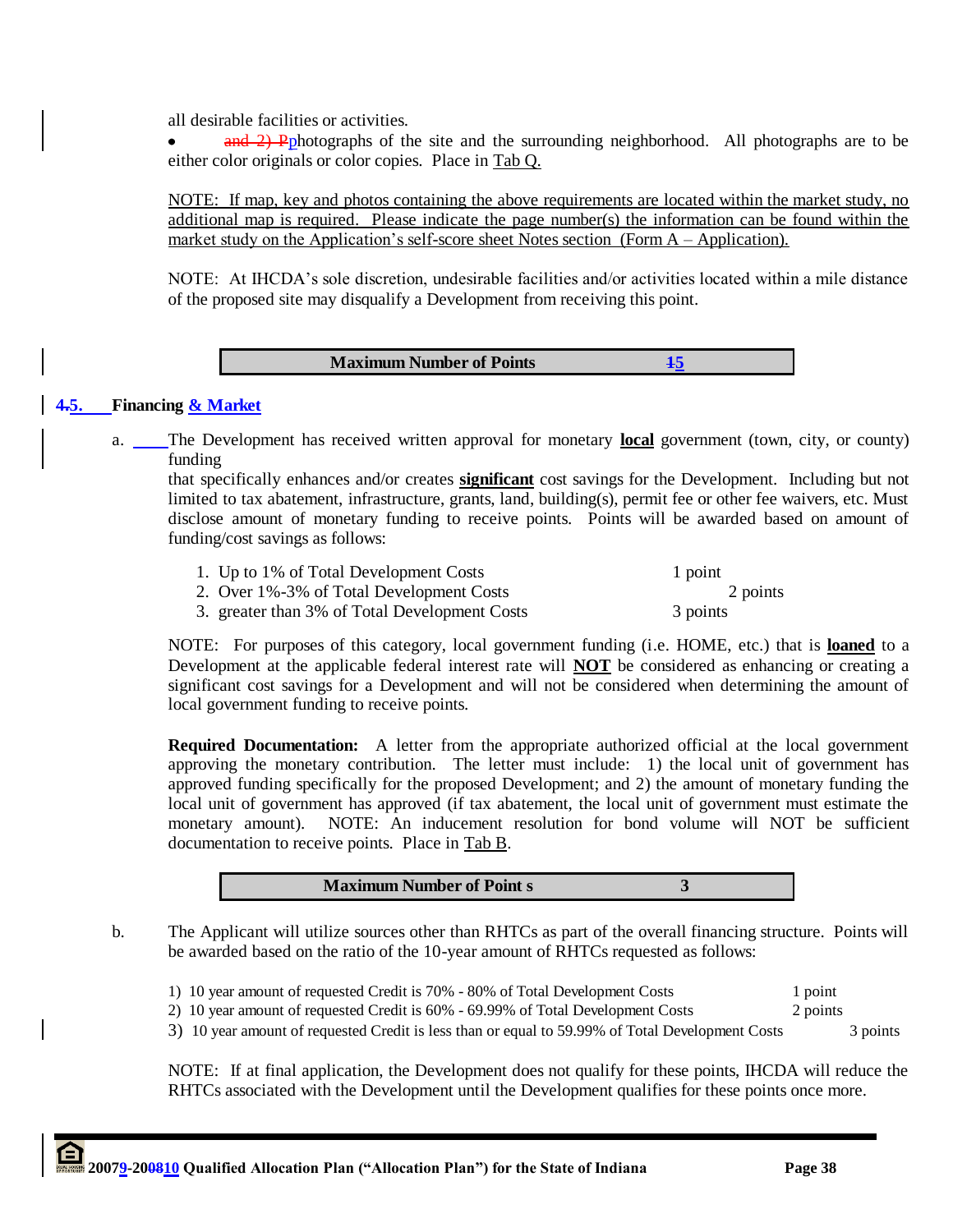**Maximum Number of Points 3**

#### **5. Market**

#### a.c. "Difficult to Develop Area"

A "Difficult to Develop Area" means that the Development is located in a "qualified census tract" of a metropolitan statistical area or a "difficult development area" as designated by the Secretary of HUD for the RHTC program, or an Area of Chronic Economic Distress as designated by the State and approved by the Secretary of the Treasury and the Secretary of HUD. (See Appendix F).

**Required Documentation:** To receive points for being located in a qualified census tract, the Applicant must provide a census tract map with the proposed Development site indicated. Place in Tab Q.

bd. Local Housing Needs

The total number of RHTC and/or Bond units (including those that have received funding, are construction, and are placed in service) is between a half percent  $(1/2, 96)$  and one and a half percent %) of the Town/City population (2000 Census Data) and does not exceed 1350 units will rec points.

#### **OR**

The total number of RHTC and/or Bond units (including those that have received funding, are under construction, and are placed in service) is less than a half percent (1/2 %) of the Town/City population (2000 Census Data) and does not exceed 800 units will receive 3 points. If a county"s total RHTC allocation is below 1.5% of the total State allocation, a development will receive points

based on the county"s percentage of the total State population:

If the Development is located in an unincorporated area, the Applicant should utilize the population figures for the township in which the Development is located.

| % of State        | 2.50      | $.90 -$ | $.70 - .89$ | .69<br>$.60 -$ | $.50 - .59$ | .49 | $30 -$ | $.20 - 0.29$ | $.01 - .$<br>.19 |
|-------------------|-----------|---------|-------------|----------------|-------------|-----|--------|--------------|------------------|
| <b>Population</b> |           | 1.49    |             |                |             |     |        |              |                  |
| <b>Points</b>     | $\ddotsc$ |         |             |                |             |     |        | <b></b>      |                  |

A list of county rankings is located in Appendix C. The Authority will update the ranking order after each round of reservations.

## **Maximum Number of Points 35**

ce. Previous funding within a Local Government

A Development will receive one (1) point if the proposed site is within the boundaries of Government in which there has not been an RHTC (9% Credit and/or 4% Credit) and/or Tax Exempt Bond allocation within the last three (3) years.

For Scattered Site Projects, each parcel must meet the requirement above to qualify for the points. partial points will be awarded in this category.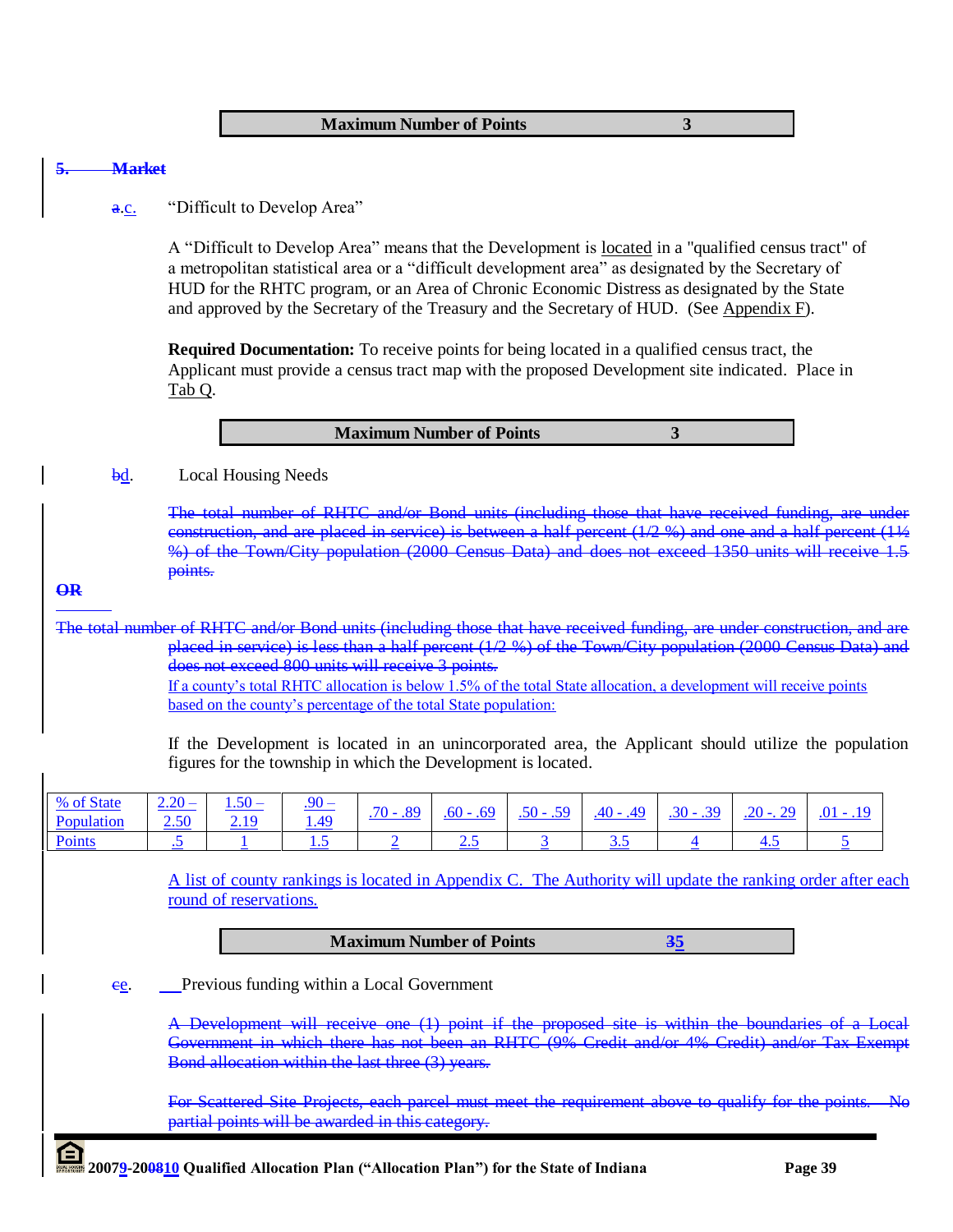If a development's proposed site falls within the boundaries of a Local Government in which there has been an RHTC and/or Tax Exempt Bond allocation within the last three years, the proposed development will receive points corresponding to the total number of RHTCs and/or a Tax Exempt Bond units financed within the boundaries of that city/town. Developments that have produced existing affordable housing units will be excluded from the calculation.

| <b>Total Number of RHTC/Bond Units</b> | <b>Points</b> |
|----------------------------------------|---------------|
| $0 - 50$ units                         | 3 points      |
| 51 - 100 units                         | 2.5 points    |
| $101 - 150$ units                      | 2 points      |
| $151 - 200$ units                      | 1.5 points    |
| $201 - 250$ units                      | 1 point       |
| $>$ 250 units                          | .5 points     |

| <b>Maximum Number of Points</b> |  |
|---------------------------------|--|
|                                 |  |

# **df.** Subsidized Housing Waiting List

Applicant executes and provides to the Authority a written agreement **signed by all parties** (the Applicant and the appropriate official for the local or regional public housing representative) with the local or regional public housing representative agreeing to give priority to households on waiting lists for subsidized or public housing.

**Required Documentation:** The Applicant and local or regional public housing representative must enter into an agreement whereby the owner agrees to: 1) give priority to households on waiting lists for subsidized or public housing; and 2) notify the local or regional public housing representative when vacancies occur at the Development.

The local or regional public housing representative must agree to: 1) refer qualified households to the Development; and 2) notify households on the waiting list of vacancies and the priority given to such households at the Development.

Place in Tab O.



eg. Community Revitalization Preservation

The Development"s rehabilitation will support community preservation. The Development must be at least 75% rehabilitation, part of a City"s Revitalization Plan, or an **Infill** housing Development that conforms to the existing neighborhood.

**Required Documentation:** 1) A letter from the highest local elected official which specifically: a) describes the Development and the plans for its preservation; b) defines the neighborhood or area; c) describes intended uses; d) states the Development"s rehabilitation compatibility to the area, and materially benefits the neighborhood or area; and e) how the proposed Development will fit with the City"s approved Revitalization Plan (if applicable). **AND** 2) A certification from the architect detailing how the Development will conform to the surrounding neighborhood; and 3) If a HOPE VI transaction, a copy of the approval letter from HUD for the HOPE VI funds must be included. Place in Tab P.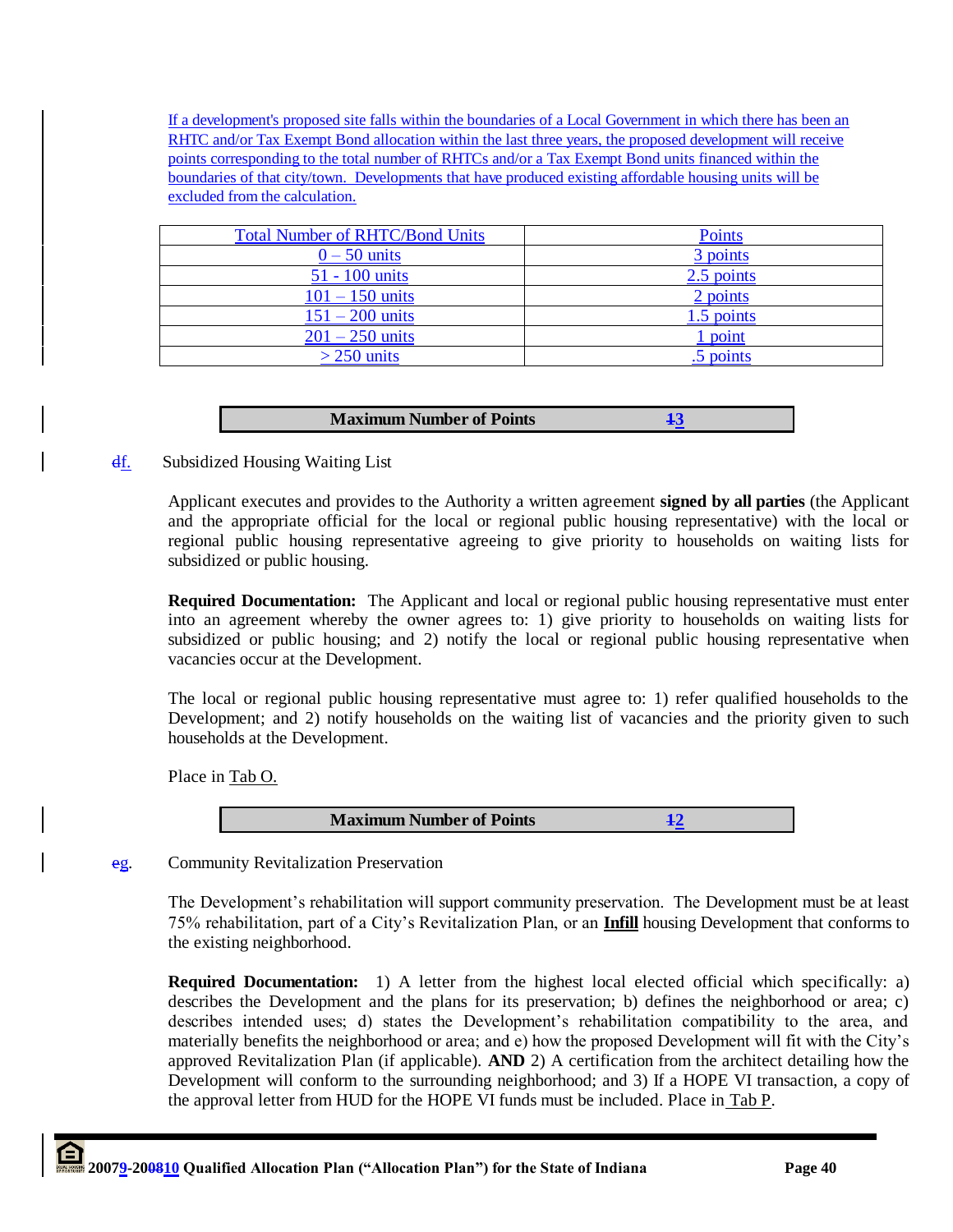#### **Maximum Number of Points** 310

#### fh. Lease Purchase

Development that will offer homeownership opportunities to qualified tenants after the initial 15-year compliance period (Please see IRS Rev. Ruling 95-49 and of Schedule A, attached). This option is not available for elderly Developments. This point will be available only for single family, townhouse or duplex units. Applicants must have a viable homeownership strategy for residents who inhabit the units during the compliance period. Appropriate supportive services must also be provided for the residents. Please refer to the Compliance Manual Part 4.7.D (Schedule A) for additional Lease Purchase Program requirements.

**Required Documentation:** The following must all be placed in Tab R: 1) A detailed outline of the leasepurchase program. The plan must include a limited partnership ownership exit strategy-. The strategy must incorporate an exit strategy, homeownership counseling and a minimum amount of funds set-aside by the owner to assist the resident in the purchase.; and 2) the lease-purchase agreement, **signed and agreed to by all parties,** with the non-profit organization that will implement the lease-purchase program.

#### **Maximum Number of Points 1**

#### **6. Other**

a. Certified Tax Credit Compliance Specialist

As part of the Management Entity identified in section F(6) of Form A, the applicant must identify staff serving in a supervisory capacity who have been certified as a tax credit compliance specialist under the following certified trainings. 1 point will be awarded for the first certification and 2 points will be awarded for a second certification with a maximum of 3 points. Only one certification per training will be eligible to receive points.

| Certification                                   | <b>Sponsoring Organization</b>                | Website                      |
|-------------------------------------------------|-----------------------------------------------|------------------------------|
| <b>Certified Credit Compliance Professional</b> | Spectrum                                      | www.spectrumseminars.com     |
| (C3P)                                           |                                               |                              |
| <b>Tax Credit Compliance Systems</b>            | Quadel                                        | www.quadel.com               |
| (TaCCs)                                         |                                               |                              |
| <b>Site Compliance Specialist (SCS)</b>         | <b>Housing Credit College</b>                 | www.housingcreditcollege.com |
| <b>Housing Credit Certified Professional</b>    | <b>National Association of Home Builders</b>  | www.nahb.org                 |
| (HCCP)                                          |                                               |                              |
| <b>Specialist in Housing Credit</b>             | <b>National Affordable Housing Management</b> | www.nahma.org                |
| Management <sup>®</sup> ( $SHCM^®$ )            | <b>Association (NAHMA)</b>                    |                              |
| Tax Credit Specialist (TCS) and (eTCS)          | <b>National Center For Housing Management</b> | www.nchm.org                 |
|                                                 | (NCHM)                                        |                              |

#### **Required Documentation:** Provide copies of the certifications in Tab S.

**Maximum Number of Points 3**

**. Other**

Indiana Based Owner/Developer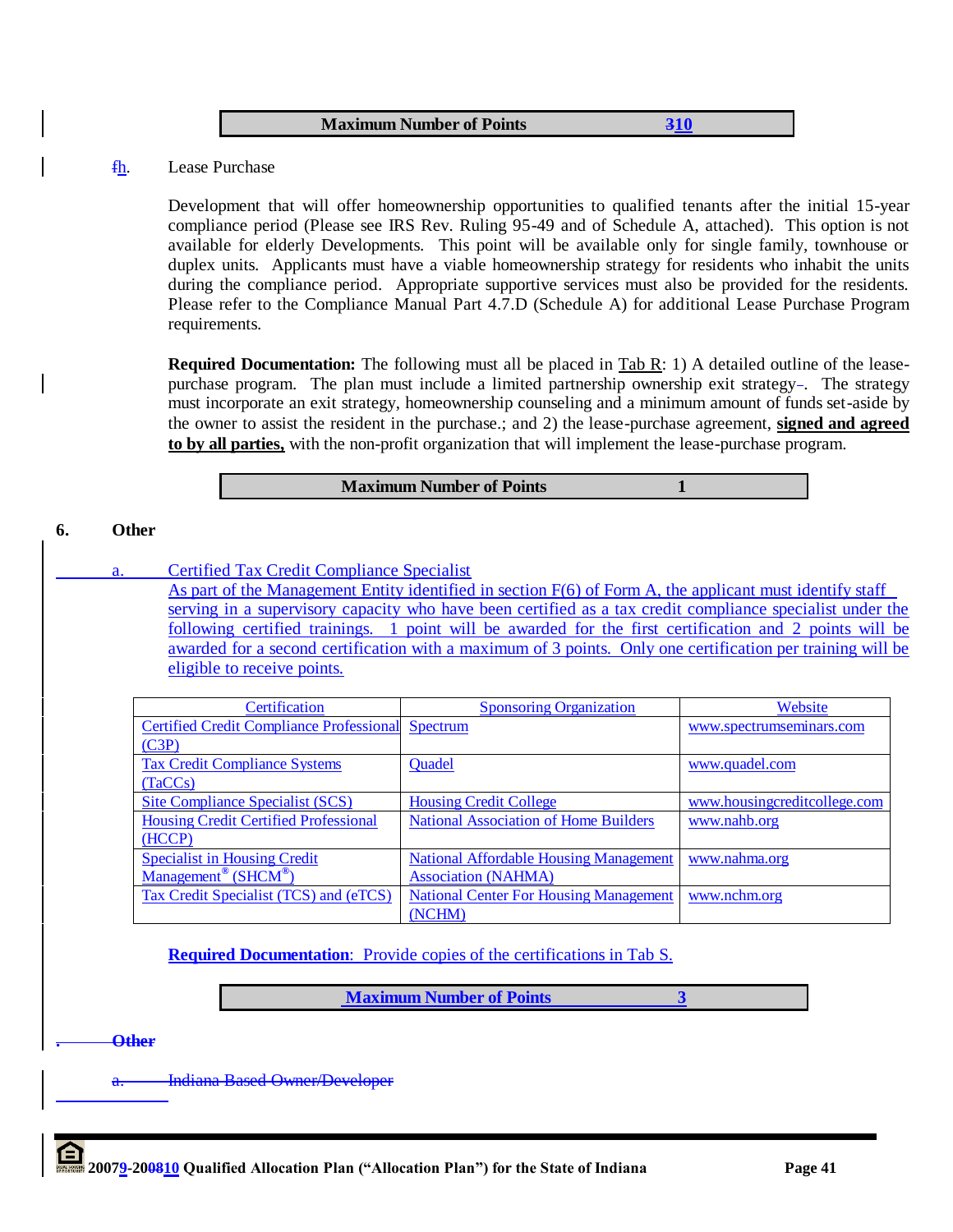One (1) point will be awarded to a Development for having an Indiana Owner and/or Developer (must hold at least 50% the GP interest and/or receive at least 50% of the Developer Fee). To be considered an Indiana Owner/Develope must have a permanent office located within the State of Indiana and have been located in Indiana for a minimum of 1 year.

**Required Documentation:** Completed Form A (Application) Section D.2.g

Note: An onsite leasing office and P.O. Boxes will not be accepted as an Indiana address.

**Maximum Number of Points** 

- b. Points will be awarded to Developments that contribute to the housing and revitalization needs of a community and/or further the community"s housing goals. Points will be awarded as follows:
	- $\bullet$ Form C completed and signed by highest local elected official (or authorized designee) must submit documentation of authorization marked as a moderate priority 1 Points

**Required Documentation:** Form C fully completed and signed by the highest local elected official (or authorized designee) showing the Development as a moderate priority for the local unit of government. Place in Tab B.

Form C completed and signed by the highest local elected official (or authorized designee) must  $\bullet$ submit documentation of authorization) marked as a high priority 2 **Points** 

**Required Documentation:** Form C fully completed and signed by the highest local elected official (or authorized designee) showing the Development as a high priority for the local unit of government. Tab B.

**Maximum Number of Points 2**

c. Minority Business Enterprise (MBE) Participation and Women Business Enterprise (WBE) Participation

Minority Business Enterprise and Women Business Enterprise, including D/MBE (Disadvantaged Minority Business Enterprise), and (Disadvantaged Woman Business Enterprise) and DMWBE (Disadvantaged Minority Woman Business Enterprise), means as an individual, partnership, corporation, or joint venture of any kind that is owned and controlled by one or more persons who are: (a) United States Citizens and (b) Members of a racial minority group or female in gender as evidenced by certification from the Indiana Department of Administration, Office of Minority Development. (The Authority understands that this Department does not issue certifications for housing. However, the certification from this Department is acceptable.) "Owned and controlled" means having for: (i) owners and developers: (a) ownership of at least 51% of the enterprise (stock of a corporation; interest in a limited liability company; or general partner of a limited partnership); (b) control over the management and active in the day to day operation of the business; (c) an interest in the capital, assets and profits and losses of the business proportional to the percentage of ownership; and, (d) materially participates in the Development or management of the Development; or (ii) contractors and management entities: (a) ownership of at least 51% of the enterprise (stock of a corporation; interest in a limited liability company; or general partner of a limited partnership); (b) control over the management and active in the day to day operation of the business; and, (c) an interest in the capital, assets and profits and losses of the business proportional to the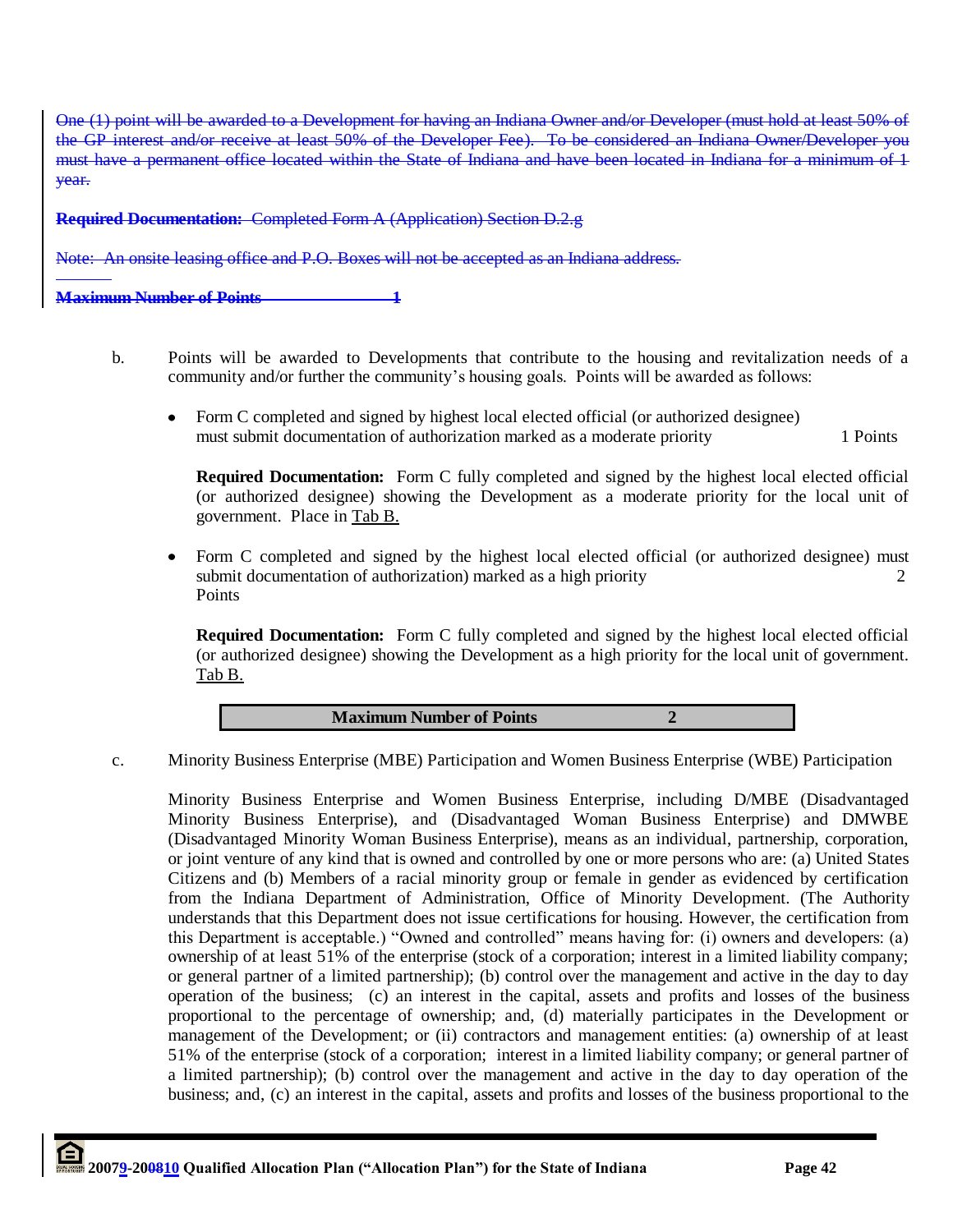percentage of ownership. Points will be awarded with one (1) point per certification submitted. Points will be awarded as follows:

| 1) | Owner (controlling interest in general partner) | 1 point             |
|----|-------------------------------------------------|---------------------|
| 2) | Developer                                       | 1 point             |
| 3) | Management Entity (Minimum 2 year Contract)*    | 1 point             |
| 4) | Contractor                                      | 1 point             |
| 5) | Subcontractor                                   | $\frac{1}{2}$ point |
| 6) | Architect/Engineer (part of Development Team)   | $\frac{1}{2}$ point |

\*Management Entity must have control over all management activities for the Development. The management agent listed on the application must be used by the owner of the Development for at least two years after Development"s completion unless the agent is guilty of material non-performance of duties. Upon notification to the Authority, a substitution of management agent prior to the 2 year period may be permitted in the sole discretion of the Authority.

**Required Documentation:** The following must be placed in Tab S: 1) All applicable Development, management and contractor agreements (complete with fee structure) and the names and addresses of all owners, principals and their respective affiliation; and 2) A copy of the entity"s certification from the Indiana Department of Administration.

| <b>Maximum Number of Points</b> |  |
|---------------------------------|--|
|                                 |  |

d. Unique Features

L

The Development has unique features that contribute to the Development of affordable housing in the community where the Development is located. This may include the unit and common area amenities, financial structure, community support, location, services offered to all residents. Points are awarded relative to other Developments being scored during each Application cycle and are awarded in IHCDA"s sole and absolute discretion (may be awarded  $\frac{1}{2}$  point increments). The following chart sets forth the anticipated percentage of applications that will receive points using a maximum of 5 points.

| 0/2<br>$\sim$ +<br>Apps | 5%  | . V/<br>7 V | 12%<br>--    | 16%       | 8%  | 16%            | 12% | 8%        | رہ ہ<br>$\sim$ |
|-------------------------|-----|-------------|--------------|-----------|-----|----------------|-----|-----------|----------------|
| Points                  | J.v |             | $.0^{\circ}$ | $\ddotsc$ | J.V | $\overline{v}$ | 2.v | $\ddotsc$ | 1 . v<br>____  |

**Required Documentation:** IHCDA will use the Narrative Summary (which should include a unique features section) submitted for the proposed Development and other information submitted within the application to determine points awarded. Place in Tab A.

## **Maximum Number of Points 45**

e. Services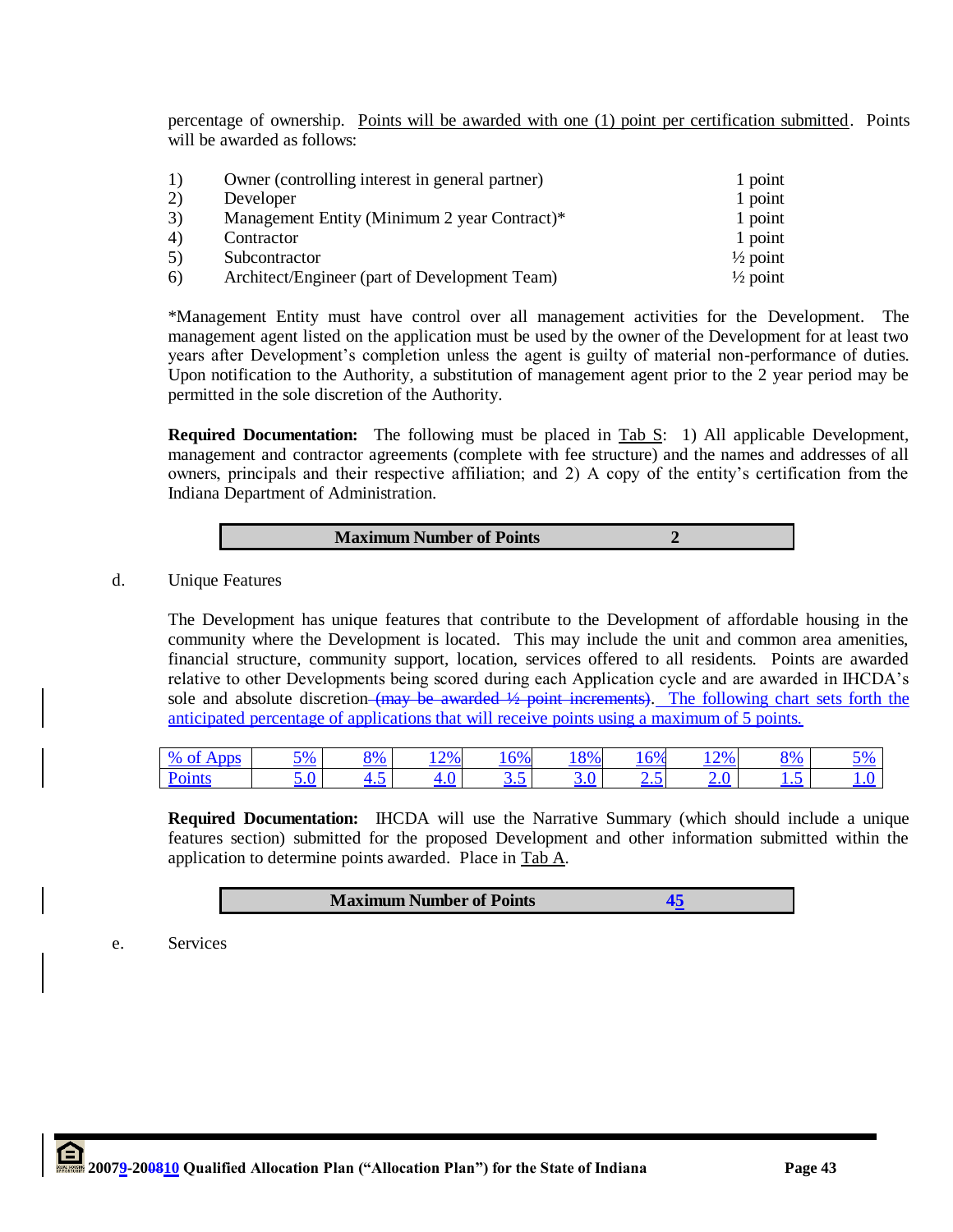Typically referred to as services, IHCDA refers to activities and/or incentives offered to residents of the development as Tenant Investment Programs ("TIPS"). The Authority is specifically analyzing this section for any combination of programs that are tailored to the needs of the targeted tenants and as well encourage tenants to invest in their overall well-being, neighborhood/apartment community, and/or environment. The idea is to utilize opportunities that may not otherwise be accessible for tenants but ultimately build positive tenant relationships and a stable community for your development. TIPS should add no extra cost to the tenant; however, some classes/activities offered might require a maintenance fee. This fee must remain minimal and when added with the charged rent, together, they do not exceed the maximum allowable rent. TIPS may target specific tenants of the development but must be optional and inclusive to tenants of both Tax Credit and Market Rate units within the Development.

Points will be awarded based on the overall TIPs plan. Programs that meet the criteria of Level 3 will be given preference over those programs of the Level 1 category. However, the TIPs plan with the most programs that address the needs of the development"s tenants will receive highest point consideration. Programs with a combination of Level 1, 2 and/or 3 are eligible to receive the maximum of five (5) points.

# *Service Level Descriptions*

Level 1 – This category is for TIPs that will provide a good or service as a tenant incentive and require minimal or no ongoing tenant participation and/or program management. Incentives may include discounts, referrals or offering exceptional educational resources to tenants in the community. Applicants are encouraged to network with local businesses or agencies to offer unique but valuable incentives to current and/or future tenants.

*Maximum points awarded for all Level 1services: 3 points*

Level 2 – This category is for TIPs that are offered multiple times a year (at least 4 times) OR continuously, depending on the program. Management involvement need not be extensive with these programs; however, an adequate plan for administering the program(s) must be outlined in the TIPs plan.

*Maximum points awarded for all Level 2 or Level 1 & 2 combination services: 4 points*

Level 3 – This category is for TIPs that are ongoing and require both extensive tenant participation as well as management maintenance. TIPs should be creatively designed to operate as a tenant/management partnership, such as specific tenants acting as a tenant representative or liaison to facilitate the program with management. In addition, the programs should be designed to create positive outcomes in such areas as (but not limited to) tenant relationships, community, social or environmental awareness. Applicants are encouraged to develop programs that network with local corporations or social service agencies to meet these initiatives.

*Maximum points awarded for all Level 3 or combination of Level 1, 2 & 3 services: 6 points*

Level 4 – This category is reserved for supportive services offered by applicants building Permanent Supportive Housing developments and who qualify for the Housing First set-aside (Section E.5). These types of services must be in line with or match the philosophy of the Housing First description.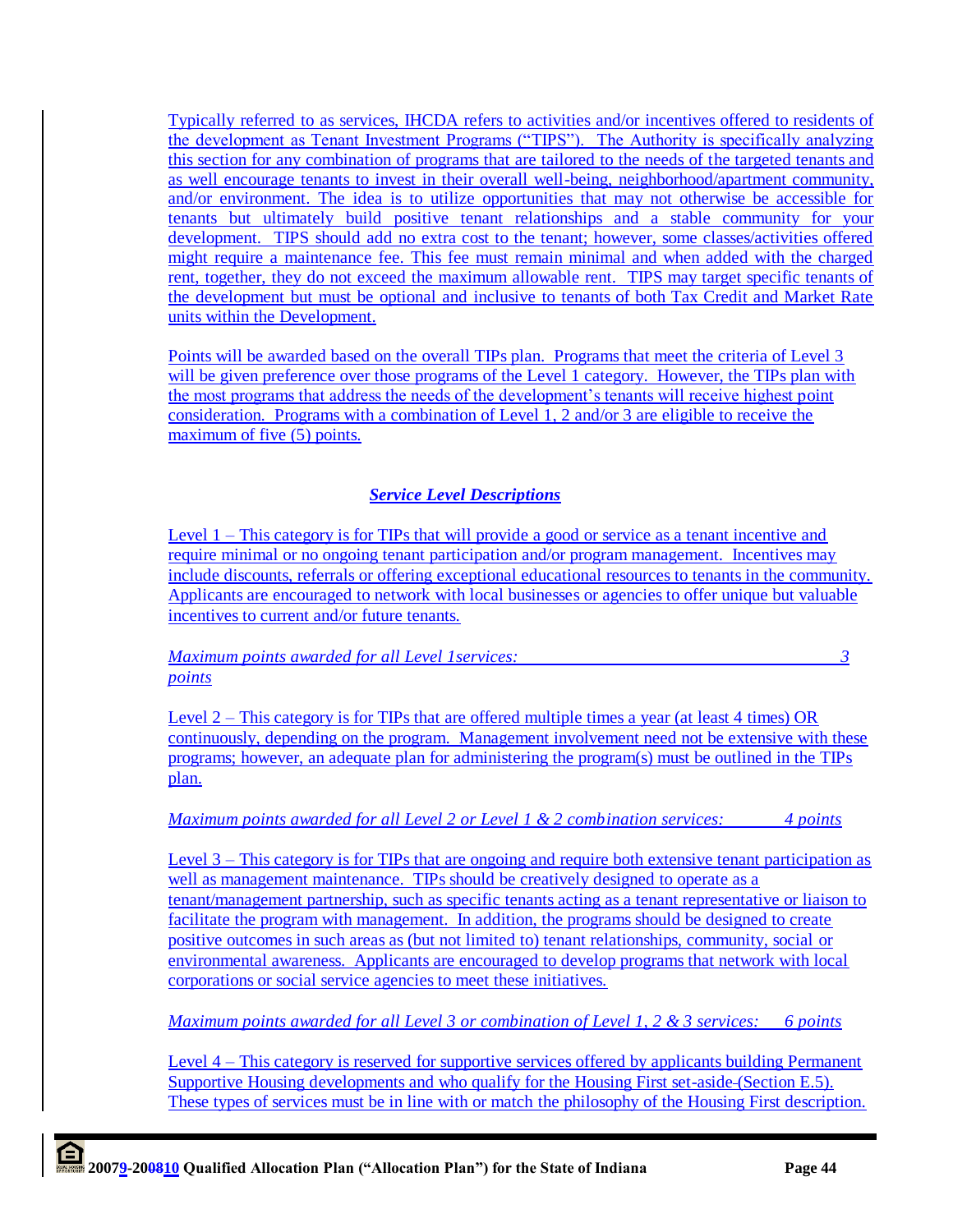For further guidance, refer to the Supportive Services Plan under "Level 4 Required Documentation" .

*Maximum points awarded for all Level 4 services: 8 points*

# *Level 1, 2 and/or 3 Required Documentation:*

Applicants must submit a Tenant Investment Program plan in order to qualify for competitive points. To receive points in this category, the development will provide evidence that the appropriate tenant opportunities will be offered for the entire resident population for the duration of the compliance period. The tenant investment program must include the following elements in the order listed:

- I. **Population Served** Describe the population to be served and indicate the number of units to be setaside for this population.
- II. **Program Coordinator** Describe the role of the TIPS Coordinator. Include a copy of the coordinator"s resume or if the coordinator is not known at application, a copy of the coordinator"s job description. List the experience in providing tenant investments, including trainings that the coordinator may have attended. Identify the budget line item for the tenant investment coordinator"s salary or document in-kind assistance with commitment letters per section VI. Detail the number of hours that the coordinator will spend at the site and also working with the residents from the project.
- III. **Annual Budget** List in detail the estimated annual cost of providing services, including the coordinator"s salary and equipment.
- IV. **Description of Program(s)** Provide in depth descriptions of all TIPSs and explain how they will be marketed to the tenants, at what time will TIPs be made available (i.e., morning or evening), and the location of the programs/services offered (i.e., on-site or off-site). Include a description of any fees being charged.

# a. **Preferences**:

- 1. Services on-site or within a walking proximity. Consideration will be given to applicants that provide a majority of services off-site due to special circumstances.
- 2. Unique marketing techniques for TIPs.
- V. **Annual Performance Measurements** Provide a detailed plan for measuring program goals and outcomes, including the methods used to market the programs, as well as collect tenant attendance, participation and feedback. The plan should also identify any barriers to success or better participation of the program and any changes made to the program to eliminate identified barriers. IHCDA will monitor the annual performance measurements of TIPS during the on-site audits conducted throughout the compliance period.
- VI. **Commitment Letters** Attach signed letters from agencies/organizations that have committed to provide or refer tenant investments opportunities to residents. Also, where the tenant investments have been contracted, provide a signed letter from the agency/organization providing contracted tenant investment coordination. Commitment letters should contain a brief description and history of the agency/organization, a description of the tenant incentives to be provided, and details of any funding to be provided to the project for TIPs. Commitment letters must be provided for all agencies/organizations referred to in Section IV.

*Level 4 Required Documentation:*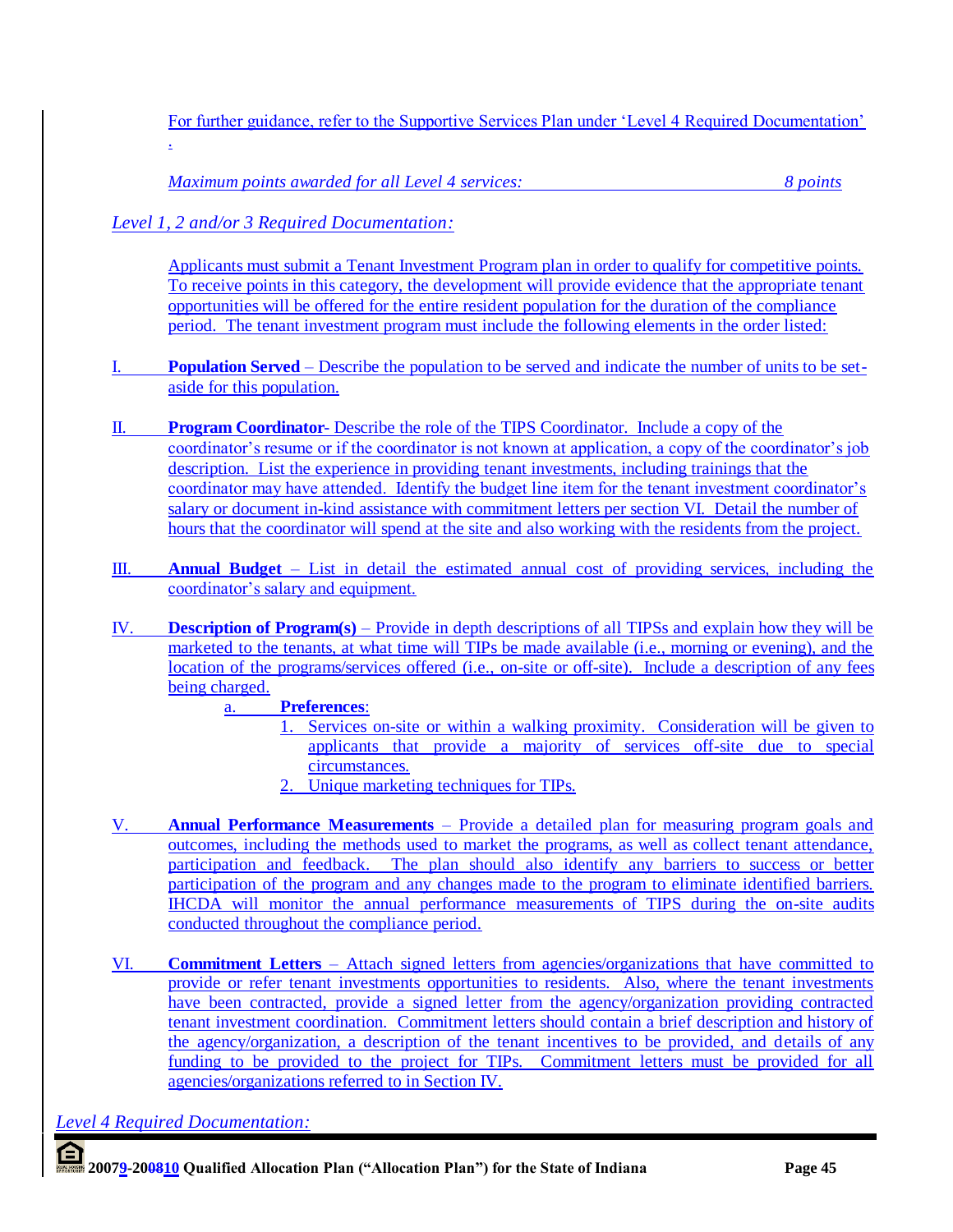The Supportive Service Plan should focus on the following types of services with goal of helping the tenant remain housed: tenant stabilization including assisting tenants to care for their apartment, providing support for activities of daily living, and building positive relationships with neighbors, landlord, etc.; building support systems to assist tenants to re-engage with the local community; obtaining basic needs such as food, clothing, transportation; providing on-going support to obtain benefits, linkage with services and "whatever it takes" to ensure accessing all resources needed to maintain housing; and, employment related services. Other essential services may include mental health services such as Assertive Community Treatment (ACT), counseling, therapy, medications, and medication management; substance abuse services including outpatient treatment, self-help options, and counseling; access or referrals to appropriate medical care; legal services related to civil arrears, family law and uncollected benefits; veterans assistance; domestic violence counseling; school related services; childcare and other.

The Supportive Service Plan must include the following elements in the order listed:

- I. **Population Served** Describe the population to be served, including the level of substantial barriers that exist for the development"s tenants. Indicate the number of units to be set-aside for this population.
- II. **Case Manager(s)** Describe the role of the case manager(s). Include a copy of the each case manager"s resume. If the manager is not known at application, include a copy of the case manager"s job description. List the experience in providing case management in supportive services, including any related education and trainings. Identify the budget line item for the case manager(s) salary or document in-kind assistance with commitment letters as described in section VI. Provide the number of hours that the case manager will dedicate on-site working with the residents; include any duties that are not client-related and assigned to the case management.
- III. **Annual Budget** List in detail the estimated annual cost of providing the services, including the service operating expenses, salaries for case management, and any equipment to be utilized.
- IV. **Description of Program(s)** Provide specific descriptions of the programs/services and explain how they will be made available to residents. Include the determined level of substantial services to be provided, ensuring that that it addresses all tenants" substantial barriers to maintain housing, as identified in section I. Identify whether services will be offered on-site or at another location; if offsite, provide the location.
- V. **Annual Performance Measurements** Provide a detailed plan for measuring program goals and outcomes, including the methods used to market the programs, as well as collect tenant attendance, participation and feedback. The plan should also identify any barriers to success or better participation of the program and any changes made to the program to eliminate identified barriers. IHCDA will review the annual performance measurements during the on-site audits conducted throughout the compliance period.
- VI. **Commitment Letters** Attach signed letters of support, Linkage Agreements and Memorandums of Understanding (MOUs) from agencies/organizations that have committed to provide or refer tenant investments opportunities to residents. Common PSH partnering agencies include providers involved in the local Continuum of Care which would include local agencies currently serving individuals and families who are homeless, the local community mental health center and addiction providers, and local federally qualified health centers. Commitment letters should contain, at a minimum, a brief description and history of the agency/organization, a description of the agreed services to be provided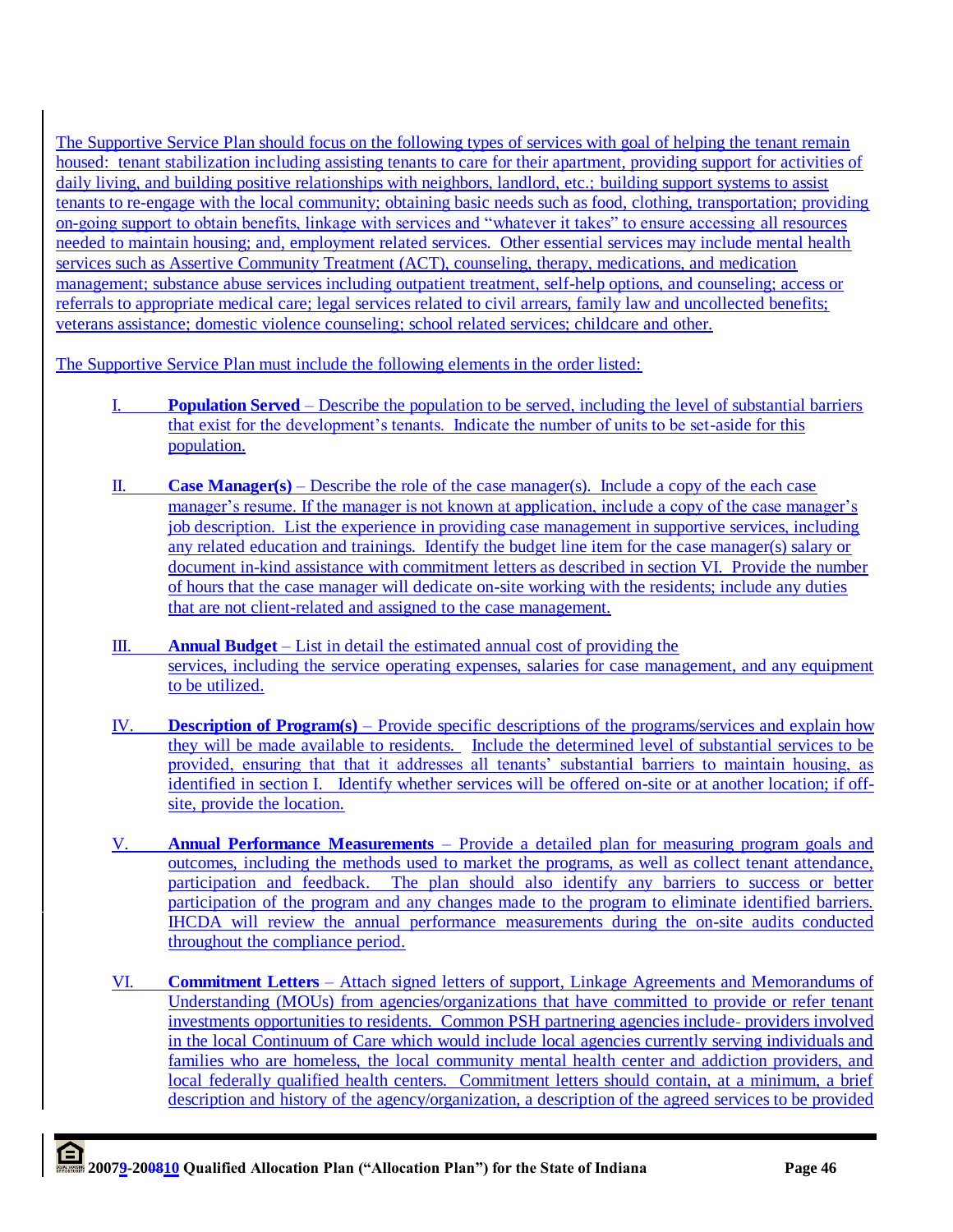and length of time, and details of any program funding to be provided. Commitment letters must be provided for all agencies/organizations referred to in Section IV.

- Memorandums of Understanding (MOUs): The MOUs can be used as a mechanism to initially describe and develop partnerships among the developer, service provider and property manager in cases where they are working together on a project. Although they may be preliminary at the time of application, they should include initial ideas for roles and responsibilities of each of the partners with a commitment that they will be further developed.
- Linkage Agreements: Linkage agreements are used to describe what services are committed by service partners when tenants are referred to them. Again, these may be preliminary, but they should have a basic description of the services, number of hours and staffing with a commitment to further develop them.

Services should be tailored to the needs of the targeted clients and preference will be given to those Applicants offering the services on-site and at no cost to tenants. Consideration will also be given to Applicants that provide a majority of services off-site due to special circumstances. To receive points, services must be specific to the Development and give special consideration to the residents of the Development.

**OR**

Applicants proposing **moderate** service package with firm commitments for 3 years **effective at the placed in service date** (defined scope of services proposed, signed commitments by all parties, with some evidence of coordination, and a financing plan) will receive 1 point.

1) Applicant proposes **exceptional** service package with firm commitments for 3 years **effective at the placed in service date** (defined scope of services proposed, signed commitments by all parties, with some evidence of coordination, and a financing plan), **and a written service package plan to meet the needs of the of the tenants over the lifetime of the Development** will receive 2 points.

**Required Documentation: 1)** Written agreements with qualified organizations evidencing types of **optional** services to be provided to the residents of the Development (e.g. on-site day care service, credit counseling, learning centers, access to computer hardware and software training, transportation, health screening, meal service, etc.). To receive points, the agreement must be **signed by all parties** and include: 1) the term of the agreement; 2) the defined scope of service; 3) cost, if any, to the tenants; 4) frequency of service; and 5) financing plan and **2)** the resume of the organization providing the services (resume must demonstrate ability to provide the services agreed upon). To receive points for exceptional services, written service plan must also be included detailing a proposed service package that would meet the needs of the tenants over the lifetime of the Development. Place in Tab T.

#### **Maximum Number of Points 28**

f. Technical Correction Period

During the funding round and after IHCDA"s review of Threshold for each Application, IHCDA will award three (3) points to those Developments that pass Threshold without any technical errors or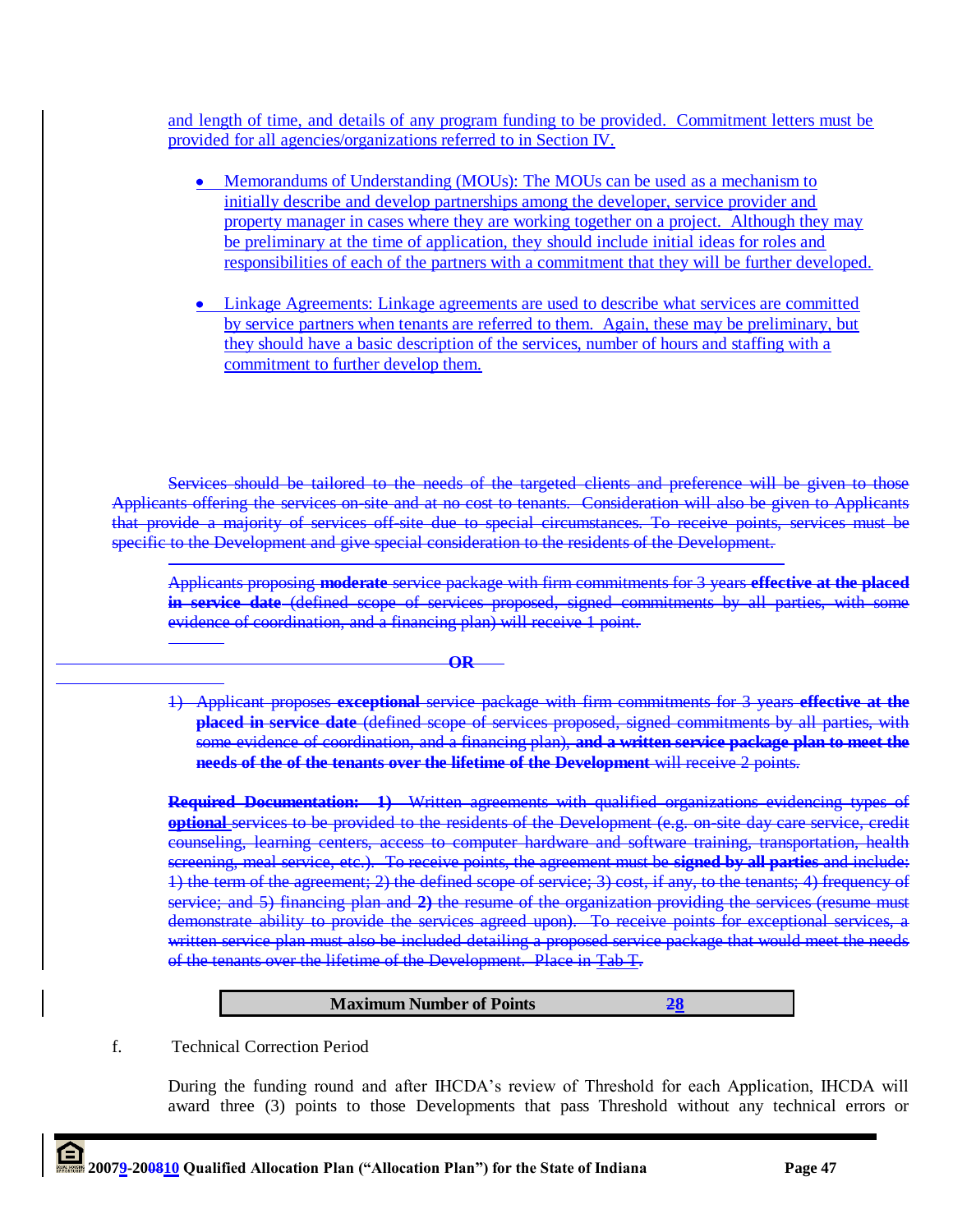incomplete information. Applications that contain a technical correction will be charged a \$150 resubmission fee for each technical correction.

Applications reviewed during the Threshold period and found to have five (5) or more Technical Corrections will be returned and withdrawn from the funding round.

However, Applications that do not pass Threshold because of of four (4) or less technical errors or incomplete information will be provided an opportunity to submit additional information through the following process, although those Applicants will not receive points in this category:

- IHCDA will contact the Applicant with the items where the Application failed Threshold review;  $\bullet$
- The Applicant will be allowed no more than fourteen (14) calendar days to provide additional information to IHCDA for the Application to pass Threshold;
- Information may be faxed to IHCDA, but an original must be mailed as well within the fourteen  $(14)$ day correction period;
- Once information has been received, IHCDA will NOT respond with the status of the application or the additional information other than to verify its receipt;
- Clarification of documentation that has already been provided in the Application will still be eligible for points in this category as long as no additional documentation is required for the Application to pass Threshold, in the Authority's sole discretion;
- Applications that do not pass Threshold because of Market Study issues or point scoring, will not be eligible to utilize the Technical Correction Period. Any documentation that is provided during the technical correction period that is also applicable to a related scoring item will be reviewed only for Threshold correction and will not be utilized during the scoring review process for the Application;
- No Applicant will be allowed to submit additional documentation during the Technical Correction Period to score points in any point scoring category;
- IHCDA, in its sole discretion, will determine if the additional documentation submitted during the Technical Correction Period is adequate for the Application for pass Threshold. After the 14 calendar day correction period, no additional documentation will be requested or accepted from the Applicant.
- The Correction Period will apply to those Applications utilizing applying for HOME and  $\bullet$ Development Fund as well. .However, they will not be subject to a four (4) point reduction if the technical correction is associated with a requirement indentified in Schedule E or Schedule K.



1. For 20079-200810, the Authority will make all reasonable attempts to reserve all of its Rental Housing Tax Credits in one (1) scheduled Application and Reservation cycle. However, a wait list will be formed from those applications that did not receive a preliminary reservation of credits in the main round. If RHTCs become available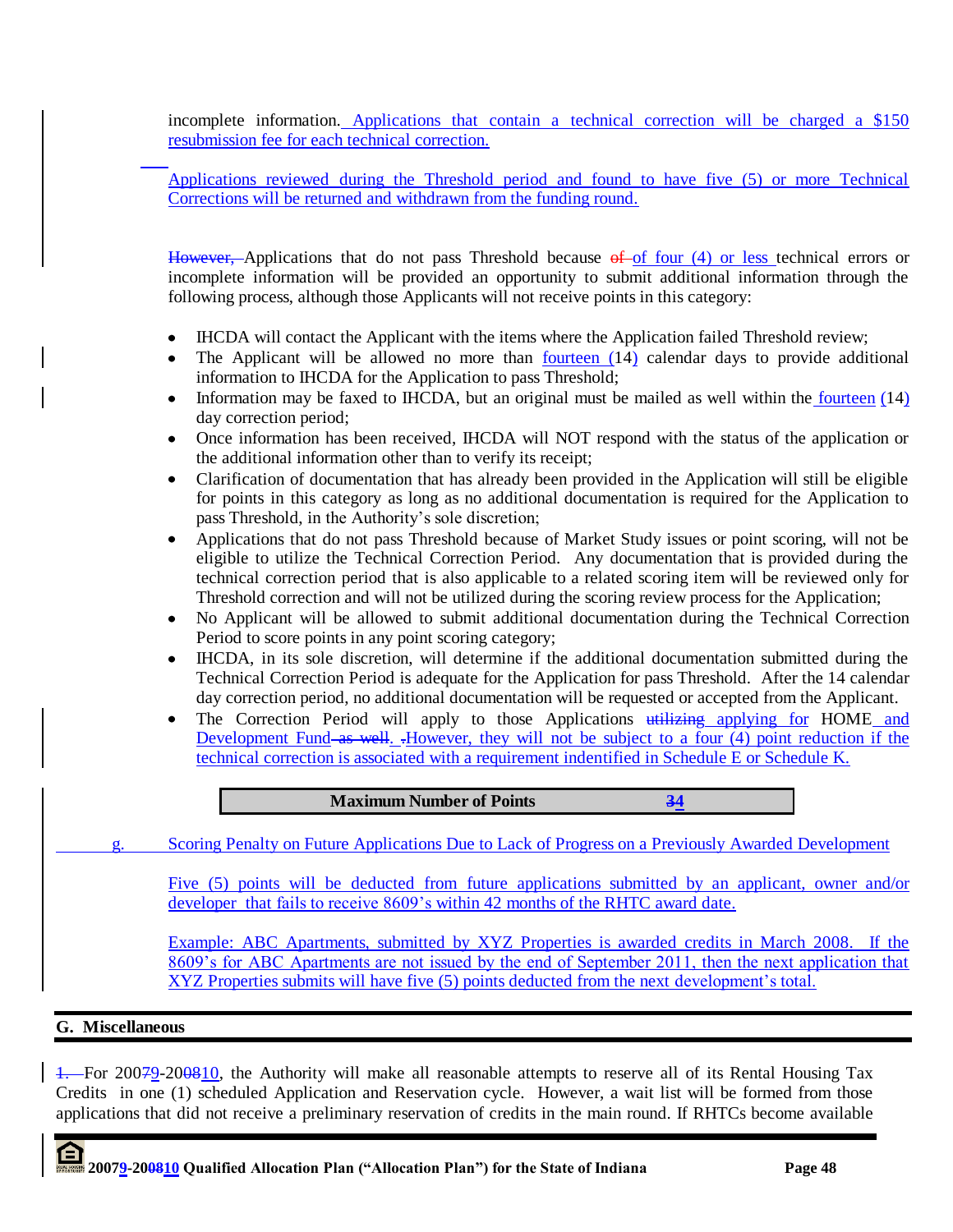and the Authority, in its sole and absolute discretion, a reservation announcement will be made at the November Board meeting for applications on the wait list being awarded a preliminary reservation of Rental Housing Tax Credits according to ranking of the wait list and funds available.

The Authority in its sole discretion may use a portion of the 10% IHCDA Set-Aside to hold an independent reservation round outside of the annual rounds. A "Request for Proposal" (RFP) will be released notifying the public, if the Authority decides to exercise its discretion to hold a reservation round outside of the annual rounds identified within the 2009-2010 Qualified Allocation Plan.

# 1. Application Dates

Dates for the rounds are as follows:

| <b>Annual Rental Housing Tax Credit Rounds</b> |                                     |  |  |  |  |
|------------------------------------------------|-------------------------------------|--|--|--|--|
| <b>Application Deadline</b>                    | <b>Anticipated Reservation Date</b> |  |  |  |  |
| <b>January 16, 2009</b>                        | April 23, 2009                      |  |  |  |  |
| December 18, 2009                              | <b>March 25, 2010</b>               |  |  |  |  |

| <b>Annual Private Activity Bond Rounds</b> |                                     |  |  |  |  |
|--------------------------------------------|-------------------------------------|--|--|--|--|
| <b>Application Deadline</b>                | <b>Anticipated Reservation Date</b> |  |  |  |  |
| April 10, 2009                             | June 25, 2009                       |  |  |  |  |
| April 2, 2010                              | June 24, 2010                       |  |  |  |  |

# **Rental Housing Tax Credits**

| Annlication Deadline Date           | <b>Reservation Date</b>                          |
|-------------------------------------|--------------------------------------------------|
| <del>Application Deaunic Date</del> |                                                  |
|                                     |                                                  |
|                                     | $\frac{1}{2}$ and $\frac{21}{2007}$              |
| March 2, 2007                       | $7000 \; 21, \; 2001$                            |
| $M$ <sub>arah</sub> 7 2008          | $\frac{1}{2}$ and $\frac{10}{2}$ $\frac{200}{2}$ |
| <del>widivii 7, 2000</del>          | $J$ unc $I$ , $2000$                             |

# **Private Activity Bonds**

| <b>Application Deadline Date</b> | <b>Reservation Date</b>                              |
|----------------------------------|------------------------------------------------------|
| June 15, 2007                    | August 23, 2007<br>7102031 23, 2007                  |
| January 8, 2008                  | $M$ <sub>arah</sub> 20 2008<br><b>WHICH 20, 2000</b> |

Note: The actual reservation date will correspond to the respective monthly meeting date of the Board of Directors of the Authority.

Applications for RHTCs must be received and date stamped by the Authority no later than 5:00 p.m. local time on or before the Application deadline date noted above. **Applications received after such time and incomplete Applications will not be considered.**

**The Authority will not provide verbal reports of the current status of a Development during the review process.**

# 2. Fees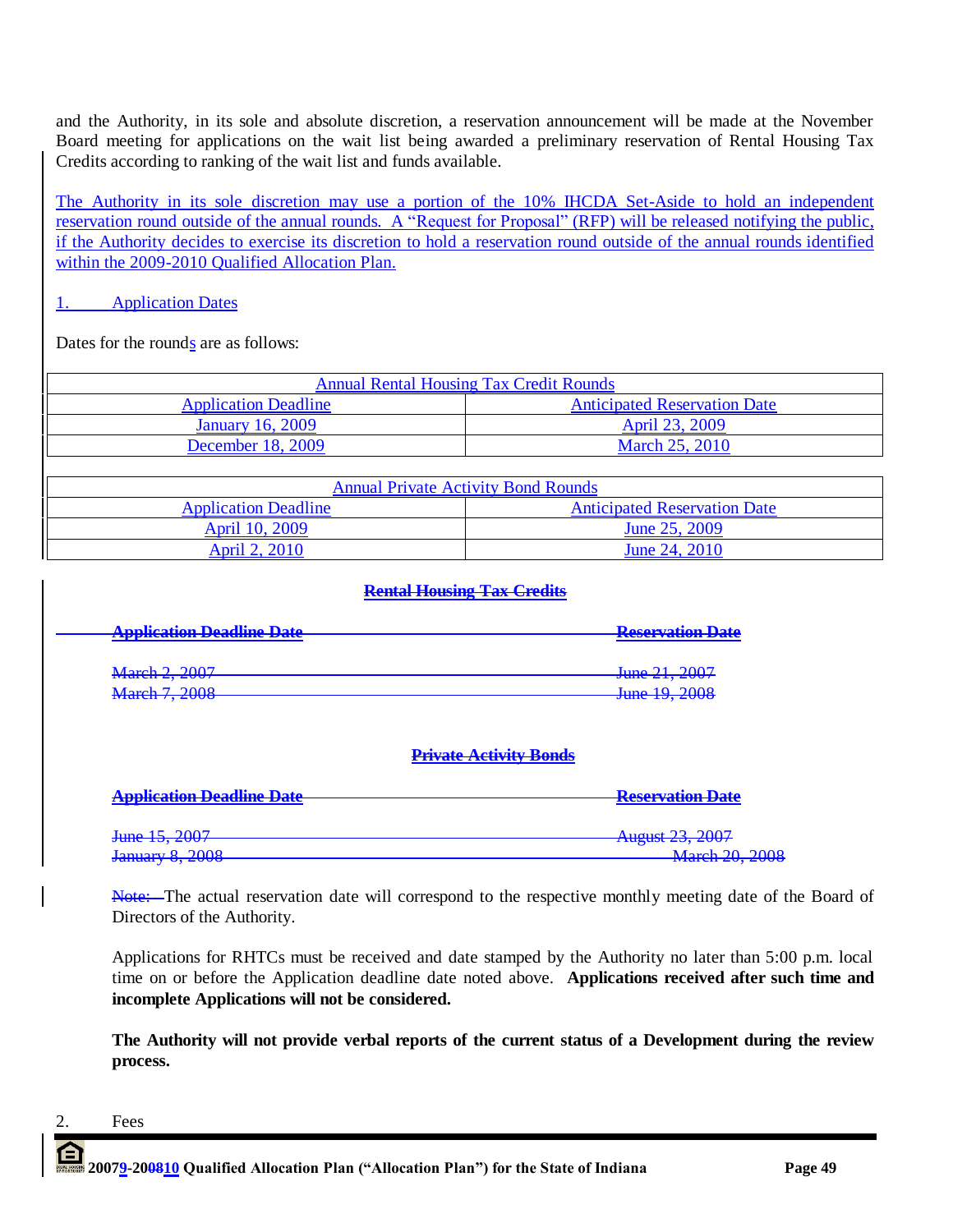**All fees should be made payable to IHCDA.** A fee of \$25 plus any applicable bank charges will be charged to the Applicant and/or Developer for any checks returned for insufficient funds or stopped payment and require subsequent payments made to IHCDA by the entity or individual to be in the form of a certified check or money order. If a check is returned for insufficient funds, the application will immediately denied.

a. All Applicants must submit a non-refundable Application fee with each Application as a condition of having the Development considered. Application fees for  $2007-20082009-2010$  are as follows:

**\$1,000** for Developments with 35 or fewer units **\$1,500** for Developments with more than 35 units **\$1,500** for all Developments with -tax-exempt financing

b. Conditional Commitment Reservation Fee

Applicants receiving a reservation of RHTCs for a proposed Development from the Authority must pay a **non-refundable** reservation fee to the Authority within fifteen business (15) days after the date of a Conditional Commitment. **This fee is payable in addition to the Application fee and equals six and half percent (6.5%) of the annual amount of RHTCs for the Development.** For example, if a Development is to receive \$10,000 of RHTCs annually, then the Applicant must pay a reservation fee of \$650.

c. Additional Fee(s)

The Authority will assess the Development and/or Applicant the reasonable costs (including any costs and fees it may incur) for additional or extraordinary services requested by or required of any Applicant, Owner or Development. All such assessments must be paid prior to any final allocation of RHTCs (i.e. the issuance of IRS Form 8609) or before any subsequent Application will be considered, whichever should first occur.

The following is a fee schedule for typical services, however, this schedule is not all inclusive:

- **\$150** resubmission fee for each technical correction identified in the initial application.
- **\$500** for requests for changes in the characteristics of the Development, such as unit type,  $\bullet$ distribution, or targeting, or for changes to scoring criteria.
- $\bullet$ **\$1,500** for requests for changes in the ownership structure; or for requests for extensions for meeting special conditions set forth in the Reservation/Conditional Commitment Letter.
- $\bullet$ **\$1,000** for requests for issuance of amended IRS Form(s) 8609 due to an error in the submission of final Allocation documentation.
- $\bullet$ **\$1,000** for requests for an amended Carryover Allocation resulting from a change in the building identification numbers or other modification (i.e. legal description errors, etc.).
- From time to time IHCDA may set deadlines for particular Developments to submit  $\bullet$ additional documentation during the IRS Form 8609 review process. A written warning will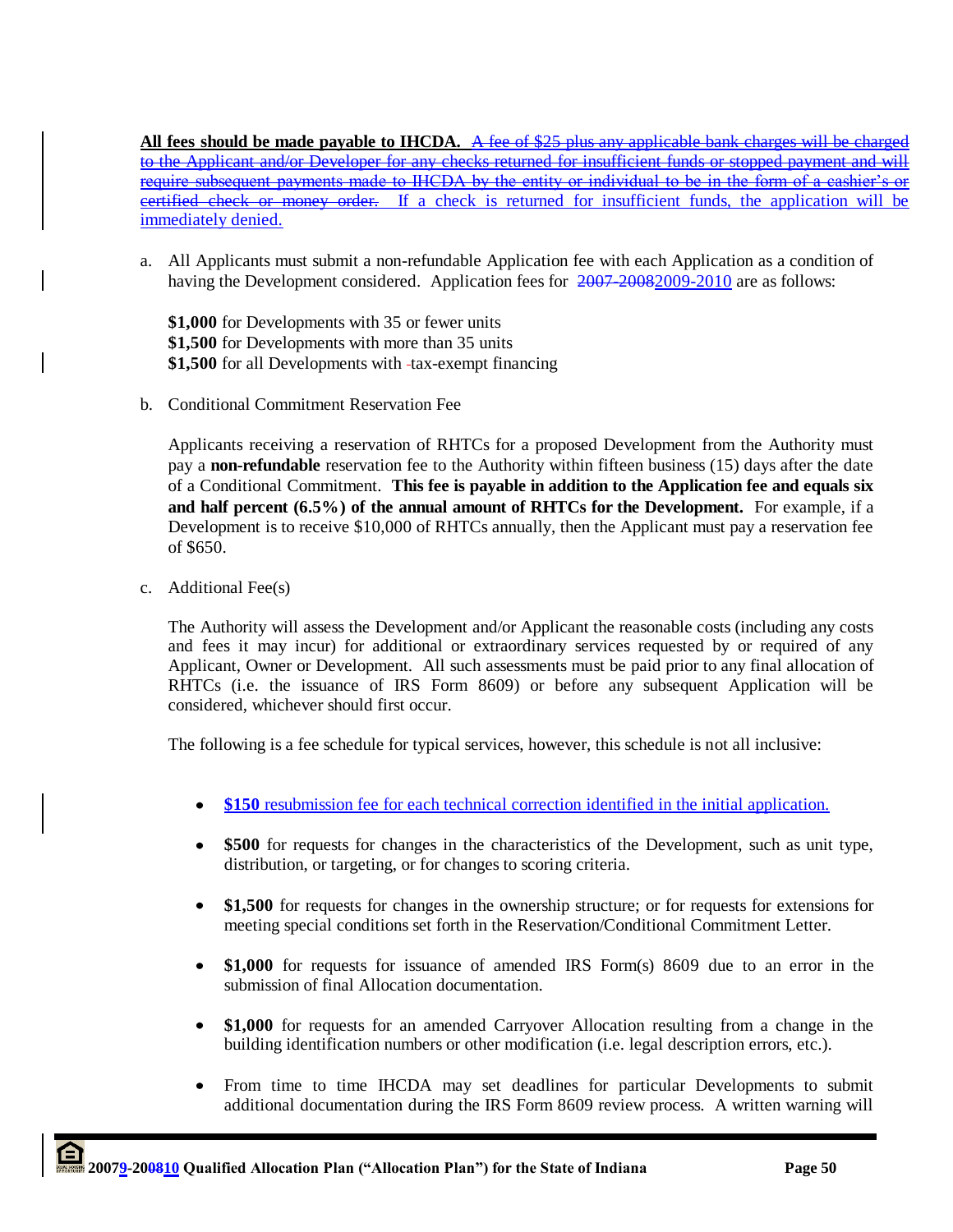be given to the Applicant, Owner, and/or Developer once a deadline is missed with no response. However, a **\$10 per day** fee will be assessed to the Applicant, Owner, and/or Developer for any additional deadlines missed during the IRS Form 8609 review process for that Development.

The fee for these services should be included with the request and must be received before IHCDA will proceed with its review/process.

### 3. Use of forms

The Authority **requires** the use of the forms included in the Forms section of this QAP. Any deviations from or changes to the language will revoke the Rental Housing Finance application and/or award. Owners who have received an allocation in prior years must use the most recent forms, irrespective of the year the allocation was received.

NOTE: Starting with allocations made in 2004, the Owner may provide the Final Application **only** on the forms from the year in which the Development was funded or the most current version. However, IHCDA reserves the right to require an Applicant to submit the Final Application on the most current version if information in the submission is missing or is not accurate.

#### 4. Conditional Commitments

If an Applicant receives a reservation of Rental Housing Financing, the reservation is subject to the following conditions, which must be timely completed and satisfied:

- a. Payment to the Authority, in good funds, of the required **nonrefundable** reservation fee of 6.5% of the annual Credit amount reserved for the Development within 15 business days from the date of the Conditional Commitment.
- b. Pursuant to the Application, the items listed below must be timely submitted to and approved by the Authority within one hundred fifty (150) days after the letter notifying the Owner of conditional reservation:
	- $\bullet$ An ALTA (or ILTA) survey;
	- Building Permit or Documentation of Status Approval;
	- Site Plan Approval by Locality;  $\bullet$
	- Construction Contract;
	- Documentation as to the Percent Completion of Plans and Specifications;
	- State Approval of Plans & Specifications;
	- Federal I.D. Number of Ownership Entity;
	- Development Agreement with Fee Structure;
	- IHCDA name and logo prominently displayed on funding source signage;
	- Monthly Development updates will be required as a condition of the Conditional Commitment;
	- The Owner must demonstrate that an adequate amount of funds which, together with your financing, will be sufficient to complete the construction and/or rehabilitation of the Development.
	- The Owner must demonstrate that the Development, Development Owner and all other members of the Development Team (including, without limitation, the construction contractor and management agent) are and shall continue to be in compliance with all federal, state and local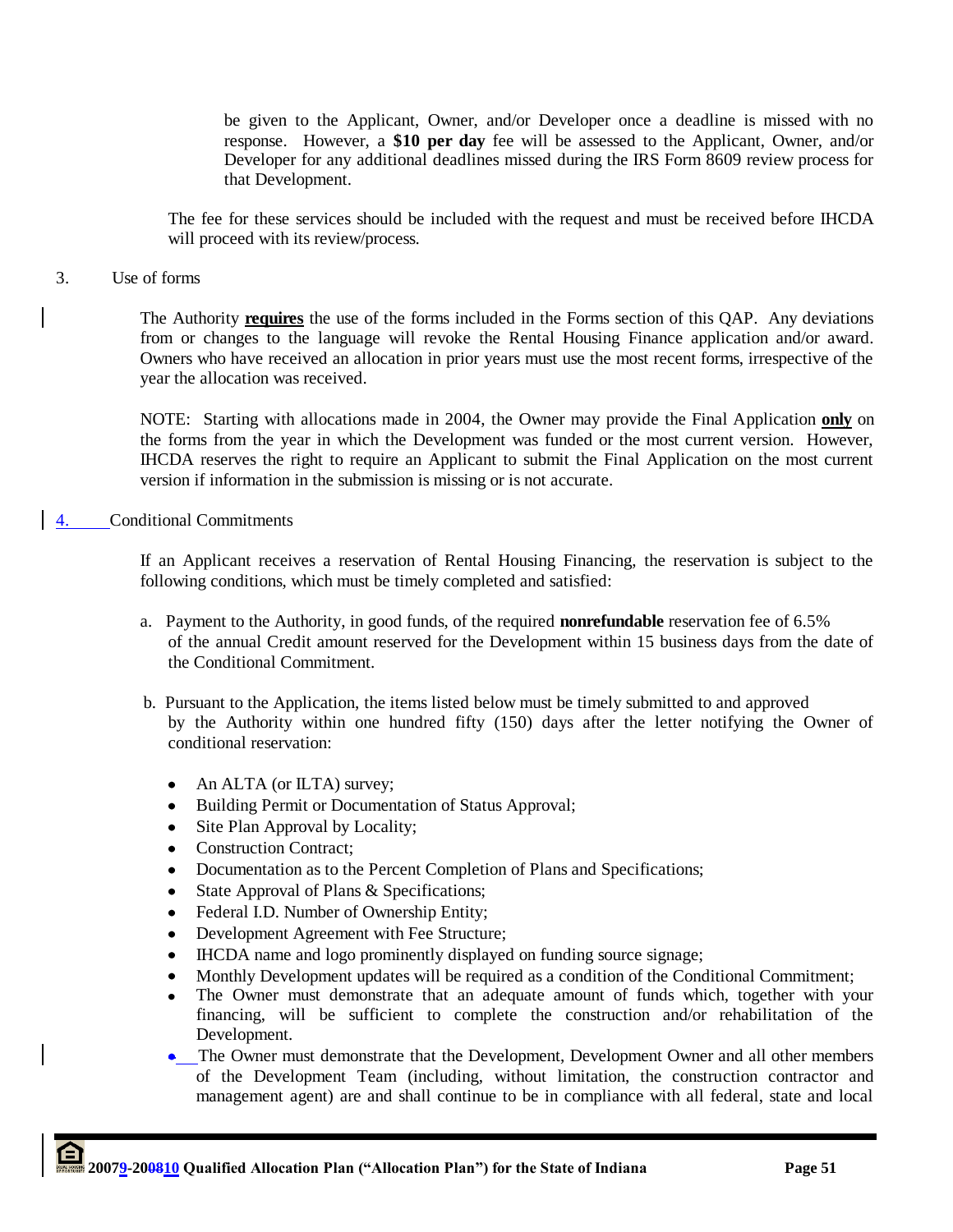laws, regulations, rules and other requirements applicable to the Development, Development Owner and the respective parties comprising the Development Team.

• 1) Environmental Phase I completed by an experienced and credible disinterested third party hired by the Applicant. The Environmental Phase I must address wetlands and flood plains. Wetland Delineation and USGS maps are required to document the existence of wetlands areas on the site, and must be included in the Environmental Phase I. If there are no wetlands areas on the site, a wetlands delineation is not required but in all cases USGS maps must be included in the Environmental Phase I **AND 2)** A FEMA flood plain map with the proposed Development site identified must be submitted and placed in Tab K. If a flood plain and/or wetlands are located anywhere on the site, the site plan must show where the buildings, commons areas, and any land improvements will be located in relation to the flood plain and/or wetlands.

**100-year Flood Plains:** Applications that propose the placement of buildings in the 100-year flood plain must submit the following documentation:

- All areas of the 100-year flood plain must be documented by the FEMA map for the areas in which the site is located. The proposed site for development must be located on that map.
- A qualified Civil Engineer must document mitigation for impacts to existing floodplains planned for the Development. A resume for the Civil Engineer must be submitted with this documentation.
- A FEMA Conditional Letter of reclassification must be obtained for the property that shows that the property is eligible for reclassification out of the flood plain area.
- A financing plan and costs for the site work involved in the reclassification.

For all properties that receive an award of RHTCs and are located in a 100-year flood plain at the time of initial application, a final letter of reclassification from FEMA along with an elevation certification must be provided to IHCDA at the completion of the Development.  $\exists$ If wetlands or hazardous substances exist on the site, the Applicant must submit: 1) evidence that the wetlands or hazardous substances can be mitigated; and 2) a plan, that includes financing, of how the Applicant anticipates to mitigate the wetlands or hazardous substances.

- $\bullet$ Other documentation as required by the Authority
- 5. Semi-Annual Progress Reports

All Developments must submit a Semi-Annual Progress Report to IHCDA on or before June 1<sup>st</sup> and December 31<sup>st</sup> each year until IRS Form 8609(s) have been issued for the Development. The Semi-Annual Progress Reports are filed online at: https://ihcdaonline.com/ Refer to Form I. for the Semi-Annual Progress Report required.

 $6.$  Changes in Ownership

IHCDA Board of Directors must approve any change in ownership or transfer request if made prior to the issuance of IRS Form 8609 for any Development that has received an allocation of Rental Housing Financing and/or Bonds.

Failure to notify the Authority of changes in ownership for RHTCs and/or Bonds after the issuance of IRS Form 8609 could result in the allocation being rescinded and/or possible non-compliance issues.

See Schedule B for IHCDA"s Ownership Change procedures.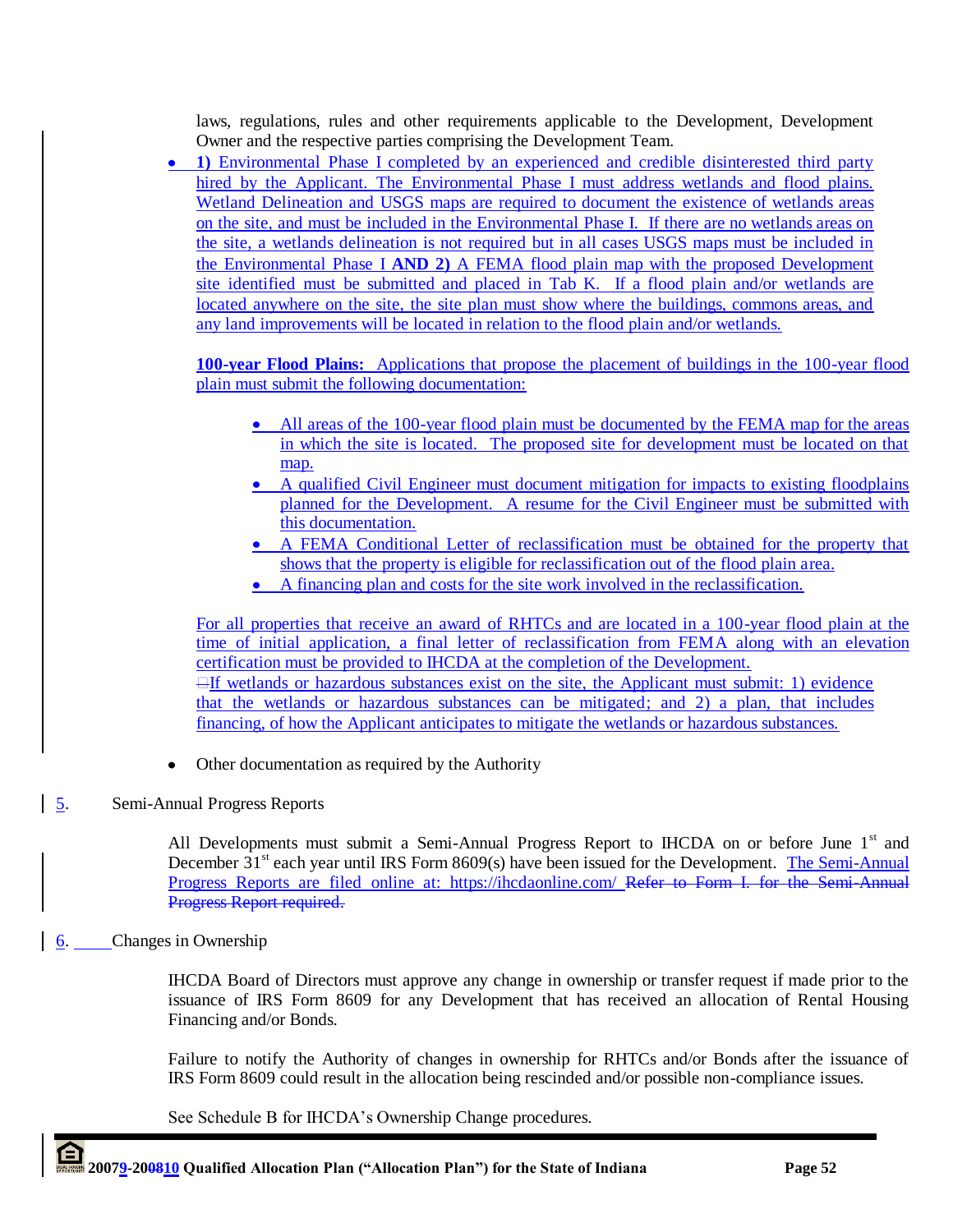## 7. Development and/or Applicant/Owner Modifications

Modifications to the Development that affect Threshold Requirements, and/or scoring items in the Allocation Plan in any way without prior written approval from the Authority may result in a reduction and/or rescission of the Authority funding (including private activity tax-exempt bonds).

# 8. Applying for RHTCs with other Rental Housing Financing

In the event that an Application is competitive for RHTCs but either (1) the Application fails the HOME threshold review; or (2) HOME funds are not available, IHCDA will allow the Applicant to submit additional information to identify other means of filling the Development's financing gap. Upon timely receipt of satisfactory information, these applications will continue to be allowed to compete for an allocation of RHTCs.

## 9. Carryover Allocations

If the Applicant intends to request a carryforward allocation for  $2007-20082009-2010$  RHTCs, all necessary requirements of the Carryover election must be met and the documentation submitted to the Authority no later than November 12, 2007-20082009-2010 for those awarded RHTCs in 2007-20082009-2010.

The Applicant must certify that the reasonable expected basis in the Development is more than 10% as of the later of the date, which is 6 months after the date the allocation was made or the close of the calendar year in which the allocation is made. The anticipated reasonably expected basis in the Development, which is more than 10% is required to be expended at the time the carryover election is made. See Carryover Agreement and Ten Percent (10% Letter), Form D.

The Owner may irrevocably elect to enter into a lock-in agreement, pursuant to Section 42(b)(2)(A)(ii) of the Code, to fix the applicable credit percentage for the Development as the percentage is prescribed by the Secretary of the Treasury for a month prior to the month the Development is placed-in-service. A lock-in Agreement (Form F) must be submitted to the Authority on or before the  $25<sup>th</sup>$  day of the month in which it is desired to lock in the rate for that month. The Authority will execute complete, accurate and correct Lock-in Agreements no later than the  $5<sup>th</sup>$  day of the following month. In the event that the Owner submits a Lock-In Agreement on or before 25th day of the month which is incorrect, incomplete or inaccurate and which requires a modification, supplementation or resubmission of the Lock-In Agreement, the Authority may, in its sole and absolute discretion, elect to not enter into such Lock-In Agreement prior to the 5th day of the following month. In such case, however, the Authority will notify the Owner of such decision and the Owner will be permitted to withdraw such Lock-In Agreement.

## **The Authority requires the use of the Carryover and 10% Cost Certification forms provided with this QAP. Any deviations from or changes to the language will revoke the Rental Housing Finance Application and/or allocation.**

## 10. Issuance of IRS Form 8609 ("8609")

IRS Form 8609(s) will only be issued once. However, in exceptional circumstances the Authority may, in its sole discretion and upon receipt of additional fees (as determined by the Authority) elect to review additional circumstances that may allow for the issuance of amended IRS Form 8609(s). All documents requested shall be submitted to the Authority in a timely manner as defined by the Authority.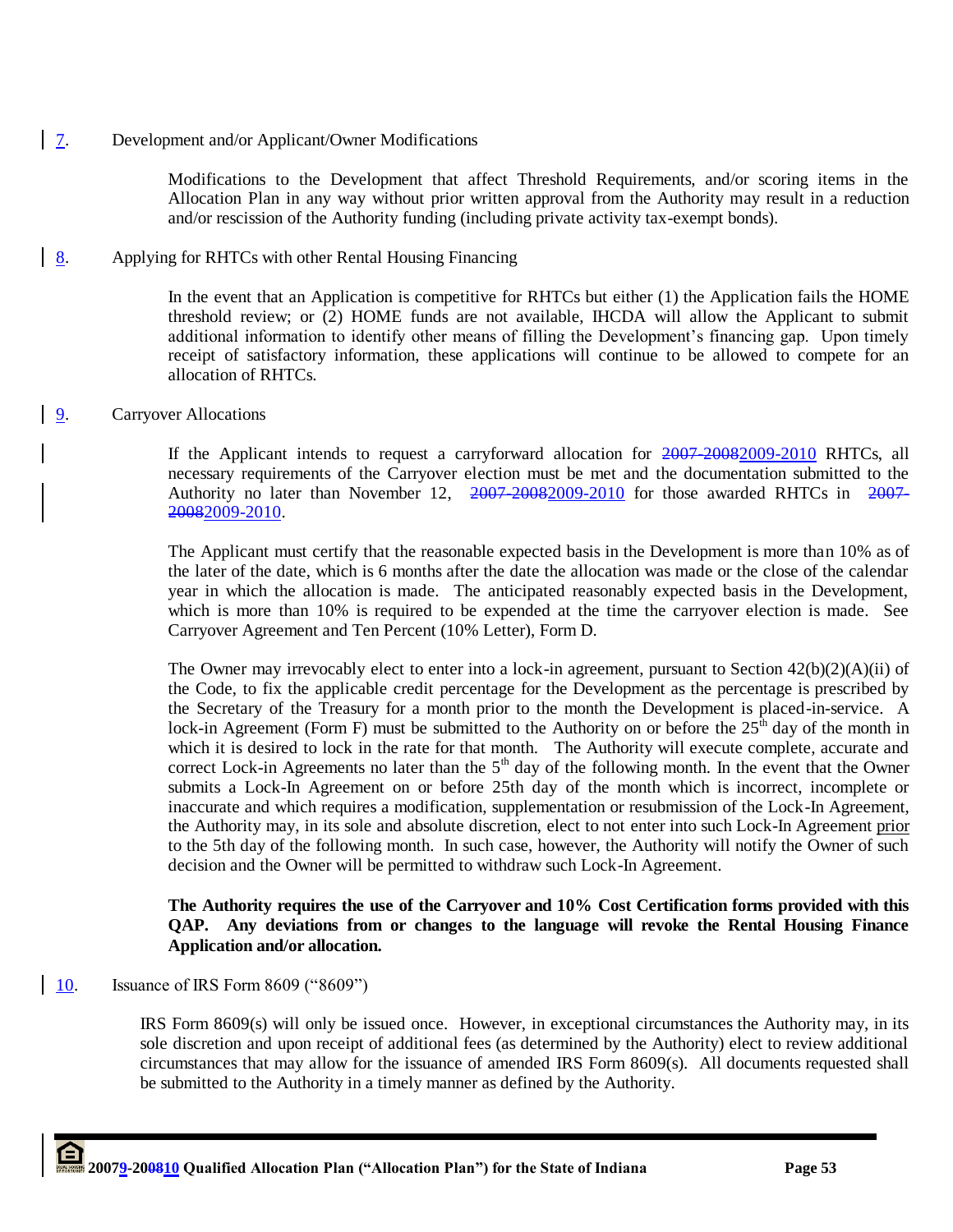The entire Final Application and Final Cost Certification package to request IRS Form 8609 in a form acceptable to the Authority must be submitted as soon as possible after the Development has been placed in service but no later than six months following the issuance of the Certificate of Occupancy/Substantial Completion for the Development and/or the placed in service date of the last building in the Development. The Applicant may request an extension of this deadline, which will be reviewed by IHCDA on a case-by-case basis. If this deadline is missed, one warning will be given for the Development. After the first warning, a fee of \$10 per day will be assessed for any additional missed deadlines associated with the Development during the IRS Form 8609 process.

Within one year prior to a request for and issuance of IRS Form 8609 the property management staff assigned to the Development and the owner of the Development must receive an IHCDA Rental Housing Tax Credit Compliance Seminar completion certificate. The Management Agreement between the owner and the management company must be for a minimum of two (2) years effective at the "placed in service date", as evidenced in the management agreement. Upon notification to the Authority, a substitution of management agent prior to the expiration of the two (2) year period is permitted if the management agent is guilty of material nonperformance of its duties. However, if replacement of the management agent is warranted and the Development received points for Minority Owner Business Enterprise (MBE) or Woman Owned Business Enterprise (WBE), the new management must also satisfy these criteria.

The owner must submit at a minimum the following documentation to the Authority within six (6) months from the time the Development is placed in service:

- Pre-8609 Physical Inspection Request Form this form should be submitted as soon as possible after the  $\bullet$ entire Development is placed in service, even if the other documents for the 8609 package are not available. IHCDA will then conduct a physical inspection of the property. All items from the physical inspection must be addressed before IHCDA will issue IRS Form 8609. See Form H.
- Completed Final Rental Housing Finance Application and Cost Certification (Starting with allocations  $\bullet$ made in 2004, the Owner may provide the Final Application only on the forms from the year in which the Development was funded or the most current version. However, IHCDA reserves the right to require an Applicant to submit the Final Application on the most current version if information in the submission is missing or is not accurate.);
- Certificate(s) of Occupancy for each building in the Development, or Certificate(s) of Substantial Completion for all rehabilitation Developments;
- All permanent (closing) financing documents;
- All construction financing documents;
- Current partnership agreement or limited liability company operating agreement, including all exhibits and schedules executed by the limited and general partners or managing member;
- Original executed recorded Declaration of Extended Low Income Housing Commitment, executed by owner, lender and the Authority. Before this document is recorded, IHCDA must review and execute it. This process may be done before the Final Application is submitted and the IRS Form 8609 review process has begun;
- IHCDA Rental Housing Tax Credit Compliance Seminar Certificate. Owner and management agent must  $\bullet$ have attended within the last year. An Owner that has previously received an IRS Form 8609 for a completed Indiana Development will not be required to attend this Seminar.
- Executed Development Agreement;
- Copy of deed showing partnership as owner;
- Executed Management Agreement;
- Photographs of the completed Development (exterior and interior); and
- Documentation of MBE/WBE participants . If participants have changed since initial application, copy of the signed contract/agreement and a copy of the entity"s certification from the Indiana Department of Administration must be submitted.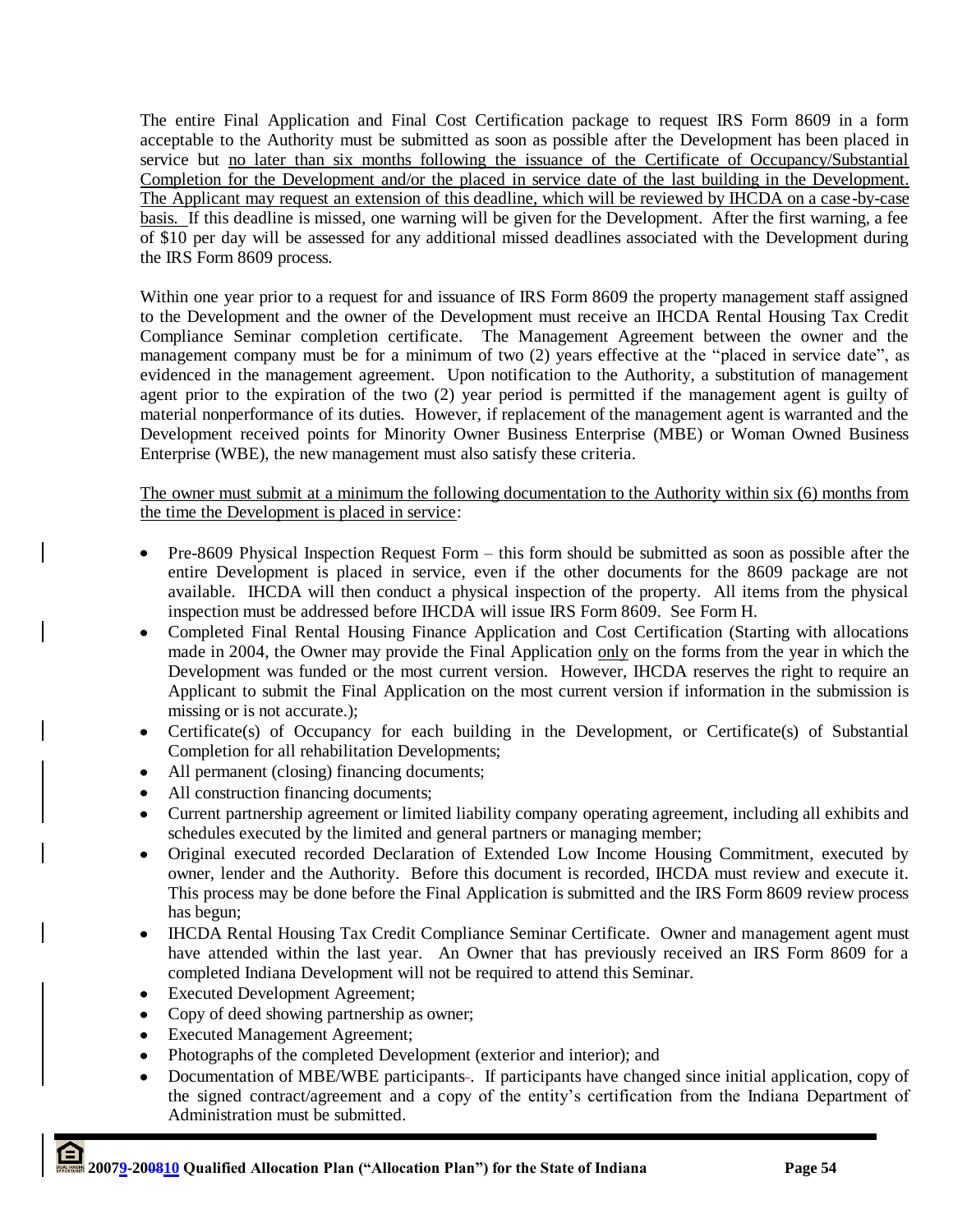- Owner affidavit of services being provided to the Development along with the term for services provided and cost to the tenants.
- Any other documents that the Authority may require in determining the final amount of RHTCs to be allocated to the Development and the Development's conformance with the requirements of Section 42.

The Authority anticipates mailing out IRS Form 8609(s) up to ninety (90) working days after the requested materials have been submitted to the Authority. Incomplete or insufficient documentation will result in a delay of the 8609 issuance.

110. Dissemination of Information

Any Applications of Developments which received an allocation of Rental Housing Tax Credits or Private Activity Tax Exempt Bonds without attachments exhibits, are available for dissemination and publication to the general public.

To request a copy of a funded application for Rental Housing Tax Credits or Private Activity Tax Exempt **bBonds**, you must:

- Submit your request in writing with a postage paid envelope for \$2.21 for each application request or your account number for FedEx or Airborne Express.
- The name(s) and location(s) (City) of each Development and the year the Development was funded.
- Include a check made payable to the Indiana Housing and Community Development Authority in the amount of  $$ 5.524.60$  (.102 per page) for each application. (If requesting multiple applications, multiply this amount times the number of applications you are requesting), to cover appropriate copying costs.
- Send your request to the IHCDA ATTN: Tax Credit Assistant Multi-Family Coordinator, 30 South Meridian St., Suite 1000, Indianapolis, IN 46204

No request will be processed without the above information. Please allow a minimum of ten (10) days for processing for each request.

142. If the potential Development has an open HOME, CDBG, or LIHTF award through the Housing from Shelters to Homeownership program, the Applicant may request funding through the QAP; however IHCDA must approve this action prior to the Application deadline. Requests will be reviewed and underwritten on a case-by-case basis. If the Application is re-underwritten, the Applicant will be subject to an underwriting fee. Applicants may be required to de-obligate, repay, or reduce the amount of their current award prior to the Application deadline. Applicants must request approval at least thirty (30) days prior to the application deadline.

# 13**.** Exchange of Credits

An Applicant may return previously allocated credits to the Authority in exchange for an allocation of current year credits, in an amount not to exceed the amount of the returned credits. The Applicant must establish that despite its timely and diligent efforts, it is in jeopardy of failing to meet the placed-in-service deadline for the building with respect to which the prior credits were allocated as a result of either:

1. Litigation brought by parties other than the Applicant and that the Applicant could not have anticipated;

2. Catastrophic events that the Applicant could not reasonable have anticipated or controlled.

To qualify for the exchange of credits, the Applicant must provide supporting documentation with evidence of: a. Due diligence performed by the Applicant in attempting to meet the placed-in-service deadline;

b. The specific circumstances causing the delay that jeopardizes the Applicant's compliance with the placed-in-service deadline;